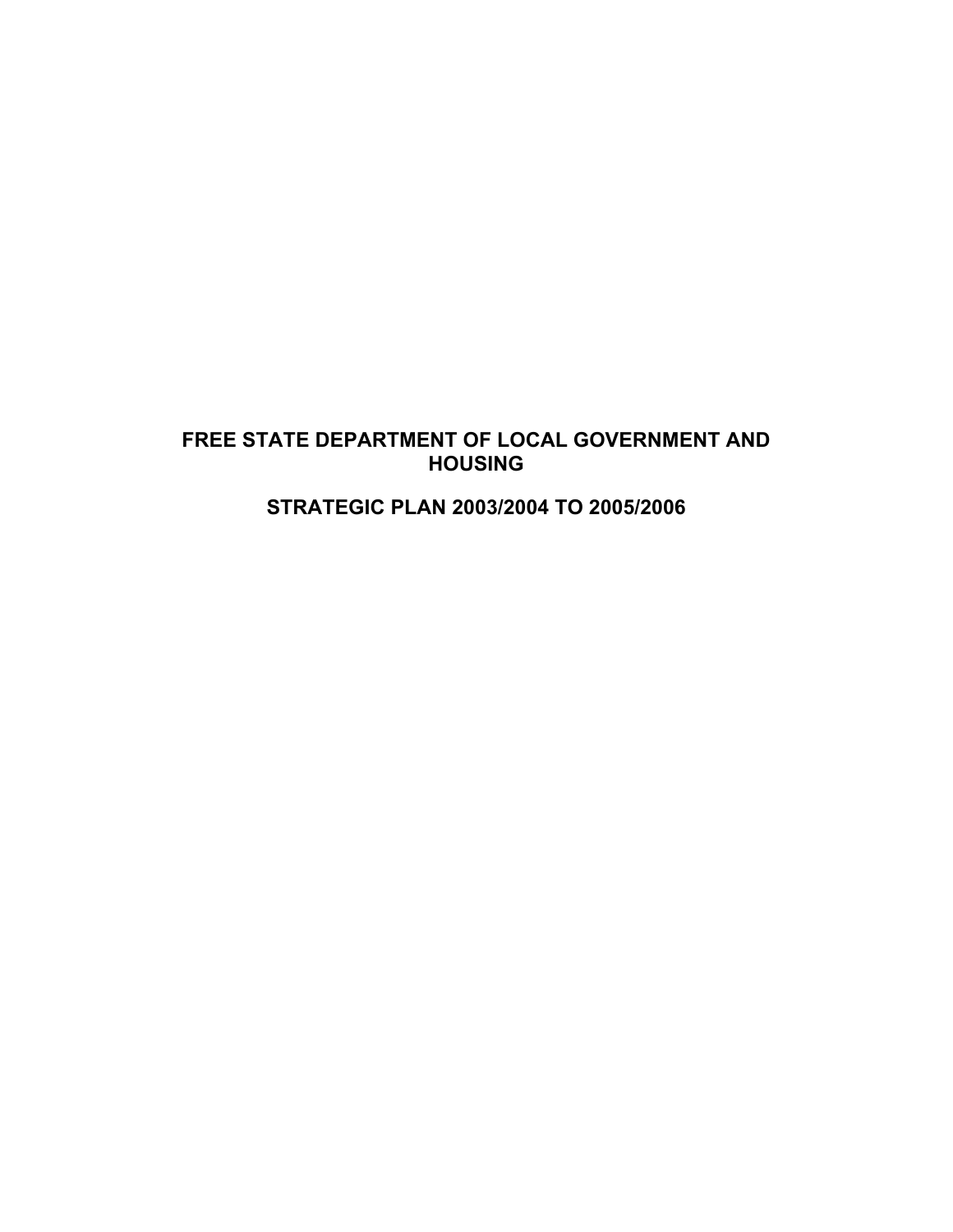# **TABLE OF CONTENTS**

| <b>PART A: STRATEGIC OVERVIEW</b>                 | Page |
|---------------------------------------------------|------|
| Endorsement by MEC                                |      |
| Commitment by Head of Department                  | 3    |
| Preamble                                          | 5    |
| Vision                                            | 5    |
| Mission                                           | 5    |
| Value System                                      | 5    |
| Legislative Mandate                               | 6    |
| <b>Key Enablers</b>                               |      |
| <b>Strategic Plan Delivery Model</b>              | 8    |
| Organogram                                        | 9    |
| <b>Corporate Goals and Strategic Objectives</b>   |      |
| Goals, Objectives and Success Indicators per Year |      |

**PART B: COMMITMENT BY DEPARTMENTAL ACCOUNTANT** 1-34

**PART C: BACKGROUND INFORMATION** 1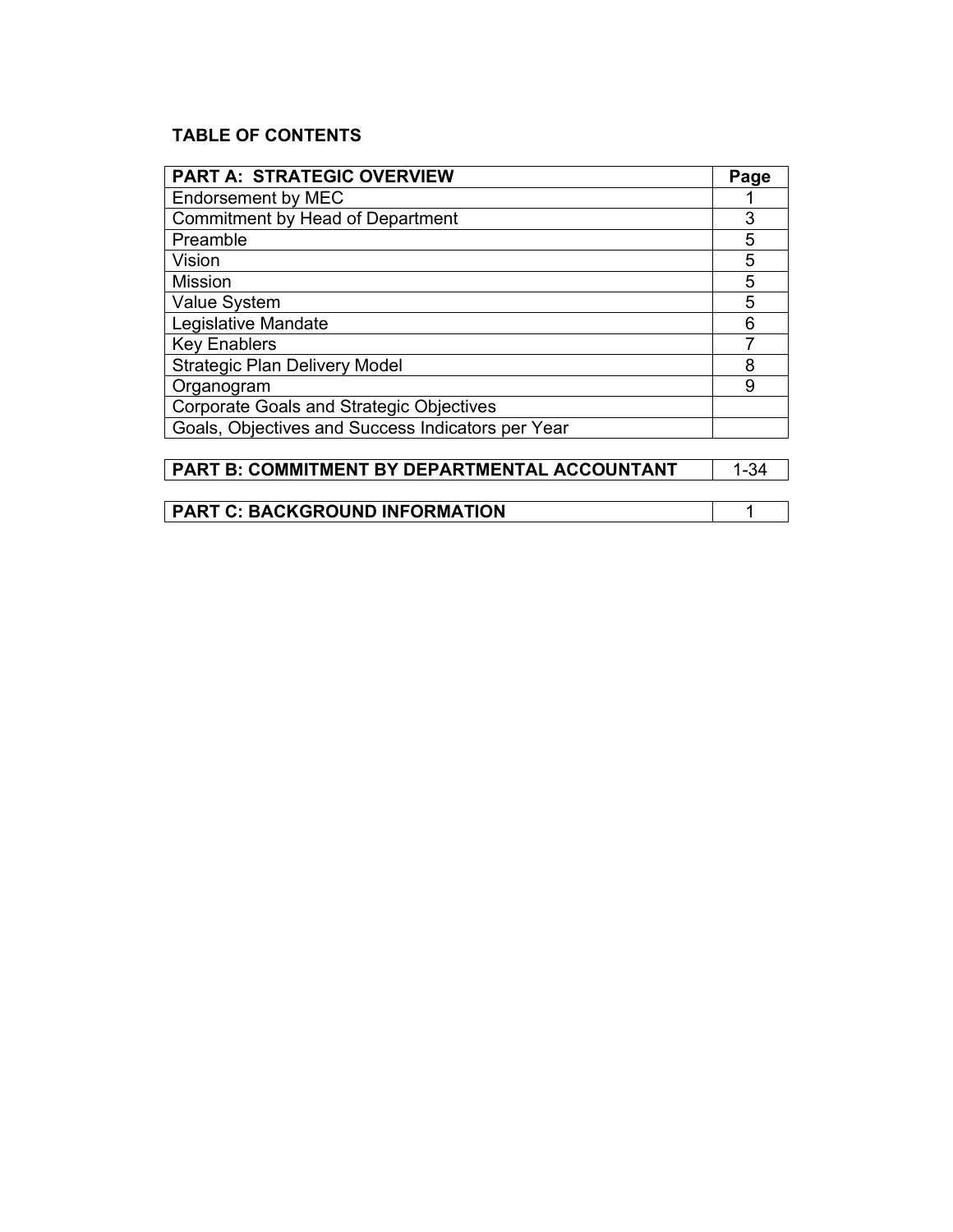#### **Part A: - STRATEGIC OVERVIEW**

#### **POLICY STATEMENT**

1. The size and complexity of the problems of poverty requires effective planning which recognize the multi-faceted and ever changing nature of conditions, and also make space for further learning and development in order to make real progress. The document we present benefited from various inputs internally and externally and we hope its later review will enjoy similar rich feedback

The challenge faced in every locality in the Free State, whether urban or rural, is that there is too much to do and too little to do it with, making it necessary that we plan properly and together.

- 2. This year marks one of the challenging periods in the Department of Local Government and Housing, as a result of changes in our program and the outcome of the World Summit on Sustainable Development and the Commonwealth Conference that focused on Local Government Service Partnership. All the municipalities, the Institution of Traditional Leadership and housing sectors are faced with numerous legislative and socio- economic challenges. Our success to overcome these challenges will be measured on the strides we make in dealing with these without affecting the acceleration of housing for the poor, eradicating and prevention of fraud and transforming the institution of Traditional Leadership and supporting municipalities to become fully developmental.
- 3. Our past three annual Housing conferences provided a critical platform for stakeholders to participate in and helped produce a strategy we are now intent on effectively implementing. We still have a long way to go in meeting the tasks of wiping out the housing backlog and creating meaningful human settlements – but we believe that this year's budget has shifted gears towards the quality of the program our community expects.
- 4. With regard to local government it has been agreed to increase the pace of implementing the resolutions emanating from the Presidential Co-ordination Council as well as those from the Second Anniversary Municipal viability Indaba which focused on reducing Municipal debt. The Presidential Co-ordinating Council (PCC) resolutions which are now our strategic objectives are the following:
	- \* To build a strong local government sphere and further enhance the status within a stable co-operative governance framework;
	- \* To build stable institutional and administrative systems in local government;
	- \* To deepen local democracy and accountability;
	- \* To accelerate service delivery and economic development, and
	- \* To build financially viable local government.

In support of the above, the Free State Department of Local Government and Housing has identified the following strategic goals:

- To ensure an effective Provincial Regulatory Framework
- To ensure effective Capacity Interventions
- To ensure an effective Resource Management Framework
- To ensure an effective Communication Framework
- To ensure an effective Stakeholder Management Framework
- To achieve departmental excellence;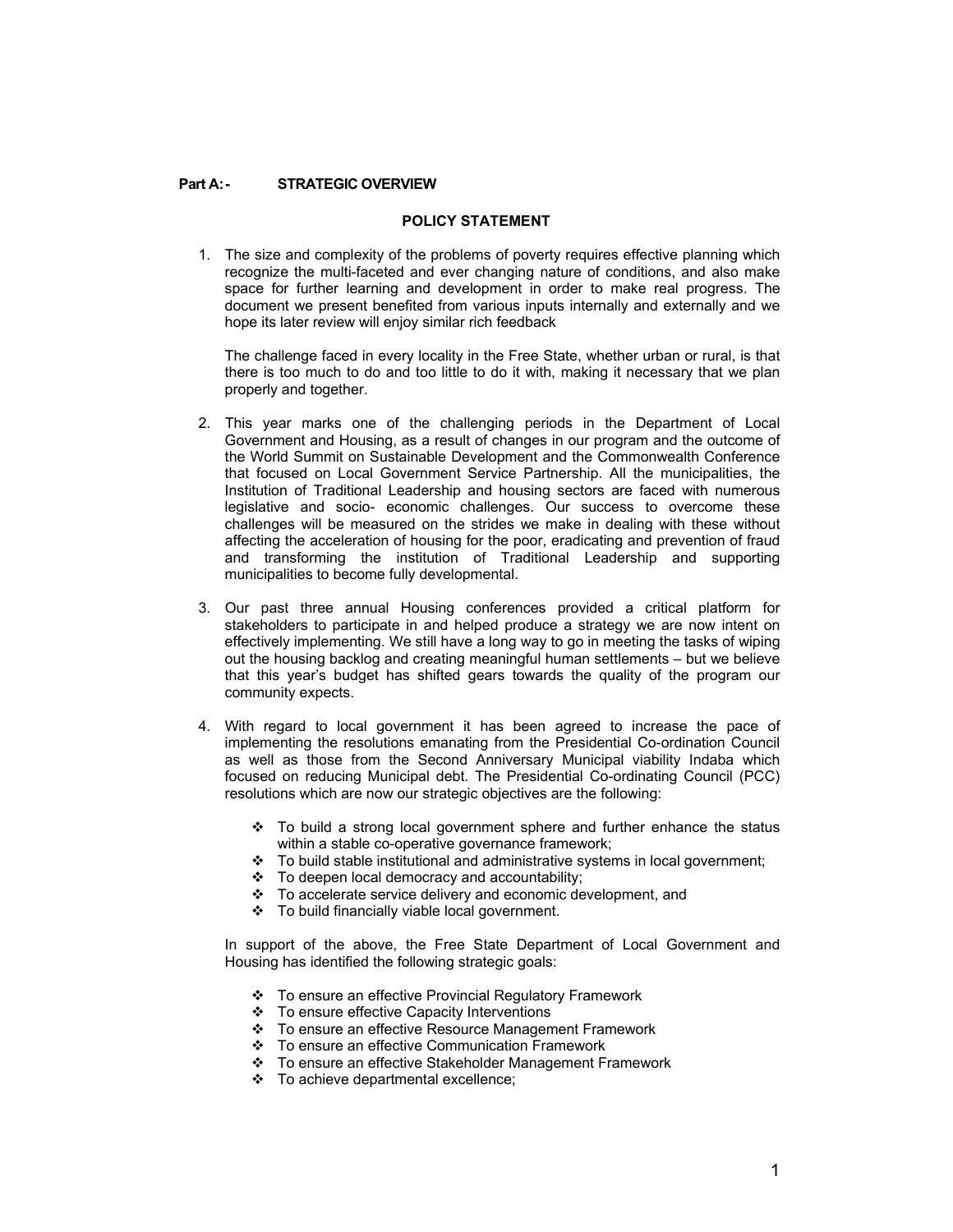to enable the department to achieve these envisaged outcomes:

- Improved local democracy
- $\cdot$  Sustainable service delivery to the community by municipalities
- $\div$  Municipalities comply with their legislative mandates
- $\div$  Enhanced and simplified process of integrated development planning implementation
- $\cdot$  Improved institutional sustainability of municipalities
- $\div$  Improved financial viability of municipalities
- Effective stakeholder relations
- **5.** It is envisaged that this will lead to the realization of the goal of developmental local government. The almost completed finalization of the powers and functions of municipalities is great relief but pose challenges of effective capacity building which is our collective responsibility as the three spheres of Government. The integrated development Planning, which is a key planning tool **of all of Government**, will be an important test of our inter-governmental relation systems. **WE MUST MAKE IT WORK !!!**

I as the MEC for Local Government and Housing hereby endorse the strategic plan as proposed and as complementary to the Free State Developmental Plan.

**SL Tsenoli MEC: Local Government and Housing**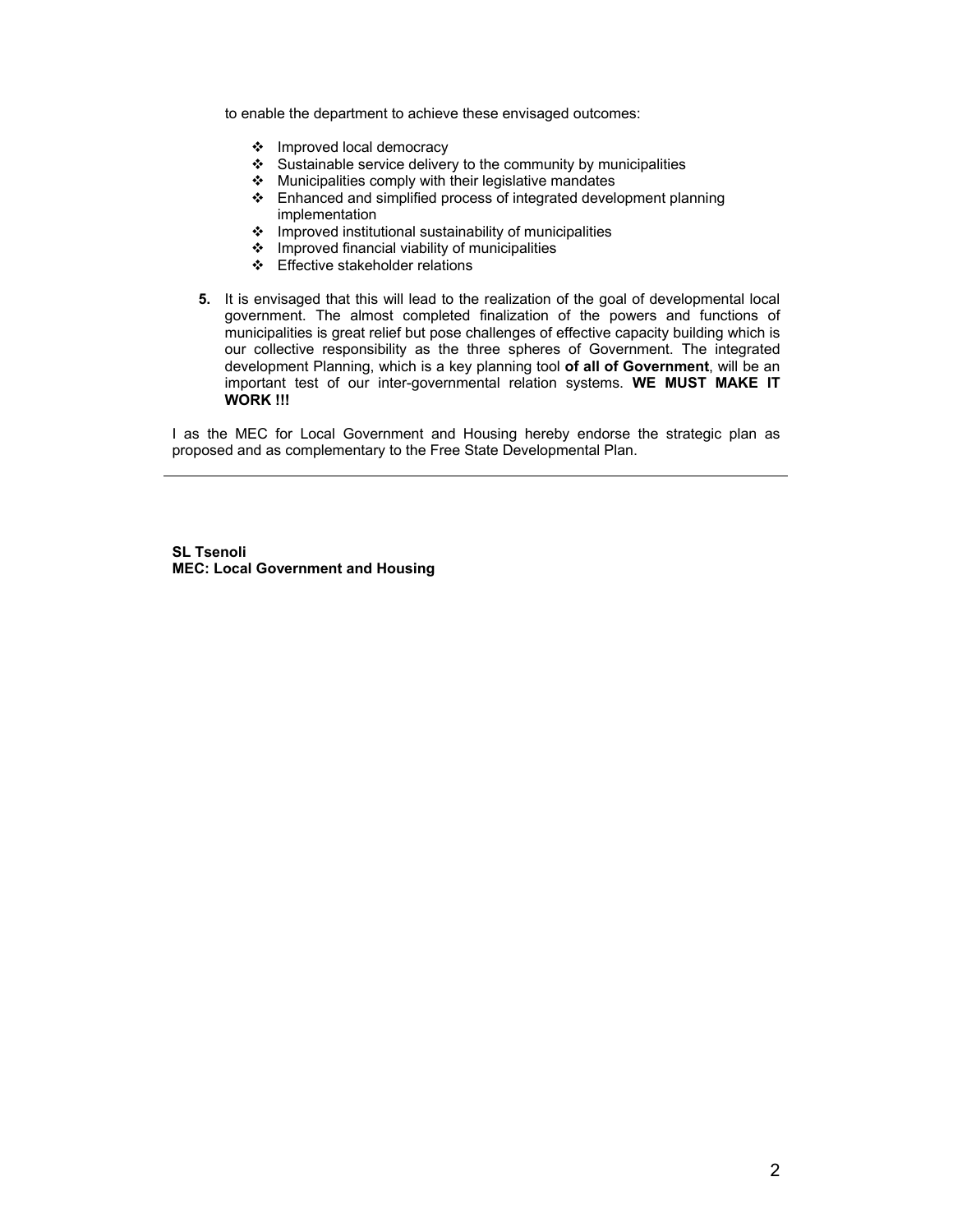#### **STRATEGIC OVERVIEW BY THE ACCOUNTING OFFICER**

In pursuing the Constitutional mandate, the department continues unabated with the transformation of local government. The department continues to support, strengthen, monitor and facilitate integrated service delivery.

The implementation of the respective municipal Integrated Development Plans (IDPs) is becoming the order of the day and, gradually becoming the center around which planning and budgeting militates. In this way, various spheres of government have begun to dovetail government business for effective improvement of the lives of communities in the Free State Province. Municipalities are at present engaged in the review process of their IDPs, we, therefore request all other departments, communities and relevant stakeholders to participate effectively in working together with municipalities to compile reliable and quality IDPs. Your inputs are most valuable.

Rural development is essential in ensuring viability and sustainability of communities in the province. Thabo Mofutsanyana District Municipality is currently the only node identified by the president in the province. Many infrastructure projects were submitted and approved as capital projects. All provincial departments participated in the identification and budgeting for their projects and partnerships resulting from the interaction are desirable/commendable.

In the spirit of cooperative governance, the National Policy Framework and priorities inform our strategic plan, on the one hand and Provincial Policy Framework and priorities indicated and reflected by the Free State Development Plan on the other hand.

The draft White Paper on Traditional Leadership and Governance has been circulated and comments were forwarded to the Department of Provincial and Local Government for finalisation.

The Development Facilitation Act (DFA) promulgated in 1996 made a significant impact in development planning and land use processes countrywide. Presently a new piece of legislation, the Land and Urban Planning Bill is in the process of being enacted, which takes further the development process brought to the fore by the DFA.

Adhering to the Housing Act as well as the Municipal Systems Act, Housing Sector Plans are in the process of being compiled by four major municipalities in the province. Following the exemplary lead of Mohokare Municipality. This is a pilot exercise executed by the department to assist and empower municipalities in terms of housing strategies and delivery in their own right.

The department is geared towards the implementation of the recently promulgated Disaster Management Act. Local and district municipalities must be ready to roll out the implementation process. In terms of the Act all municipalities must establish and implement a Municipal Disaster Management Framework Action Plan. The Act encourages proactive prevention of disasters so as to mitigate the impact should the disaster strike. Therefore it is imperative for municipalities to include issues of disaster management in their respective IDPs.

We invite all our stakeholders to acquaint themselves with our strategic plan and engage the department continuously to ensure that this partnership works to the benefit of all citizens of the province. Annually the department will review this strategic plan to check against the influence of the latest developments in order to respond appropriately thereon. We hope that this strategic plan in this way will remain a living and realistic document providing a platform for interaction.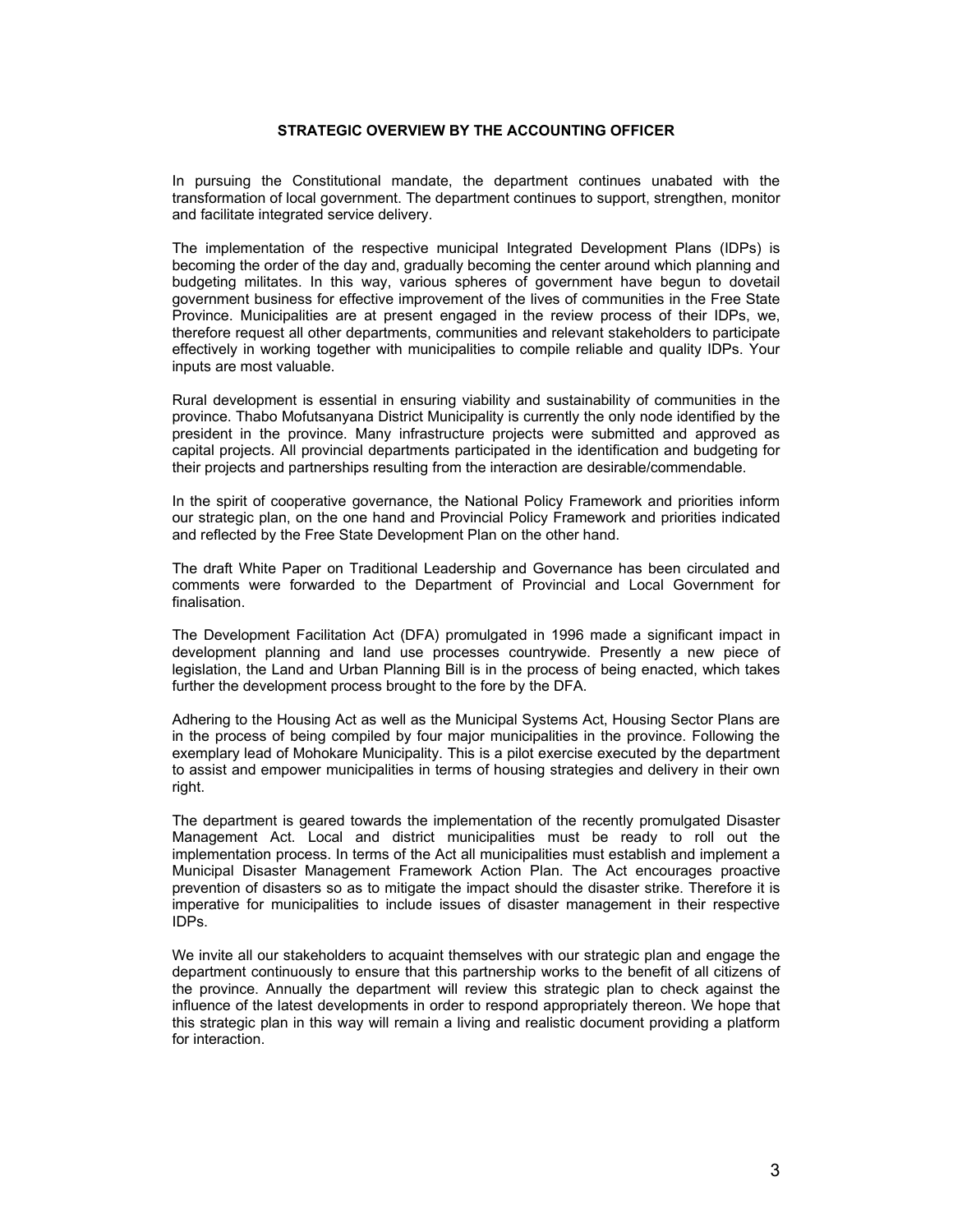I, the Accounting Officer hereby commit the department to ensure the implementation of this strategic plan

### **MS Msibi HOD: Local Government and Housing**

Date: ………………..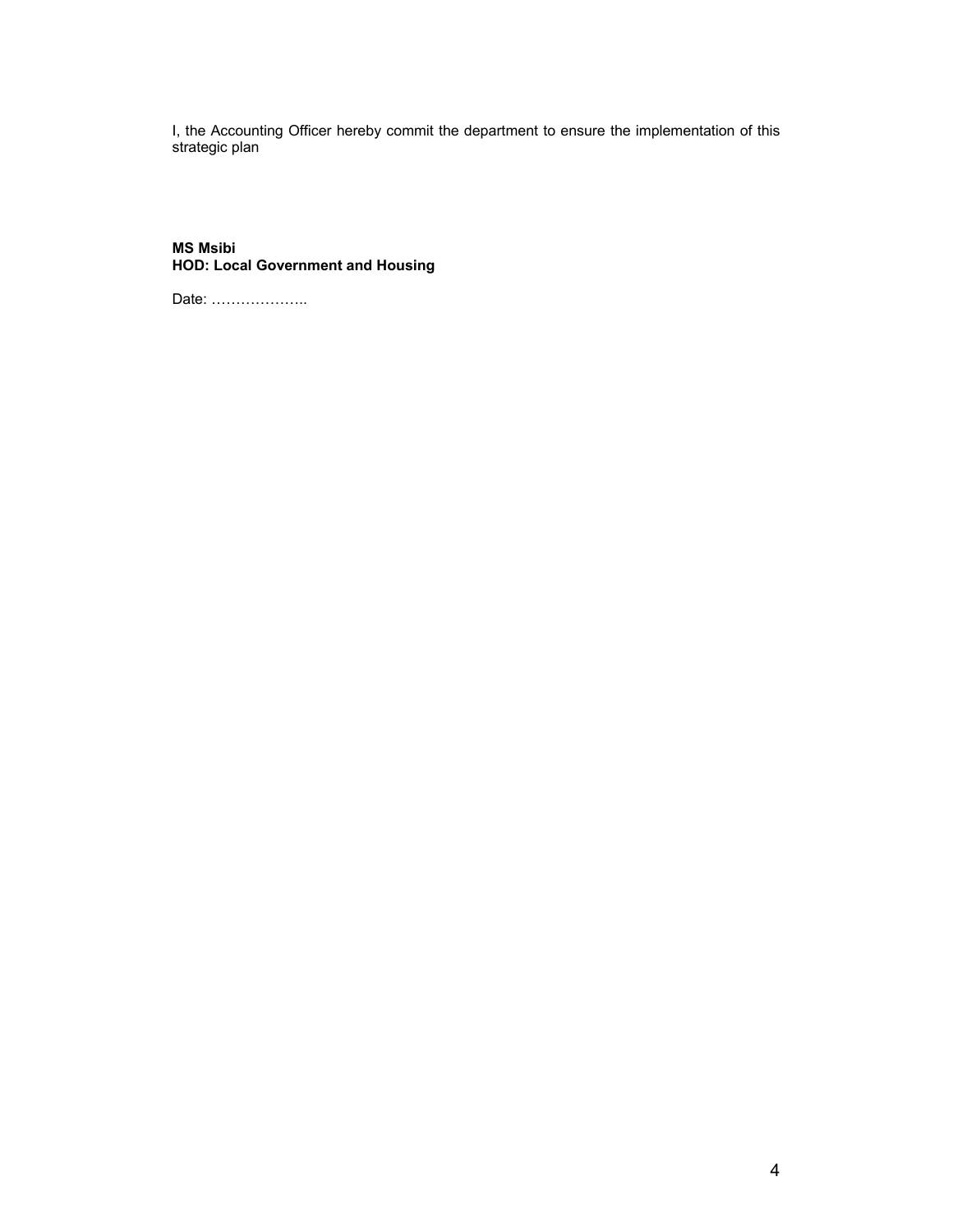#### **1. PREAMBLE**

The strategic position that has been captured in this document provides direction and priorities of this Department. The plan is in line with the provisions of the Medium Term Expenditure Framework (MTEF) and the Free State Development Plan (FSDP). The implementation of the Public Finance Management Act (PFMA) is mandatory, however, the introduction thereof will be in phases

### **2 VISION**

Leader in provincially integrated management of Local Governance and Housing

### **3 MISSION, STRATEGIC GOALS**

To provide a provincially integrated local Governance and Housing Management framework in pursuit of effective local governance for a better life for all in the Free State Province:

- To ensure an effective Provincial Regulatory Framework
- To ensure effective Capacity Interventions
- To ensure an effective Resource Management Framework
- To ensure an effective Communication Framework
- To ensure an effective Stakeholder Management Framework
- To achieve departmental excellence

### **4 CORE VALUES AND CORE PRODUCTS AND SERVICES**

### **4.1 CORE VALUES**

- Client need driven
- Ubuntu
- Can do attitude
- **Collaborative**
- Results focussed
- Pro-active

#### **4.2 CORE PRODUCTS AND SERVICES**

#### **1. An effectual Provincial Regulatory Framework**

- **Legislation**
- Policy information
- Strategic guidelines
- Regulatory services
- Monitoring services1
- **Inspections**
- Investigations.
- Auditing
- Integrated development plans

### **2. Capacity Interventions**

- Infrastructure management services
- Disaster management services
- Land use management services
- Institutional support services
- Capacity building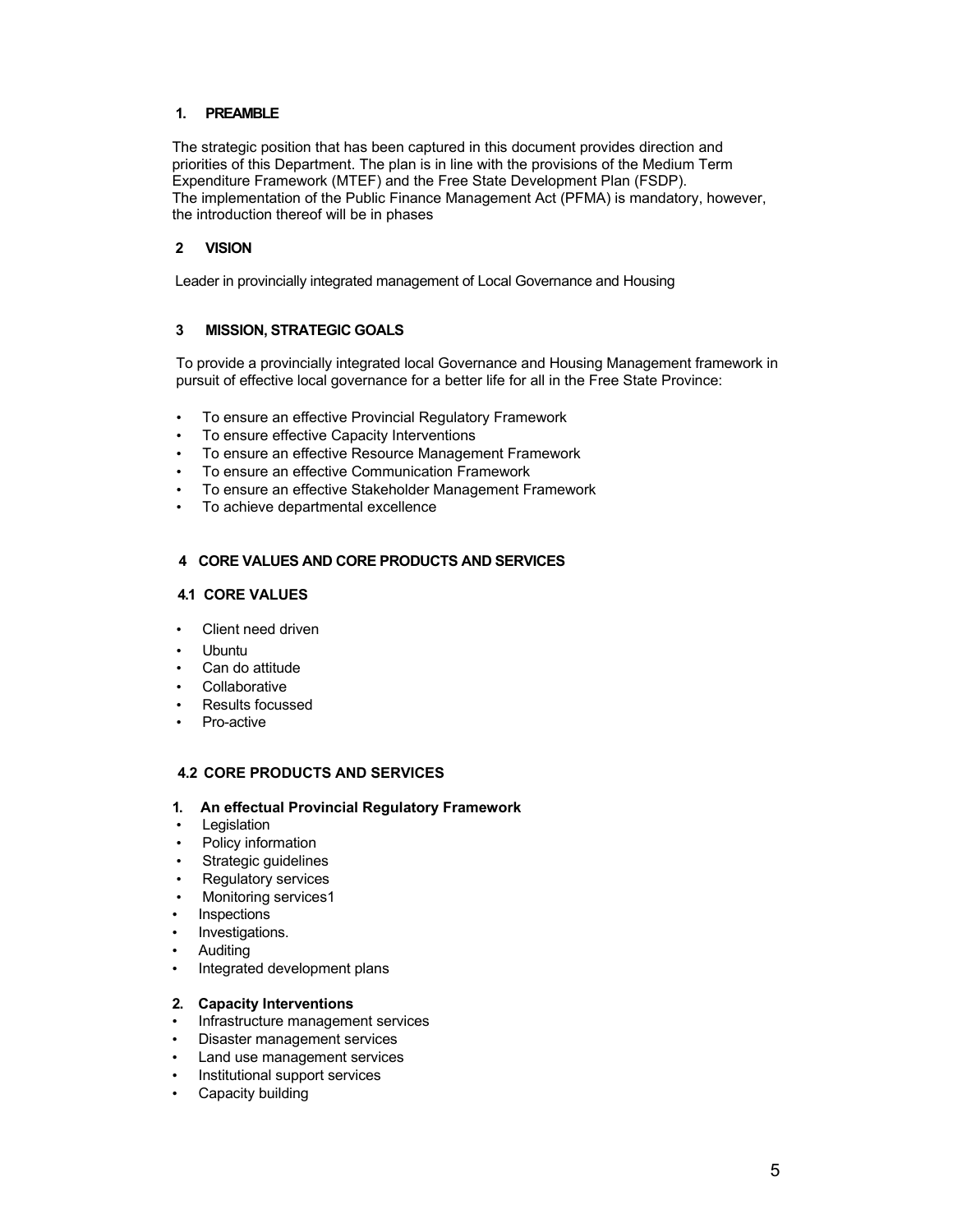#### **3. An effectual Resource Management Framework**

- Provincial infrastructure
- Provincial funds
- Natural resources
- Human resources
- Provincial information

#### **4. To ensure an effectual Communication Framework**

- Awareness building interventions
- Provincial information

#### **5. An effectual Stakeholder Management Framework**

- Governmental relations
- Partnerships
- Institutional arrangements

#### **6. Internal Departmental Excellence**

- Strategic departmental leadership (business direction, culture, business structure, internal communication)
- Internal resource management
	- > HR Management
	- > Financial Management
	- > Infrastructure / Facilities Management / Technology
	- > Information Management
- Programme / Project Management
- **External communication**
- Performance management
	- > Business Performance Management
	- > Individual Performance Management
- Stakeholder relationship management Departmental risk management

### **5. LEGISLATIVE MANDATE**

There is a plethora of legislation and policies which informs the work of Department of Local Government and Housing Department, such as:

### **5.1 Traditional Affairs**

- Constitution of Republic of South Africa 1996;
- House of Traditional Leaders Act no 6 of 1994;
- Qwa-Qwa Pounds Act No 4 of 1974;
- Qwa-Qwa Levying of Tribal Taxes Act No 6 of 1983;
- Qwa-Qwa Administration Authorities Act No 6 of 1983;
- Bophuthatswana Registration of Customary Unions Act no 4 of 1976;
- Bophuthatswana Traditional Authorities Act No 23 of 1978;
- Bophuthatswana Traditional Courts Act No 29 of 1979;
- Black Administration Act No 38 of 1927; and
- Regulations relating to community services in Black Areas Act No 38 of 1927 etc.

### **5.2 Local Government**

- Constitution of Republic of South Africa 1996;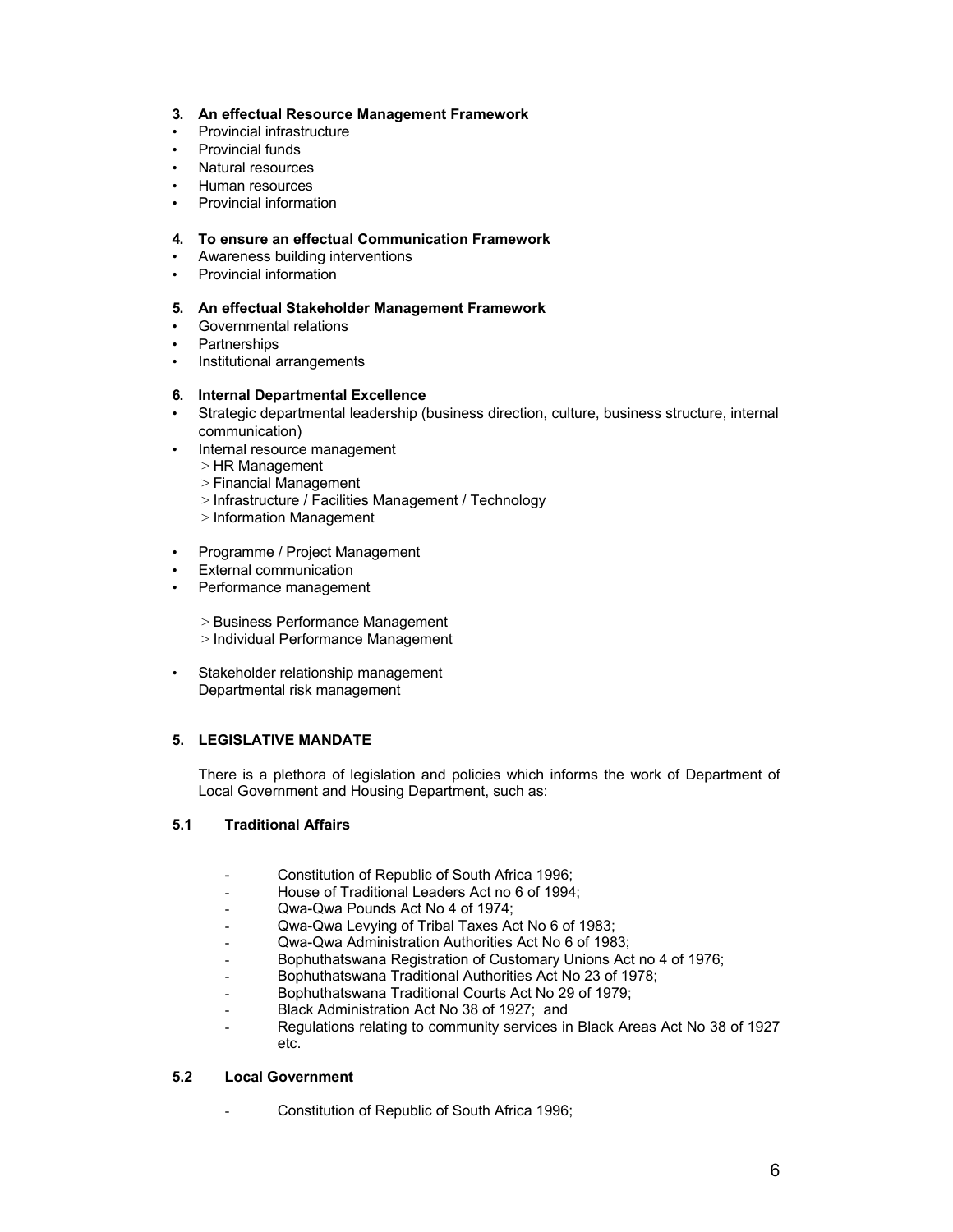- Annual Division of Review;
- Public Finance Management Act, 1999;
- Local Government Transition Act, 1993;
- Municipal Systems Act, 2000;
- Municipal Structures Act, 2000;
- Commissions Ordinance, 1954;
- Municipal Property Rates Bill;
- Municipal Finance Management Bill;
- Auditor General Act 1995;
- Remuneration of Public Office Bearers Act, 1998;
- Access to Information Act, 2000;
- Other related legislation and amendment Act; and
- White Paper on Local Government etc.

#### **5.3 Housing**

- Housing Act, 1997
- Prevention of Illegal Eviction from and Unlawful Occupation of Land Act, 1998
- Rental Housing Act, 1999
- Home Loan and Mortgage Disclosure Act, 2000
- Generic Public Service Legislation
- Housing Consumer Protection Measures Act,
- Public Service Act
- Employment Equity Act
- Skills Development Act
- White Paper on Transformation of Public Service
- Public Service Regulations

### **6. POLICIES**

- FSDP (Free State Development Plan);
- Performance Management Policies;
- Treasury Regulations;
- Auditor General Reports;
- Propac Resolutions;
- State of the Nation Address,
- Premiers speech;
- MEC's Budget Speech;
- Provloc Resolutions; and
- Premier and Mayoral forum.

### **7. KEY ENABLERS**

- Good governance
- Co-operative governance
- Team work
- Stakeholder participation
- Honesty-integrity
- Communication
- **Innovation**

### **8. STRATEGIC PLAN DELIVERY MODEL**

Constitution of Republic of South Africa 1996; Management Structure of the Department of Local Government and Housing consists of the following:

- Housing Chief Directorate;
- Land Development and Planning Chief Directorate;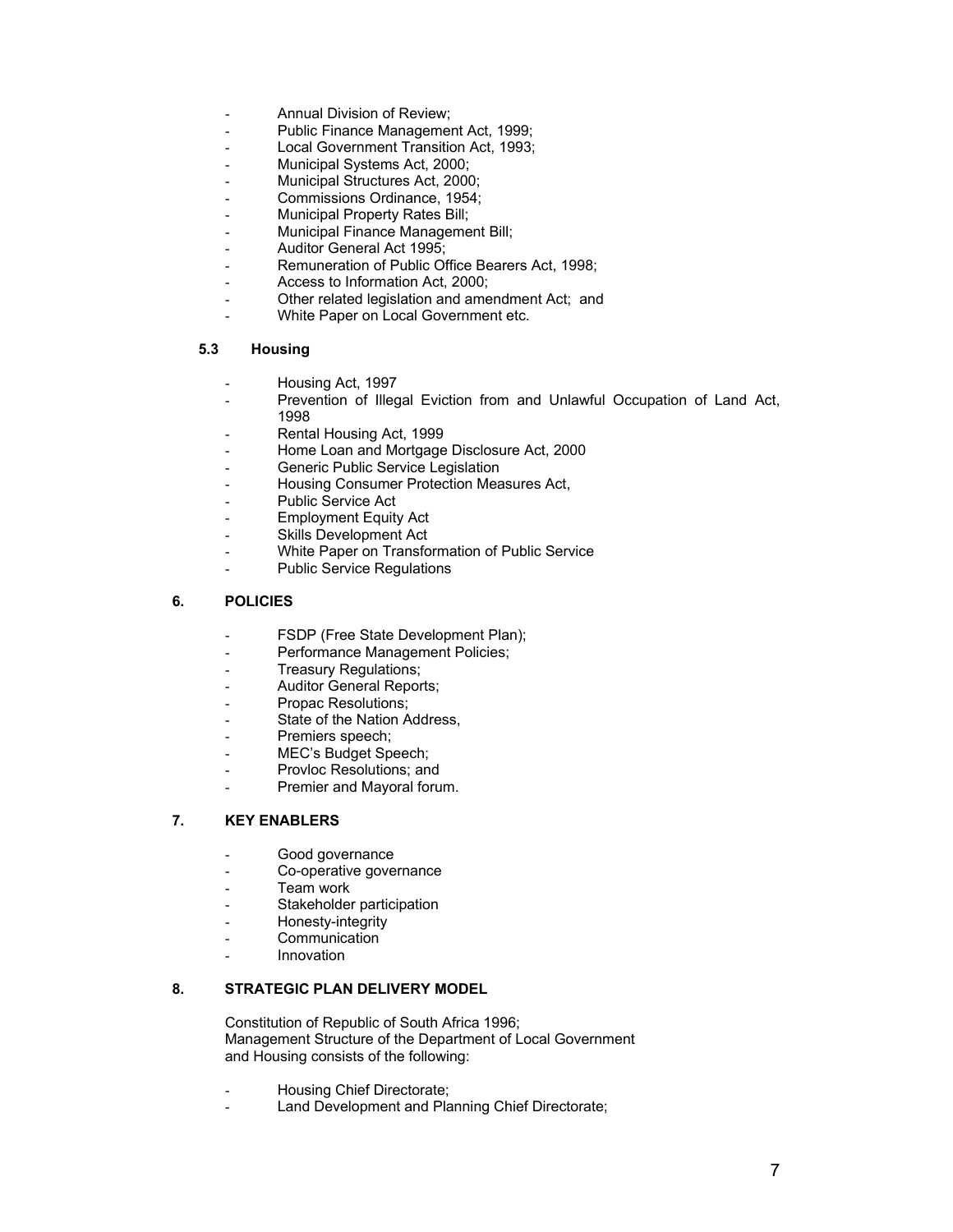- Local Government Administration and Traditional Affairs Chief Directorate; and
- MEC's office, Head of Department's Office, Finance and Support Directorate.
	- These four components will function in an integrated supportive approach to avoid fragmentation by:
		- o advancing the achievement of the vision, mission and strategic goals of the department
		- o ensuring co-ordination of all projects pertinent to local government and housing and
		- o interdepartmental and intersectoral collaboration will be enhanced.

#### *See Figure 1 (Page10)*

The management structure of Local Government and Housing must ensure compliance with the Public Finance Management Act (Act 1 of 1999 as amended by Act 29 of 1999)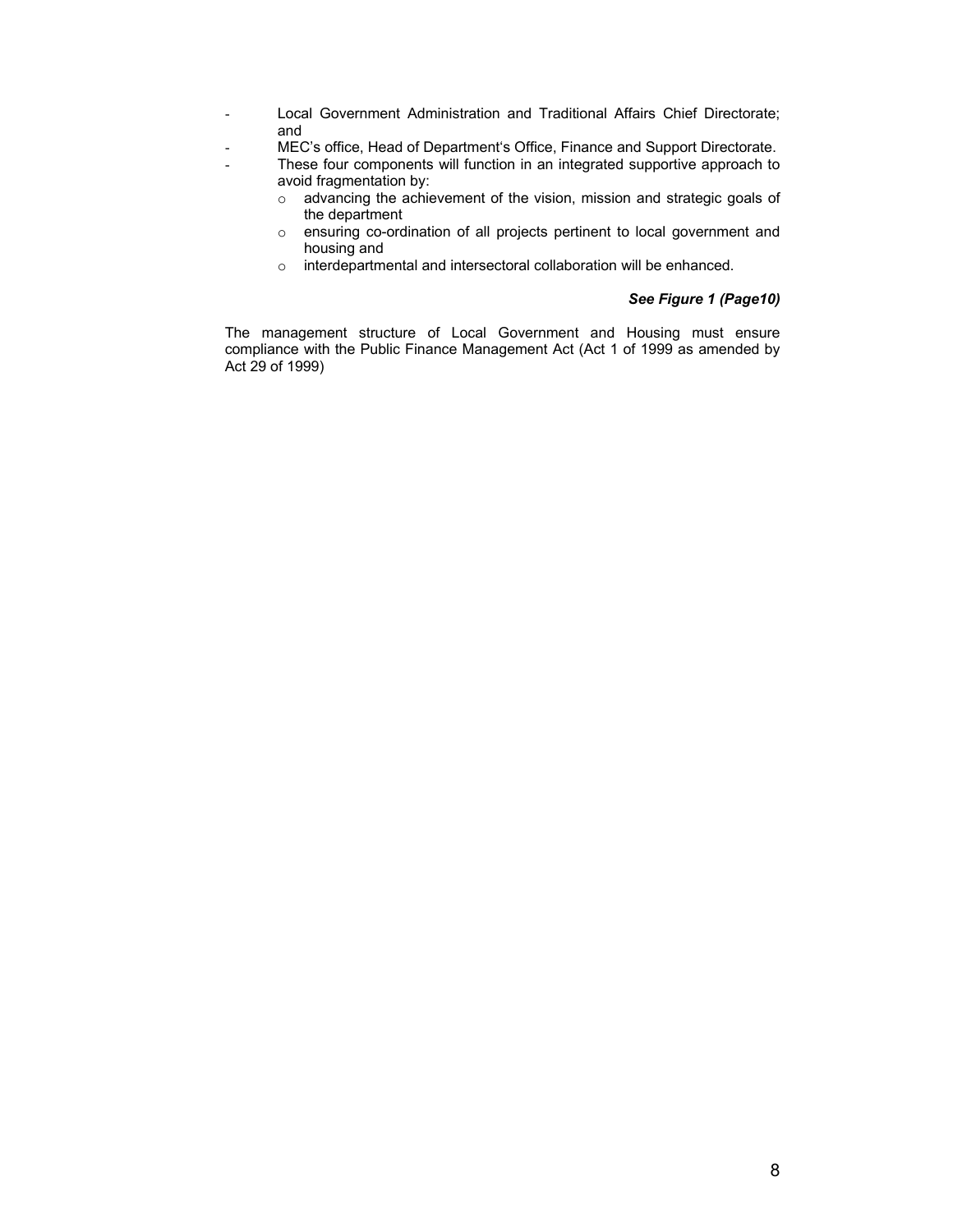### **ORGANOGRAM OF DEPARTMENT OF LOCAL GOVERNMENT AND HOUSING**



C:\My Documents\Provincial Budget Statements and Strategic Plans\2003\Documents\Provincial Strategic Plans\FS\Working docs\Local Government & Housing Organogram.doc

 $\circ$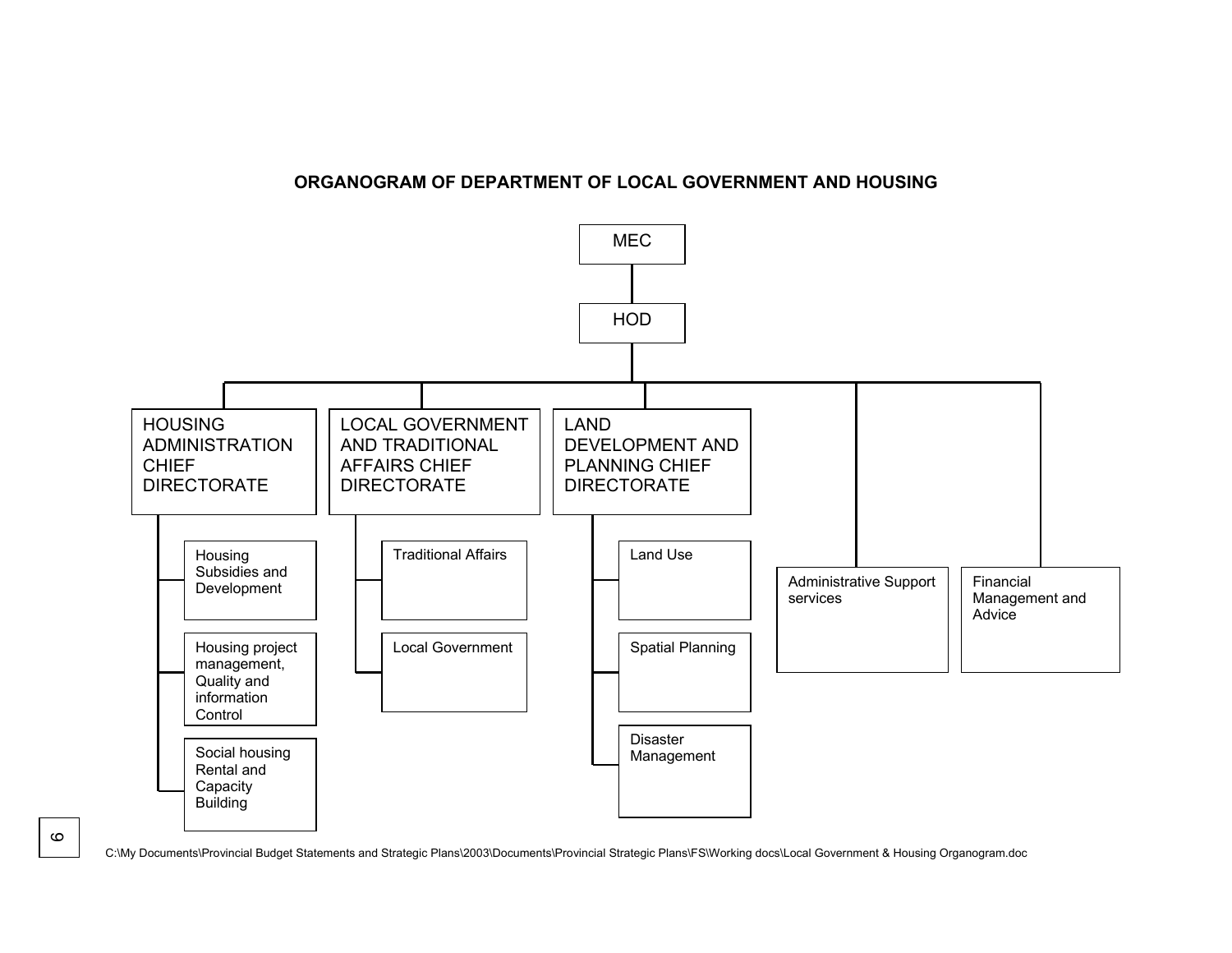# **1. ADMINISTRATIVE SUPPORT SERVICES**

The aim of the programme is to provide personnel management and development.

# **BUDGET PERSPECTIVE**

# **To provide resource management support services**

| <b>Outputs</b>                                                   | 2002/2003  | 2003/2004  | 2004/2005  |
|------------------------------------------------------------------|------------|------------|------------|
|                                                                  | 17,323,000 | 17,805,000 | 19,399,000 |
| Human resource management support                                | 3,525,,474 | 4,759,292  | 4,791,101  |
| Policy guidelines                                                | 759,410    | 936,858    | 1,136,170  |
| Consolidated HR plan                                             |            |            |            |
| Capacity building interventions                                  |            |            |            |
| <b>Streamlined processes</b>                                     | 827,410    | 936,858    | 1,136,170  |
| Updated records (databases)                                      |            |            |            |
| Compliance reports (Acts)                                        |            |            |            |
| Investigation reports                                            |            |            |            |
| Special programmes support:                                      | 1,257,949  | 2,392,146  | 1,950,676  |
| Health & Safety                                                  | 413,705    | 493,430    | 568,085,   |
| Information management / Information technology                  | 6,997,068  | 4,894,292  | 5,680,849  |
| support                                                          |            |            |            |
| Policy guidelines                                                | 220,642    | 197,372    | 227,234    |
| Consolidated information management plan                         | 827,410    | 727,644    | 852,127    |
| Information technology operational plan                          | 5,066,444  | 3,169,789  | 3,692,552  |
| Security plan                                                    | 551,606    | 493,429    | 568,085    |
| Capacity building interventions                                  | 220,642    | 202,372    | 227,235    |
| Audit report                                                     | 55,162     | 51,843     | 56,808     |
| Inputs to annual report                                          | 55,162     | 51,843     | 56,808     |
| Compliance reports (e.g. Security Bill)                          |            |            |            |
| To provide business processes support services<br><b>Outputs</b> | 2002/2003  | 2003/2004  | 2004/2005  |
|                                                                  |            |            |            |
|                                                                  | 3,723,340  | 4,343,378  | 4,869,300  |
| Legal support                                                    | 827,410    | 868,675    | 973,860    |
| Communication support                                            | 827,410    | 868,675    | 973,860    |
| Business planning support                                        | 413,704    | 434,338    | 486,930    |
| Performance management support                                   | 413,704    | 434,338    | 486,930    |
| Organisation structure support                                   | 413,704    | 434,338    | 486,930    |
| Organisational development support                               | 413,704    | 434,338    | 486,930    |
| <b>Auxiliary</b> support                                         | 413,704    | 868,676    | 973,860    |
| To contribute towards internal directorate excellence            |            |            |            |

| <b>Outputs</b>                      | 2002/2003 | 2003/2004 | 2004/2005 |
|-------------------------------------|-----------|-----------|-----------|
| Directorate business plan           | 3,344,118 | 3,51,038  | 4,057,750 |
| Directorate organisation structure  | 172,378   | 185,153   | 202,887   |
| Internal communication plan         | 344,754   | 330,307   | 405,775   |
| Directorate core values             | 34,476    | 37,031    | 40,578    |
| <b>HR Plan</b>                      | 172,378   | 165,153   | 202,887   |
| Directorate skills development plan | 103,426   | 101,092   | 121,734   |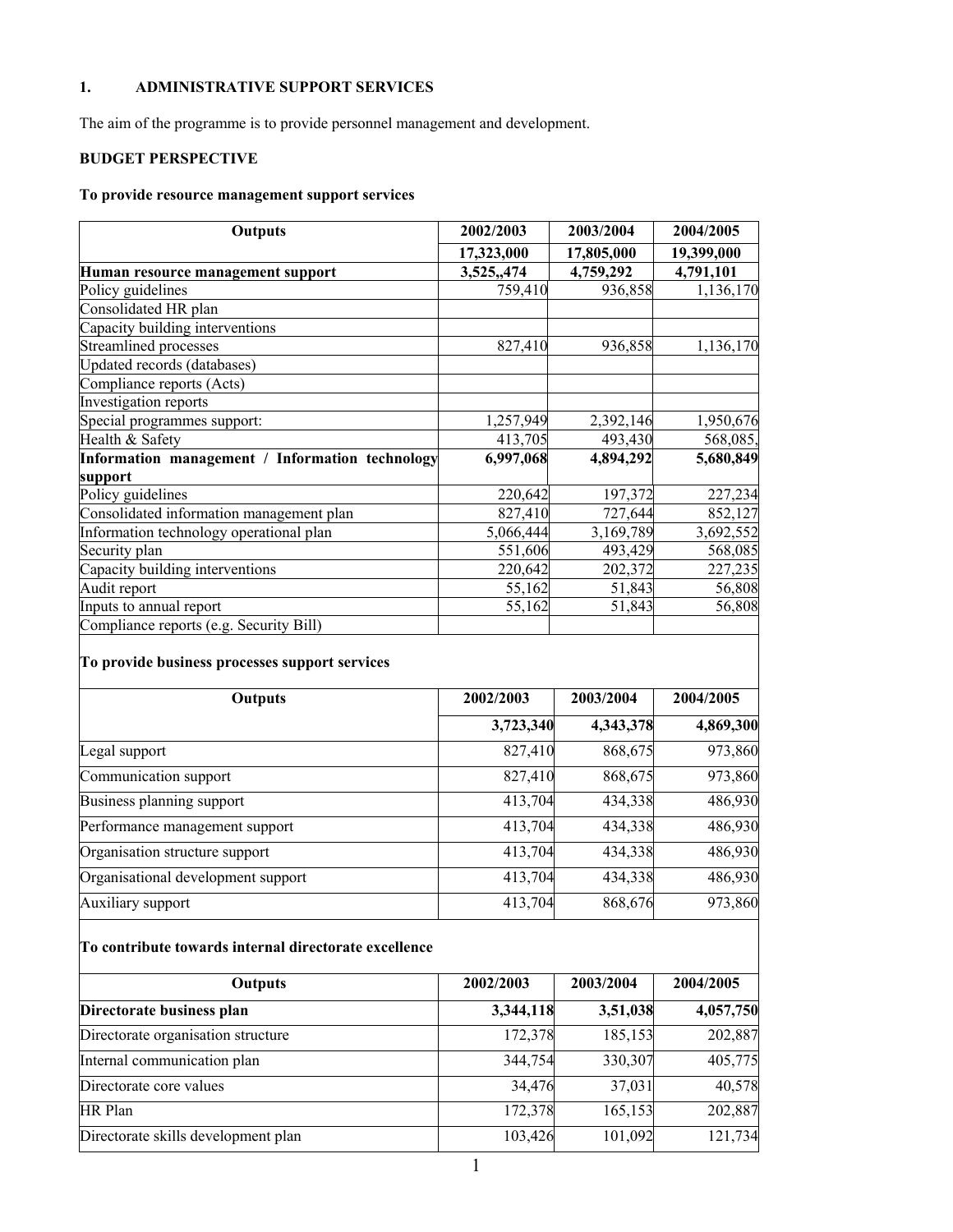| Financial plan                                                | 103,426 | 202,184 | 243,465 |
|---------------------------------------------------------------|---------|---------|---------|
| Infrastructure / Facilities Management plan                   | 517,132 | 525,460 | 608,662 |
| Information technology plan                                   | 344,754 | 330,306 | 405,775 |
| Data management system                                        | 689,508 | 710,613 | 811,550 |
| Business Performance Management system                        | 344,754 | 370,307 | 405,775 |
| Individual Performance Management system                      | 172,378 | 185,153 | 202,887 |
| Internal directorate / organisational risk management<br>plan | 344,754 | 368,279 | 405,775 |

**Objective: To provide resource management support services** 

| Outputs                               | <b>Activity/Action</b>                                                                                                                                                                                                                                                                                     | <b>Target Date</b>   |  |  |  |
|---------------------------------------|------------------------------------------------------------------------------------------------------------------------------------------------------------------------------------------------------------------------------------------------------------------------------------------------------------|----------------------|--|--|--|
| Human resource management support     |                                                                                                                                                                                                                                                                                                            |                      |  |  |  |
| Policy guidelines                     | Assess the need for existing and new policy guidelines<br>↘<br>Draft new policy guidelines<br>$\blacktriangleright$<br>Consult on draft policy guidelines<br>⋗<br>Submit policy guidelines for approval<br>⋗<br>Develop a policy guideline implementation programme<br>⋗<br>Monitor policy compliance<br>⋗ | Per guideline        |  |  |  |
| Consolidated human<br>resource plan   | Develop a format for compiling a HR plan<br>$\blacktriangleright$<br>Provide directive for completing the HR plan<br>$\blacktriangleright$<br>Consolidate Directorate HR plans into Departmental HR<br>➤<br>plan<br>Submit plan for approval<br>➤<br>Monitor implementation progress against targets<br>⋗  | 2003                 |  |  |  |
| Capacity building<br>interventions    | Identify capacity building needs<br>$\blacktriangleright$<br>Develop capacity building intervention<br>➤<br>Conduct interventions<br>➤<br>Evaluate user satisfaction<br>⋗                                                                                                                                  | Per<br>intervention  |  |  |  |
| Streamlined<br>processes              | Identify resource management processes<br>$\blacktriangleright$<br>Conduct a needs analysis<br>➤<br>Streamline process (incl. Procedural manuals and<br>➤<br>Guidelines)<br>Orientate users in streamlined process<br>➤<br>Measure user satisfaction<br>⋗                                                  | Per process          |  |  |  |
| <b>Updated records</b><br>(databases) | Identify database requirements<br>➤<br>Develop a plan to address database requirements (accuracy)<br>⋗<br>Submit plan for approval<br>⋗<br>Monitor database accuracy<br>⋗<br>Monitor response time on requests<br>⋗                                                                                        | 2003                 |  |  |  |
| Compliance reports                    | Identify the requirements for an effective compliance report<br>➤<br>Gather data for compliance report<br>➤<br>Compile report<br>➤<br>Submit report<br>$\blacktriangleright$<br>Monitor impact on queries<br>➤                                                                                             | 2003                 |  |  |  |
| Investigation reports                 | Receive request for investigation<br>➤<br>Conduct preliminary investigation<br>⋗<br>Table progress on investigation<br>⋗<br>Make recommendations on remedial action<br>$\blacktriangleright$<br>Monitor effectiveness of investigation reports<br>↘                                                        | Per<br>investigation |  |  |  |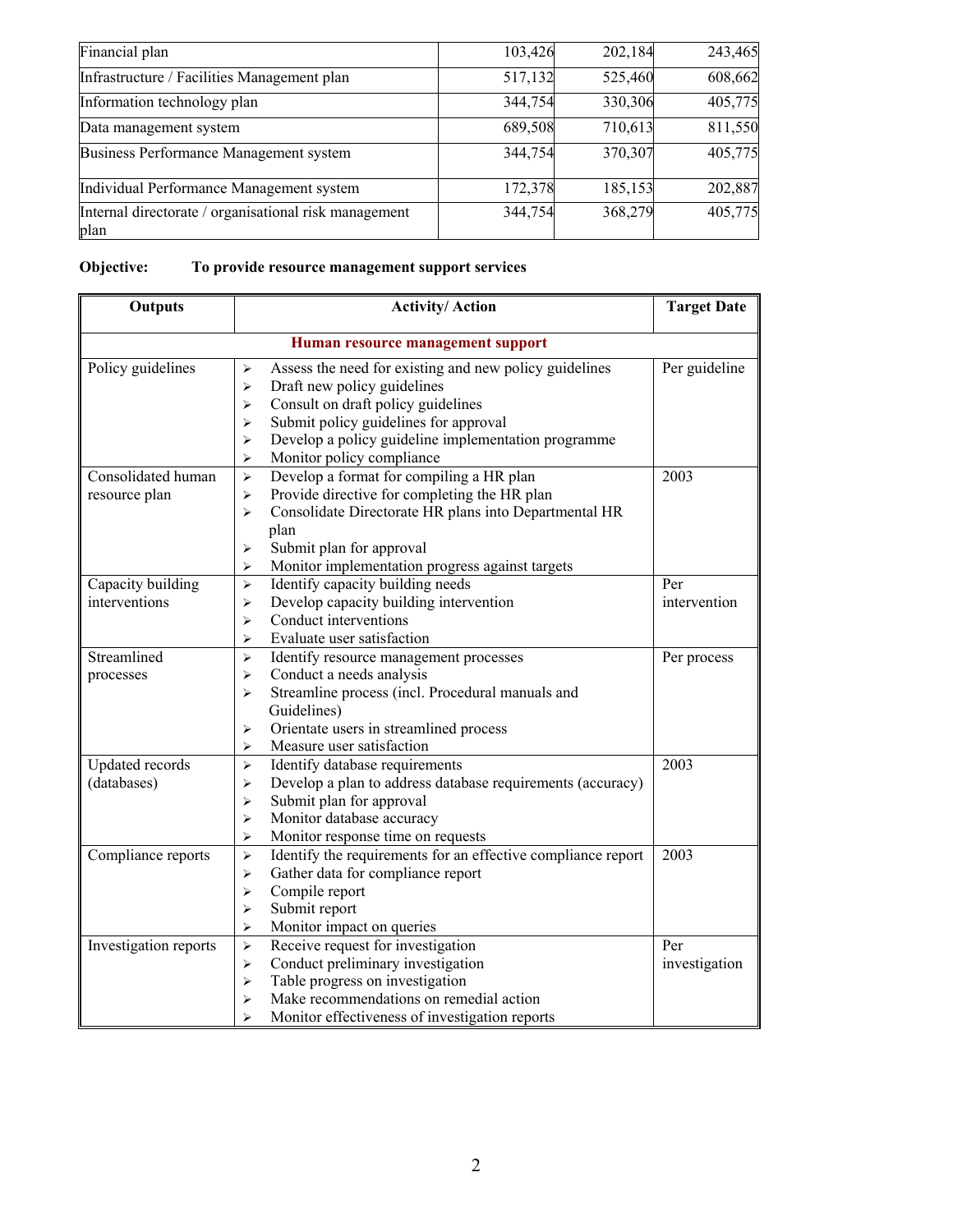| Special programmes   | ➤                          | Develop guidelines for implementing special programmes        | 2003/2004     |
|----------------------|----------------------------|---------------------------------------------------------------|---------------|
| support              | ➤                          | Submit guidelines for approval                                |               |
|                      | ⋗                          | Develop implementation programme                              |               |
|                      | ⋗                          | Consult / provide advice with regards to special              |               |
|                      |                            | programmes                                                    |               |
|                      | ➤                          | Monitor effectiveness of programmes                           |               |
|                      | ⋗                          | Evaluate level of awareness with regards to special           |               |
|                      |                            | programmes                                                    |               |
| Health & Safety      | ➤                          | Identify requirements for health and safety in department     | 2003/2004     |
|                      | ⋗                          | Develop standards for compliance to health and safety         |               |
|                      |                            | regulations                                                   |               |
|                      | ➤                          | Inform directorates on standards                              |               |
|                      | ⋗                          | Report compliance to health and safety standards              |               |
|                      |                            | <b>Information management / Information technology suport</b> |               |
| Policy guidelines    | ⋗                          | Assess the need for existing and new policy guidelines        | Per guideline |
|                      | ➤                          | Draft new policy guidelines                                   |               |
|                      | ➤                          | Consult on draft policy guidelines                            |               |
|                      | ⋗                          | Submit policy guidelines for approval                         |               |
|                      | ➤                          | Develop a policy guideline implementation programme           |               |
|                      | ⋗                          | Monitor policy compliance                                     |               |
| Consolidated         | ➤                          | Develop a format for compiling an information plan            | 2003          |
| information          | ⋗                          | Provide directive for completing the information              |               |
| management plan      |                            | management plan                                               |               |
|                      | ➤                          | Consolidate Directorate information plans into                |               |
|                      |                            | Departmental information plan                                 |               |
|                      | ➤                          | Submit plan for approval                                      |               |
|                      | ➤                          | Monitor implementation progress against targets               |               |
| Information          | ➤                          | Compile an information technology operational plan            | 2003          |
| technology           | ➤                          | Submit plan for approval Implement plan                       |               |
| operational plan     | ➤                          | Monitor implementation progress against targets               |               |
| Information security | ➤                          | Compile an information security plan                          | 2003          |
| plan                 | ➤                          | Submit plan for approval Implement plan                       |               |
|                      | ⋗                          | Monitor implementation progress against targets               |               |
| Capacity building    | ⋗                          | Identify capacity building needs                              | Per           |
| interventions        | ➤                          | Develop capacity building intervention                        | intervention  |
|                      | ⋗                          | Conduct interventions                                         |               |
| Information audit    | ⋗<br>$\blacktriangleright$ | Evaluate user satisfaction                                    | 2003          |
|                      |                            | Identify the requirements for an effective information audit  |               |
| report               |                            | report                                                        |               |
|                      | ➤<br>➤                     | Gather data for report<br>Compile report                      |               |
|                      | ➤                          | Submit report                                                 |               |
|                      | ➤                          | Monitor recommendations made                                  |               |
| Compliance reports   |                            | Identify the requirements for an effective compliance report  | 2003          |
| (e.g. Security Bill) | ➤<br>➤                     | Gather data for compliance report                             |               |
|                      | ➤                          | Compile report                                                |               |
|                      | ➤                          | Submit report                                                 |               |
|                      | ➤                          | Monitor impact on queries                                     |               |
|                      |                            |                                                               |               |

# **Objective: To provide business processes support services**

| <b>Outputs</b> | <b>Activity</b>                                     | <b>Target Date</b> |
|----------------|-----------------------------------------------------|--------------------|
| Legal support  | Identify the need for legal services                | 2003/2004          |
|                | Develop a service delivery agreement                |                    |
|                | Monitor performance against service level agreement |                    |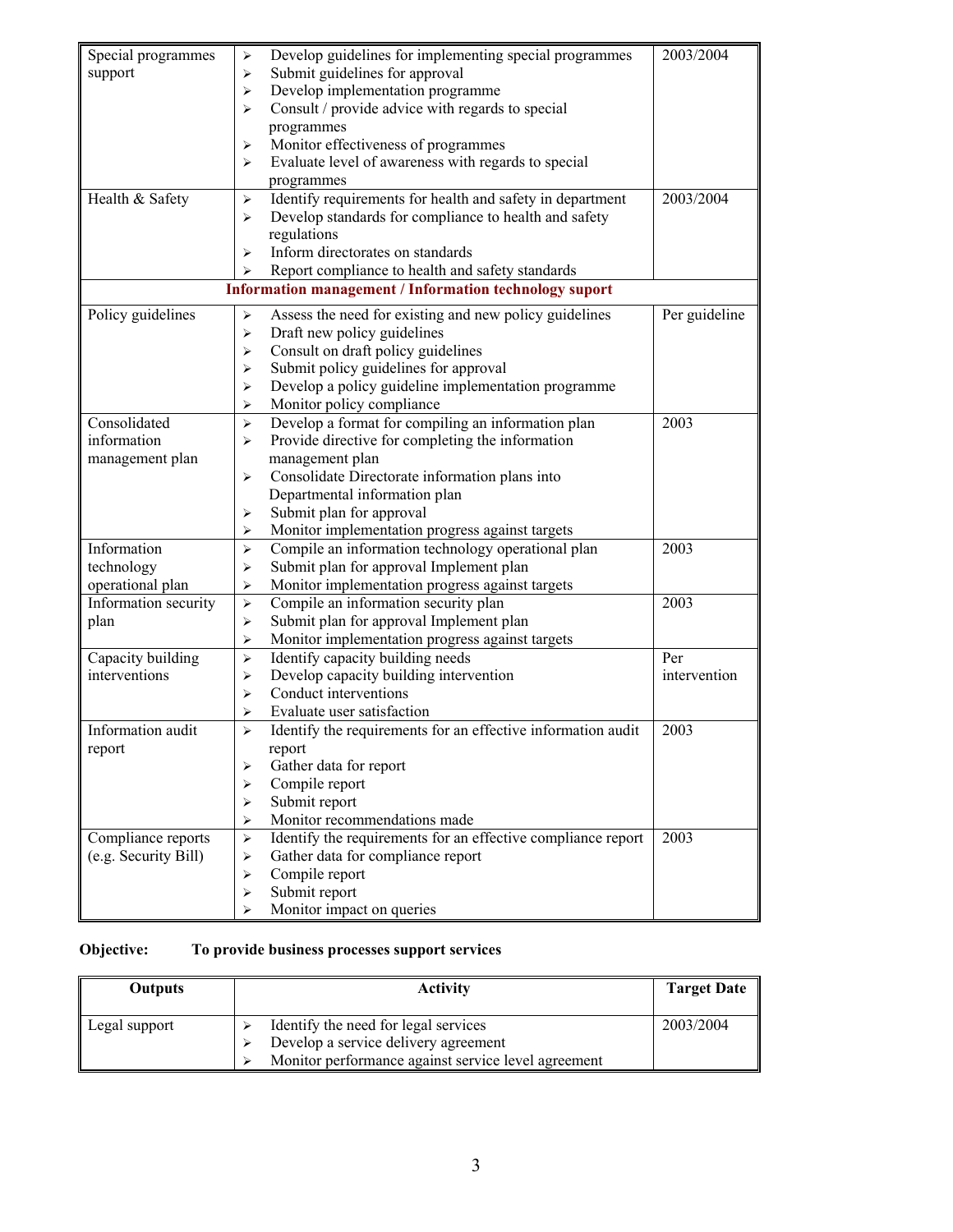| Communication            | ⋗                     | Identify departmental communication needs                   | 2003      |
|--------------------------|-----------------------|-------------------------------------------------------------|-----------|
| support                  | ⋗                     | Develop a communication strategy to address needs           |           |
|                          | ⋗                     | Develop implementation programmes                           |           |
|                          | ⋗                     | Monitor effectiveness of programmes                         |           |
|                          | ➤                     | Conduct communication survey to determine departmental      |           |
|                          |                       | user satisfaction                                           |           |
|                          | ⋗                     | Monitor functionality of web site                           |           |
| <b>Business planning</b> | $\blacktriangleright$ | Evaluate effectiveness of current business planning process | 2003      |
| support                  | ➤                     | Make recommendations for improvement                        |           |
|                          | ➤                     | Orientate managers in the reviewed business planning        |           |
|                          | process               |                                                             |           |
|                          | ⋗                     | Monitor effectiveness of the reviewed business planning     |           |
|                          | process               |                                                             |           |
| Performance              | ➤                     | Evaluate effectiveness of current performance management    | 2003      |
| management support       | process               |                                                             |           |
|                          | ➤                     | Make recommendations for improvement                        |           |
|                          | ➤                     | Orientate managers in the reviewed performance              |           |
|                          |                       | management process                                          |           |
|                          | ➤                     | Monitor effectiveness of the reviewed Performance           |           |
|                          |                       | management process                                          |           |
| Organisation             | ➤                     | Assess the effectiveness of current organisation structure  | 2003      |
| structure                | ➤                     | Make recommendations on proposed amendments (inform         |           |
| development support      |                       | directorates of status)                                     |           |
|                          | ⋗                     | Obtain approval for addressing priorities                   |           |
|                          | ⋗                     | Undertake work study investigations                         |           |
|                          | ⋗                     | Submit proposals for approval                               |           |
|                          | ⋗                     | Monitor effectiveness                                       |           |
| Organisational           | $\blacktriangleright$ | Conduct an organisational development survey                | 2003/2004 |
| development support      | ➤                     | Make recommendations with regards to required               |           |
| (interventions)          |                       | organisational development interventions (report)           |           |
|                          | ➤                     | Submit report for approval                                  |           |
|                          | ⋗                     | Develop a plan for organisational development               |           |
|                          |                       | interventions                                               |           |
|                          | ➤                     | Implement interventions                                     |           |
|                          | ⋗                     | Monitor impact of interventions                             |           |
| Auxiliary support        | ➤                     | Measure effectiveness of auxiliary services currently       | 2003      |
|                          | ⋗                     | Registry / Postal services                                  |           |
|                          | ⋗                     | Typing pool                                                 |           |
|                          | ⋗                     | Messengers                                                  |           |
|                          | ⋗                     | Develop a service delivery agreement                        |           |
|                          | ⋗                     | Obtain approval for service level agreements                |           |
|                          | ⋗                     | Monitor performance against service level agreement         |           |

# **Objective: To provide business processes support services**

| Outputs                  | <b>Activity</b>                                                                                                                                                                                                                                                                                                         | <b>Target Date</b> |
|--------------------------|-------------------------------------------------------------------------------------------------------------------------------------------------------------------------------------------------------------------------------------------------------------------------------------------------------------------------|--------------------|
| Legal support            | Identify the need for legal services<br>↘<br>Develop a service delivery agreement<br>⋗<br>Monitor performance against service level agreement<br>⋗                                                                                                                                                                      | 2003/2004          |
| Communication<br>support | Identify departmental communication needs<br>⋗<br>Develop a communication strategy to address needs<br>⋗<br>Develop implementation programmes<br>⋗<br>Monitor effectiveness of programmes<br>⋗<br>Conduct communication survey to determine departmental<br>⋗<br>user satisfaction<br>Monitor functionality of web site | 2003               |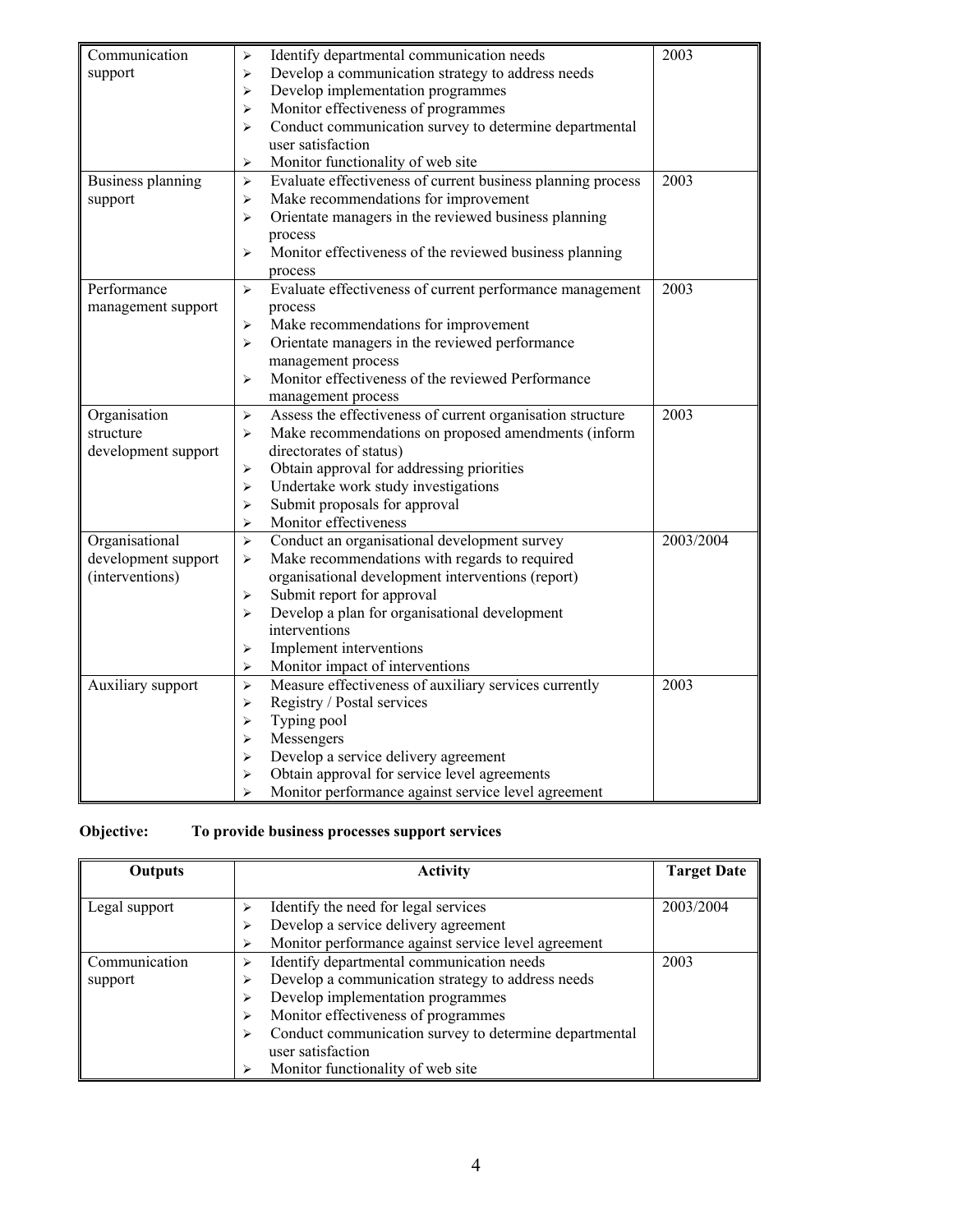| Business planning   | ➤                     | Evaluate effectiveness of current business planning process | 2003      |
|---------------------|-----------------------|-------------------------------------------------------------|-----------|
| support             | ⋗                     | Make recommendations for improvement                        |           |
|                     | ⋗                     | Orientate managers in the reviewed business planning        |           |
|                     |                       | process                                                     |           |
|                     | ⋗                     | Monitor effectiveness of the reviewed business planning     |           |
|                     |                       | process                                                     |           |
| Performance         | ➤                     | Evaluate effectiveness of current performance management    | 2003      |
| management support  |                       | process                                                     |           |
|                     | $\blacktriangleright$ | Make recommendations for improvement                        |           |
|                     | ⋗                     | Orientate managers in the reviewed performance              |           |
|                     |                       | management process                                          |           |
|                     | ⋗                     | Monitor effectiveness of the reviewed Performance           |           |
|                     |                       | management process                                          |           |
| Organisation        | $\blacktriangleright$ | Assess the effectiveness of current organisation structure  | 2003      |
| structure           | $\blacktriangleright$ | Make recommendations on proposed amendments (inform         |           |
| development support |                       | directorates of status)                                     |           |
|                     | ➤                     | Obtain approval for addressing priorities                   |           |
|                     | ➤                     | Undertake work study investigations                         |           |
|                     | $\blacktriangleright$ | Submit proposals for approval                               |           |
|                     | ⋗                     | Monitor effectiveness                                       |           |
| Organisational      | $\blacktriangleright$ | Conduct an organisational development survey                | 2003/2004 |
| development support | ⋗                     | Make recommendations with regards to required               |           |
| (interventions)     |                       | organisational development interventions (report)           |           |
|                     | $\blacktriangleright$ | Submit report for approval                                  |           |
|                     | ⋗                     | Develop a plan for organisational development               |           |
|                     |                       | interventions                                               |           |
|                     | ➤                     | Implement interventions                                     |           |
|                     | ➤                     | Monitor impact of interventions                             |           |
| Auxiliary support   | $\blacktriangleright$ | Measure effectiveness of auxiliary services currently       | 2003      |
|                     | ⋗                     | Registry / Postal services                                  |           |
|                     | ⋗                     | Typing pool                                                 |           |
|                     | ➤                     | Messengers                                                  |           |
|                     | ⋗                     | Develop a service delivery agreement                        |           |
|                     | $\blacktriangleright$ | Obtain approval for service level agreements                |           |
|                     | $\blacktriangleright$ | Monitor performance against service level agreement         |           |

# **Objective: To contribute towards internal departmental excellence**

| Output                 | <b>Activity / Action</b>                            | <b>Target Date</b> |
|------------------------|-----------------------------------------------------|--------------------|
|                        |                                                     |                    |
| Directorate business   | Develop strategic plan<br>⋗                         | 2003               |
| plan                   | Develop operational plans<br>⋗                      |                    |
|                        | Submit plan for approval<br>⋗                       |                    |
|                        | Implement plan<br>⋗                                 |                    |
|                        | Monitor progress against plan<br>⋗                  |                    |
| Directorate            | Evaluate effectiveness of current structure<br>↘    | 2003               |
| organisation structure | Refine current structure<br>⋗                       |                    |
|                        | Develop phase plans for implementation<br>⋗         |                    |
|                        | Monitor progress against plans<br>⋗                 |                    |
| Internal               | Conduct internal communications audit<br>↘          |                    |
| communication plan     | Develop plan to improve internal communication<br>⋗ |                    |
|                        | Implement plan<br>⋗                                 |                    |
|                        | Monitor effectiveness of plan<br>⋗                  |                    |
| Directorate core       | Assess compliance to directorate values<br>⋗        | 2003               |
| values                 | Develop a plan to address the gap<br>➤              |                    |
|                        | Implement plan<br>⋗                                 |                    |
|                        | Monitor compliance plan<br>⋗                        |                    |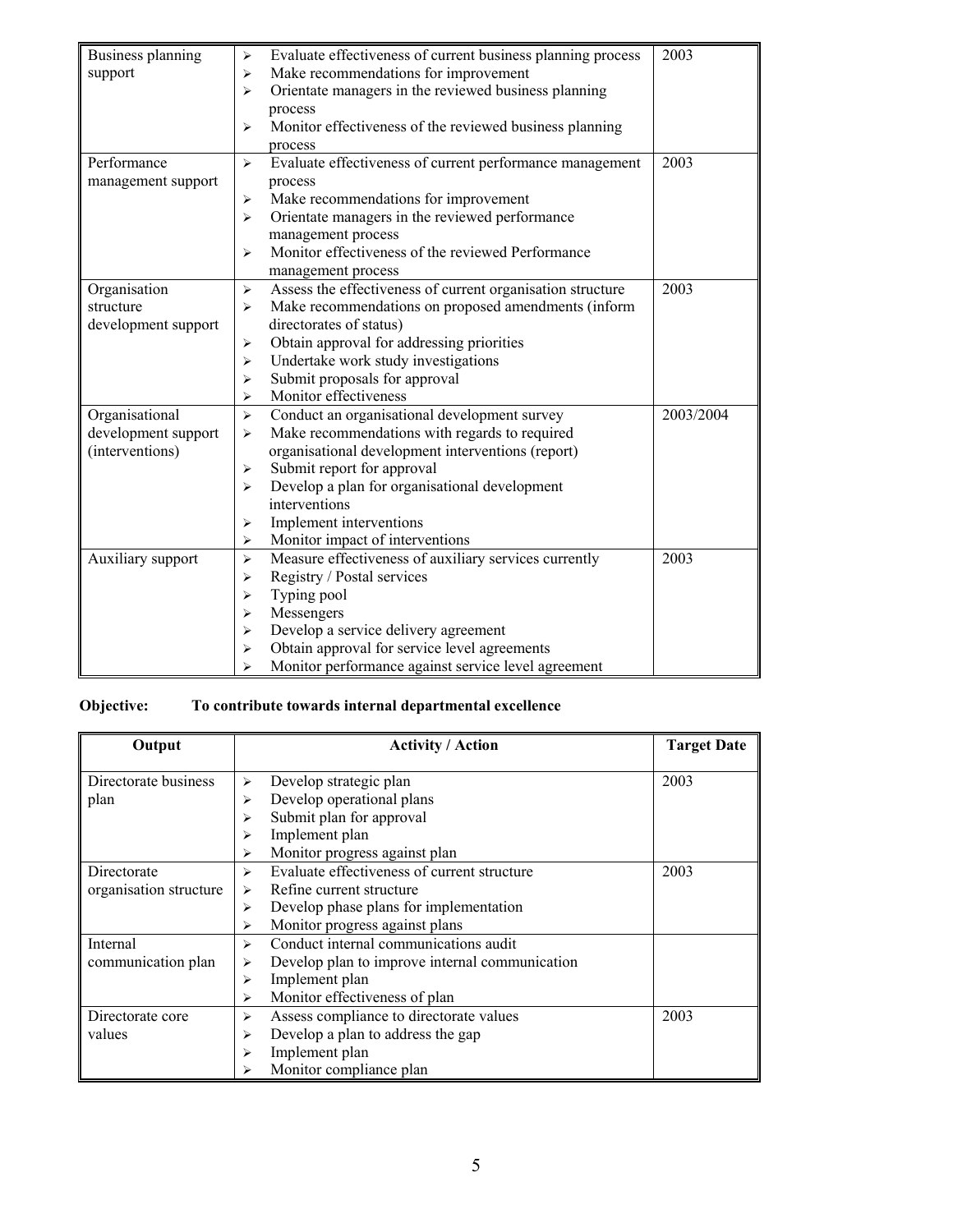| HR Plan              | Determine HR needs<br>⋗                                                        | 2003 |
|----------------------|--------------------------------------------------------------------------------|------|
|                      | Develop a plan to address HR needs and practises<br>➤                          |      |
|                      | Submit plan for approval<br>⋗                                                  |      |
|                      | Implement plan<br>⋗                                                            |      |
|                      | Monitor employee satisfaction<br>➤                                             |      |
| Skills development   | Conduct a skills audit<br>⋗                                                    | 2003 |
| plan                 | Develop a plan to address skills gaps<br>⋗                                     |      |
|                      | Submit plan for approval<br>⋗                                                  |      |
|                      | Implement plan<br>⋗                                                            |      |
|                      | Monitor progress against plan<br>⋗                                             |      |
| Financial plan       | Align financial plan with targets<br>⋗                                         | 2003 |
|                      | Obtain approval for budget<br>⋗                                                |      |
|                      | Monitor budget variance<br>⋗                                                   |      |
| Infrastructure /     | Assess infrastructure / facilities requirements<br>⋗                           |      |
| Facilities           | A plan to improve infrastructure / facilities<br>⋗                             |      |
| Management plan      | Submit for approval<br>⋗                                                       |      |
|                      | Implement plan<br>⋗                                                            |      |
|                      | Monitor compliance against plan<br>⋗                                           |      |
| Information          | Identify IT requirements<br>⋗                                                  |      |
| management plan      | A plan to address gaps aligned with departmental plan<br>⋗                     |      |
|                      | Submit plan for approval<br>⋗                                                  |      |
|                      | Implement plan<br>⋗                                                            |      |
|                      | Monitor user satisfaction<br>⋗                                                 |      |
| Database             | Identify database requirements<br>⋗                                            |      |
| management system    | A plan to address database requirements<br>⋗                                   |      |
|                      | Submit plan for approval<br>⋗                                                  |      |
|                      | Implement plan<br>➤                                                            |      |
|                      | Monitor user satisfaction<br>⋗                                                 |      |
| Business performance | Align performance management system with Departmental<br>$\blacktriangleright$ |      |
| management system    | performance management system                                                  |      |
|                      | Measure business performance against targets<br>⋗                              |      |
| Individual           | Align individual targets with business targets<br>$\blacktriangleright$        |      |
| performance          | Compile performance agreements<br>⋗                                            |      |
| management system    | Conclude performance agreements<br>⋗                                           |      |
|                      | Measure individual performance against targets<br>⋗                            |      |
| Internal directorate | Identify internal directorate risks<br>⋗                                       |      |
| risk management plan | Develop risk management plan<br>➤                                              |      |
|                      | Align with departmental risk management plan<br>⋗                              |      |
|                      | Submit plan for approval<br>⋗                                                  |      |
|                      | Implement plan<br>⋗                                                            |      |
|                      | Monitor compliance against plan<br>⋗                                           |      |

# **2. PROGRAMME 2 – TECHNICAL ADVISORY SERVICES**

The aim of this programme is to provide advice and assistance to local authorities and communities and to evaluate all technical aspects of housing applications in terms of housing policy.

### **Note: Strategic goals, objectives, outputs, indicators and targets set is consolidated with Programme 5, Housing.**

### **3. PROGRAMME 3 – SPATIAL PLANNING**

The aim of this programme is to ensure orderly land utilization on a local regional basis in the Free State.

### **BUDGET PERSPECTIVE**

#### **To provide an effectual Provincial Land Development Regulatory Framework**

|  | 2002/2003 | 2003/2004 | 2004/2005 |
|--|-----------|-----------|-----------|
|--|-----------|-----------|-----------|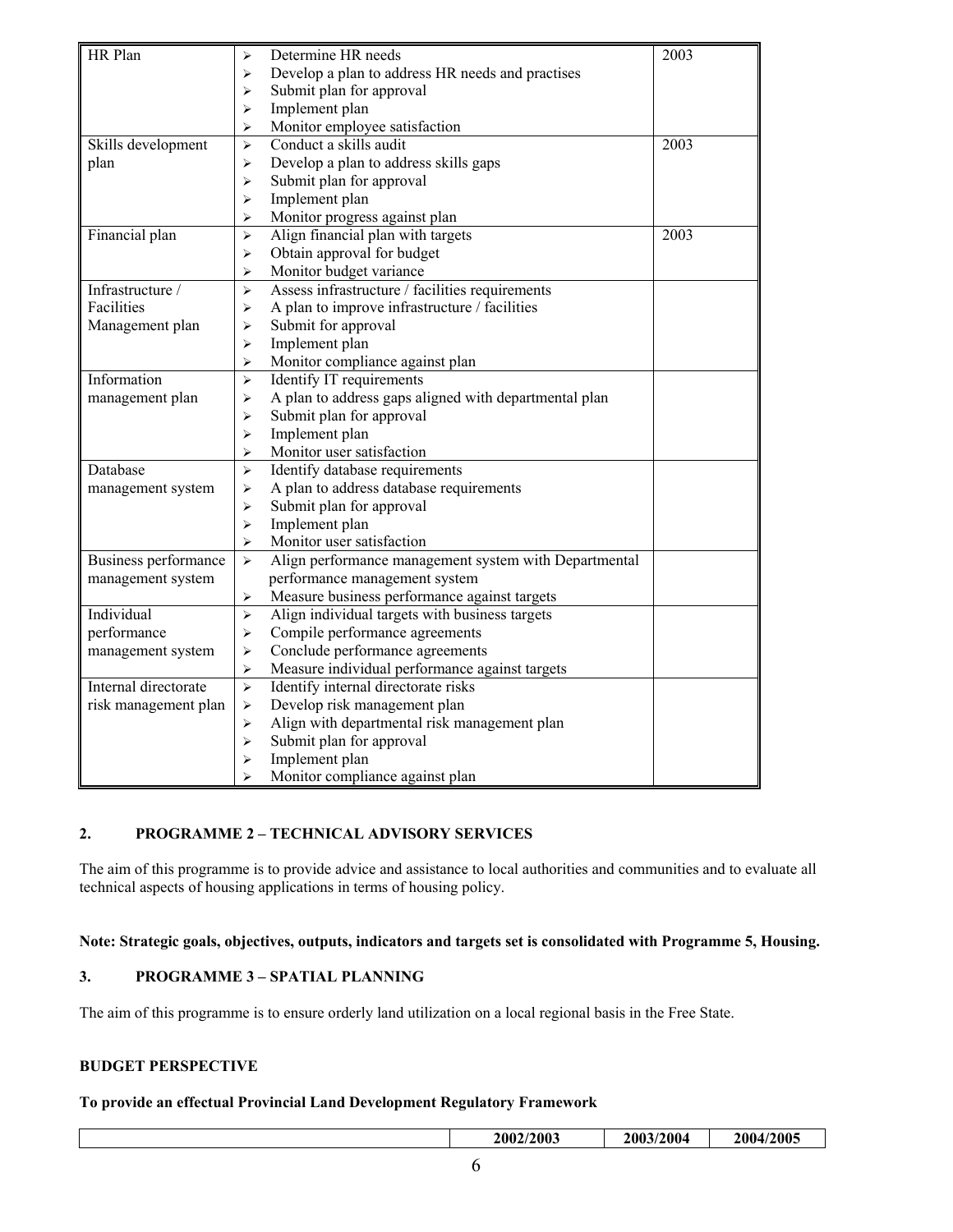|                                        | 11,531,000 | 10,369,000 | 11,006,000 |
|----------------------------------------|------------|------------|------------|
| <b>Outputs</b>                         | 5,509,420  | 4,319,860  | 4,473,080  |
| New/reviewed legislation drafted       | 39,210     | 42,346     | 45,733     |
| Policy guidelines                      | 448,114    | 403,640    | 243,636    |
| Policy implementation programmes       | 112,028    | 120,990    | 130,669    |
| Applications processed                 | 117,629    | 127,039    | 137,282    |
| Monitoring reports                     | 106,427    | 114,941    | 124,136    |
| Impact studies                         | 336,085    | 362,971    | 392,008    |
| Application reports                    | 3,492,909  | 2,222,354  | 2,400,142  |
| Investigation reports                  |            |            |            |
| <b>IDP</b> progress report             | 840,214    | 907,431    | 980,025    |
| Risk management framework / strategies | 16,804     | 18,148     | 19,449     |

# **To provide a Land Development Resource Management Framework**

| <b>Outputs</b>                                 | 2002/2003 | 2003/2004 | 2004/2005 |
|------------------------------------------------|-----------|-----------|-----------|
|                                                | 4,569,360 | 4,256,760 | 4,597,240 |
| Capacity building interventions                | 3,573,552 | 2,979,732 | 3,218,110 |
| Integrated land development information system | 863,034   | 1,106,759 | 1,195,299 |
| Funding programme                              | 66,387    | 85,135    | 91,945    |
| Natural resource utilisation guidelines        | 33,193    | 42,567    | 45,914    |
| Land development human resource strategy       | 33,194    | 42,567    | 45,972    |

### **To develop a Land Development Communication Framework**

| Outputs                          | 2002/2003 | 2003/2004 | 2004/2005 |
|----------------------------------|-----------|-----------|-----------|
|                                  | 207,460   | 224,040   | 241,960   |
| Communication strategy           | 51,865    | 56.010    | 60.490    |
| Awareness building interventions | 155,595   | 168.030   | 181,470   |

# **To develop a Land Development Stakeholder Framework**

| Outputs                                            | 2002/2003 | 2003/2004 | 2004/2005 |
|----------------------------------------------------|-----------|-----------|-----------|
|                                                    | 103,730   | 112,020   | 120,980   |
| Stakeholder framework / institutional arrangements | 82.984    | 89.616    | 96,785    |
| Partnerships / Agreements                          | 20.746    | 22.404    | 24,195    |

# **To provide Departmental Excellence**

| <b>Outputs</b>                               | 2002/2003 | 2003/2004 | 2004/2005 |
|----------------------------------------------|-----------|-----------|-----------|
|                                              | 1,141,030 | 1,456,320 | 1,572,740 |
| Directorate business plan                    | 296,668   | 378,627   | 408,917   |
| Directorate organisation structure           | 193,975   | 247,564   | 267,369   |
| Internal communication plan                  | 11,410    | 14,562    | 15,726    |
| Organisational core values                   | 11,410    | 14,562    | 15,726    |
| HR Plan                                      | 228,206   | 291,252   | 314,552   |
| Skills development plan                      | 159,744   | 203,876   | 220,186   |
| Financial plan                               | 102,695   | 131,068   | 141,553   |
| Infrastructure / Facilities Management plan  | 22,820    | 29,185    | 31,440    |
| Information technology plan                  | 11,410    | 14,562    | 15,726    |
| Data management system                       |           |           |           |
| Business Performance Management system       | 57,051    | 72,813    | 78,638    |
| Individual Performance Management system     | 34,231    | 43,687    | 47,181    |
| Internal organisational risk management plan | 11,410    | 14,562    | 15,726    |

# **Objective: To provide an effectual regulatory framework (provincial land development)**

| <b>Outputs</b> | <b>Activity/ Action</b> | <b>Target Date</b> |
|----------------|-------------------------|--------------------|
|                |                         |                    |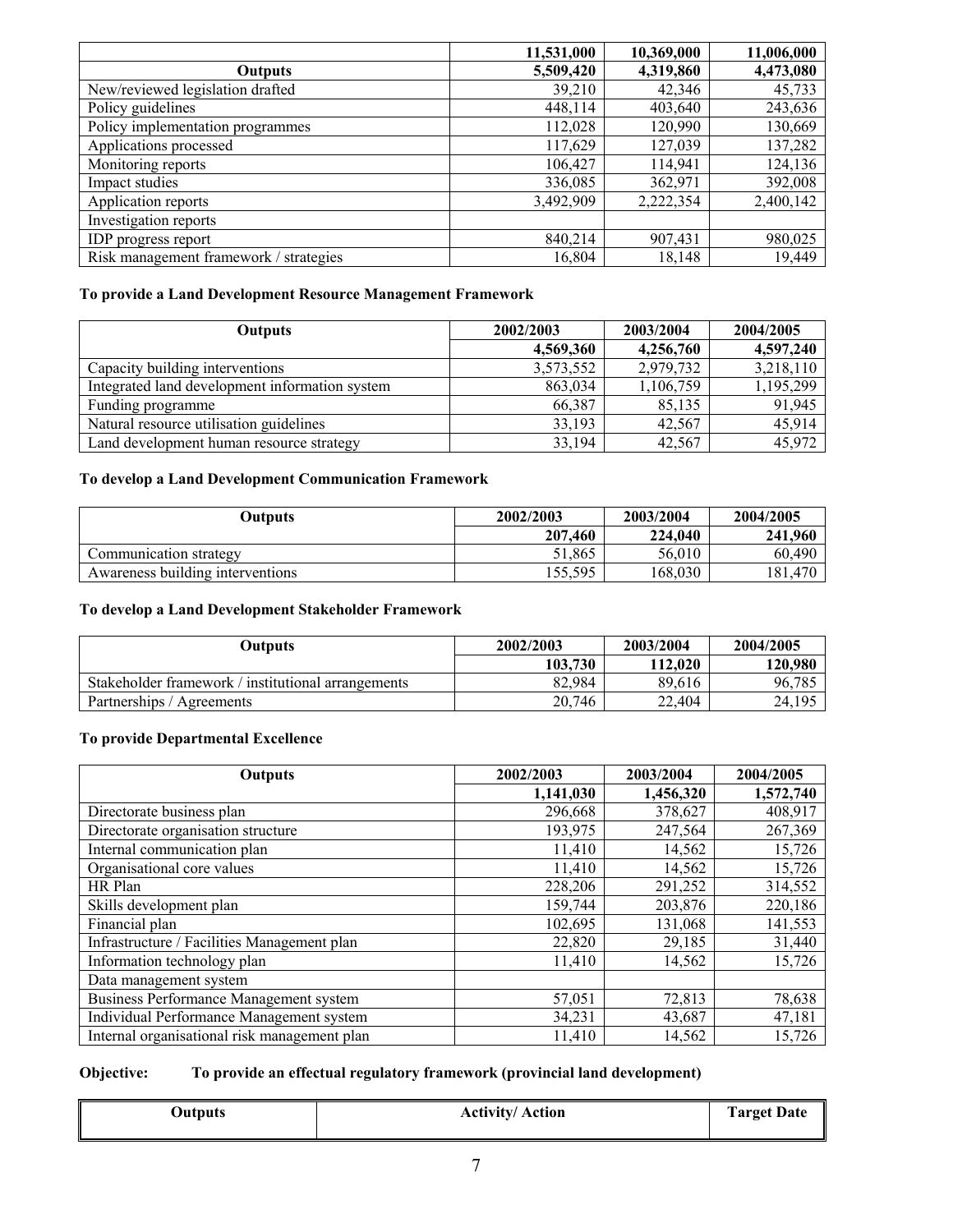| New / reviewed legislation drafted | ⋗                     | Assess current legislation                                    | Per legislation    |
|------------------------------------|-----------------------|---------------------------------------------------------------|--------------------|
|                                    | ⋗                     | Draft new / reviewed legislation                              |                    |
|                                    | ➤                     | Consult on draft legislation                                  |                    |
|                                    | ➤                     | Submit final legislation for approval                         |                    |
|                                    | ⋗                     | Monitor response time to land development proposals           | <b>Bi-annually</b> |
|                                    |                       |                                                               |                    |
| Policy guidelines                  | ➤                     | Assess the need for existing and new policy guidelines        | Per policy         |
|                                    | ➤                     | Draft new policy guidelines                                   | guideline          |
|                                    | ⋗                     | Consult on draft policy guidelines                            |                    |
|                                    | ⋗                     | Submit policy guidelines for approval                         |                    |
| Policy implementation              | $\blacktriangleright$ | Policy guideline implementation plan                          | Per policy         |
| programmes                         | ➤                     | Monitor policy guideline effectiveness                        |                    |
| Applications processed             | $\blacktriangleright$ | Applications received                                         | Per application    |
|                                    | ➤                     | Applications advertised and referred                          |                    |
|                                    | ➤                     | Applications evaluated                                        |                    |
|                                    | ➤                     | Recommendations to Townships Board                            |                    |
|                                    | ➤                     | Submit applications for consideration by MEC                  |                    |
|                                    | ➤                     | Claim for advertisement costs                                 |                    |
|                                    | ➤                     | A plan to streamline application processing time              | Mrch 2003          |
| Monitoring reports                 | $\blacktriangleright$ | Identify / receive request on performance area to be          | Per area           |
|                                    |                       | monitored                                                     |                    |
|                                    | ⋗                     | Gather information                                            |                    |
|                                    | ⋗                     | Analyse the information                                       |                    |
|                                    | ⋗                     | Report recommendations                                        |                    |
|                                    | ➤                     | Monitor compliance                                            |                    |
| Impact studies                     | $\blacktriangleright$ | Identify / receive request on area to be monitored            | Per study          |
|                                    | ➤                     | Define functionary to perform the impact study<br>Gather data |                    |
|                                    | ⋗<br>➤                | Analyse the information                                       |                    |
|                                    | ⋗                     | Report recommendations                                        |                    |
|                                    | ⋗                     | Monitor compliance                                            |                    |
| Application reports                | $\blacktriangleright$ | Receive application request                                   | Per application    |
|                                    | ⋗                     | Site inspection                                               |                    |
|                                    | ⋗                     | Gather data                                                   |                    |
|                                    | ⋗                     | Analyse the information                                       |                    |
|                                    | ⋗                     | Compile report                                                |                    |
|                                    | ⋗                     | Monitor compliance to legal / planning principles             |                    |
| Investigation reports              | $\blacktriangleright$ | Ensure adequate funds for investigation area                  | Per                |
|                                    |                       | Identify investigation area                                   | investigation      |
|                                    | $\blacktriangleright$ | Gather data                                                   |                    |
|                                    | ⋗                     | Analyse the information                                       |                    |
|                                    | ➤                     | Compile investigation report                                  |                    |
|                                    | ➤                     | Advertise beneficiaries derived in report                     |                    |
|                                    | ⋗                     | Refer information to conveyancers and Deeds Office            |                    |
|                                    |                       | for registration                                              |                    |
|                                    | ➤                     | Monitor beneficiaries accurately identified first time        |                    |
|                                    | ➤                     | Plan to re-assign the land tenure function                    |                    |
|                                    |                       |                                                               | Mrch 2003          |
| <b>IDP</b> progress report         | ➤                     | Gather information                                            | Monthly            |
|                                    | ⋗                     | Compile report                                                | Monthly            |
|                                    | ⋗                     | Monitor IDP progress                                          | Monthly            |
|                                    | $\blacktriangleright$ | Monitor effectiveness of IDP process                          | Annually           |
| Risk management framework /        | $\blacktriangleright$ | Conduct risk analysis                                         |                    |
| strategies                         | ➤                     | Develop concept risk management framework                     |                    |
|                                    | ➤                     | Consultation process                                          |                    |
|                                    | ➤                     | Compile final risk management framework                       | <b>Mrch 2003</b>   |
|                                    | ➤                     | Monitor risk compliance in Province                           | Annually           |

**Objective: To provide a resource management framework (provincial land development)**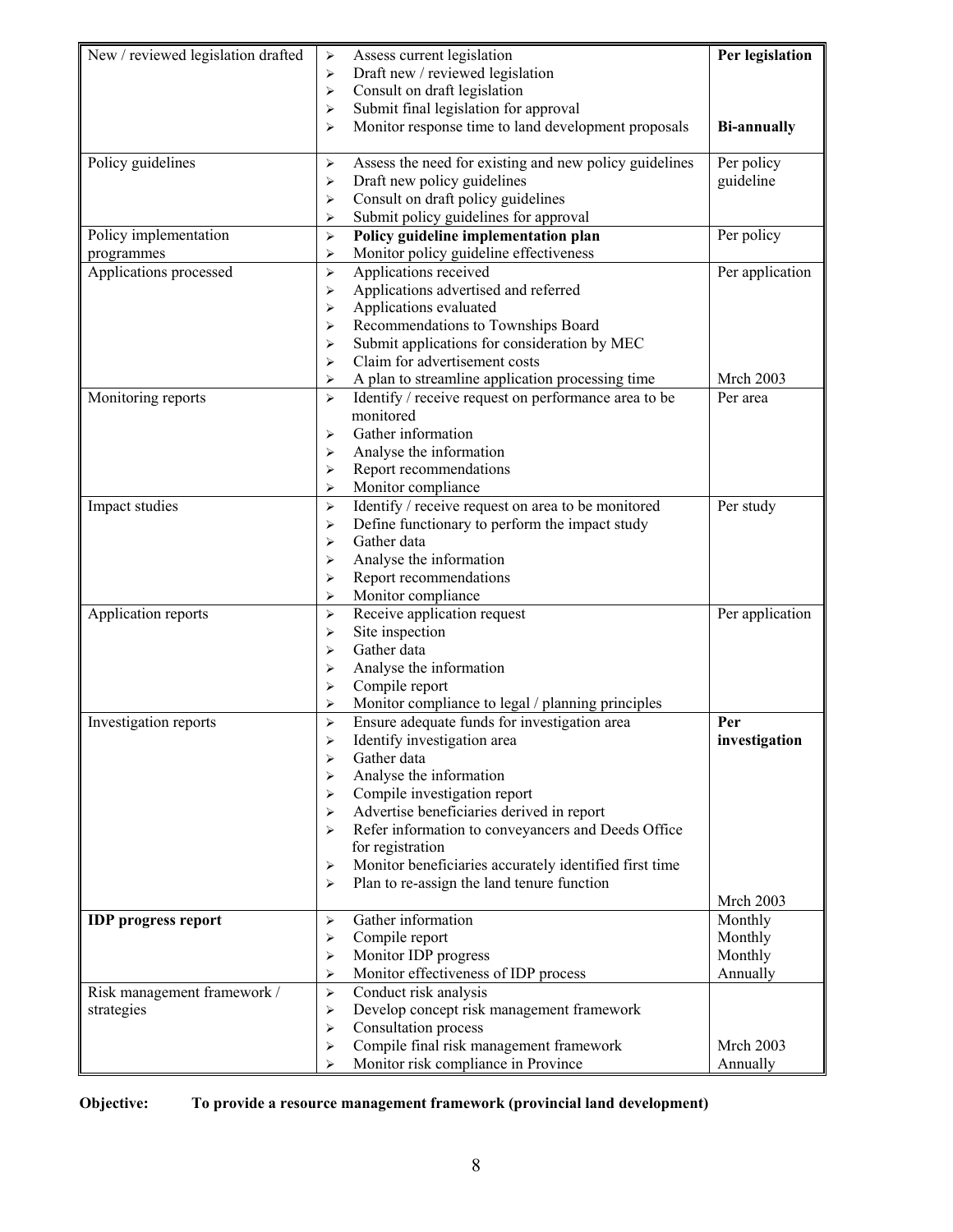| Outputs                                                                 | <b>Activity/Action</b>                                                                                                                                                                                                                                                                                 | <b>Target Date</b>                                                             |
|-------------------------------------------------------------------------|--------------------------------------------------------------------------------------------------------------------------------------------------------------------------------------------------------------------------------------------------------------------------------------------------------|--------------------------------------------------------------------------------|
| Capacity building interventions                                         | Determine capacity building needs<br>$\blacktriangleright$<br>A plan to build capacity<br>➤<br>Monitor effectiveness of capacity building<br>⋗<br>interventions                                                                                                                                        | Depended on<br><b>ACT (LUMB)</b><br>Per<br>intervention<br>Per<br>intervention |
| Integrated land development<br>information system                       | Identification of land development information needs<br>⋗<br>System development plan<br>⋗<br>System implementation<br>⋗<br>Monitor user satisfaction<br>⋗                                                                                                                                              | March 2003<br>2003/2004<br>2003/2004<br>2004/2005                              |
| Funding programme                                                       | Identify funding needs<br>$\blacktriangleright$<br>A funding programme to address the needs<br>⋗<br>Monitor funding programme effectiveness<br>⋗                                                                                                                                                       | Per programme                                                                  |
| Natural resource utilisation<br>guidelines                              | Identify need for guidelines<br>$\blacktriangleright$<br>Formalise guidelines<br>⋗<br>Consultation process<br>⋗<br>Final guidelines for approval<br>⋗<br>Guidelines implementation programme<br>⋗<br>Monitor compliance against guidelines<br>➤                                                        | Feb 2003<br>2003/2004<br>2003/2004<br>2003/2004<br>2003/2004                   |
| Land development human resource<br>strategy<br>Land use application and | Identify human resources needs<br>$\blacktriangleright$<br>Draft strategy<br>➤<br>Consultation process<br>⋗<br>Compile final strategy for approval<br>⋗<br>HR strategy implementation programme<br>$\blacktriangleright$<br>Monitor effectiveness against programme<br>⋗<br>Activities to be completed | 2003/2004                                                                      |
| advertisement management system                                         |                                                                                                                                                                                                                                                                                                        |                                                                                |

# **Objective: To provide a communication framework (land development)**

| <b>Outputs</b>                   | <b>Activity/Action</b>                              | <b>Target Date</b> |
|----------------------------------|-----------------------------------------------------|--------------------|
|                                  |                                                     |                    |
| Communication strategy           | Identify communication needs<br>↘                   | 2003/2004          |
|                                  | Develop draft communication strategy<br>⋗           |                    |
|                                  | Alignment and consultation process<br>⋗             |                    |
|                                  | Strategy implementation programme<br>⋗              |                    |
|                                  | Monitor effectiveness against programme<br>⋗        |                    |
| Awareness building interventions | Identify awareness building needs<br>↘              | Per                |
|                                  | Develop draft awareness building strategy<br>⋗      | intervention       |
|                                  | Alignment and consultation process<br>⋗             |                    |
|                                  | Strategy for awareness building implementation<br>⋗ |                    |
|                                  | programme                                           |                    |
|                                  | Monitor effectiveness against programme             |                    |

# **Objective: To provide a stakeholder framework (land development)**

| <b>Outputs</b>                        | <b>Activity/Action</b>                              | <b>Target Date</b> |
|---------------------------------------|-----------------------------------------------------|--------------------|
|                                       |                                                     |                    |
| Stakeholder framework / institutional | Identify the need for stakeholder framework<br>➤    | 2003/2004          |
| arrangements                          | Develop concept stakeholder framework               |                    |
|                                       | Consultation process                                |                    |
|                                       | Finalise stakeholder framework                      |                    |
|                                       | Plan for stakeholder framework implementation       |                    |
|                                       | Monitor effectiveness of stakeholder effectiveness. |                    |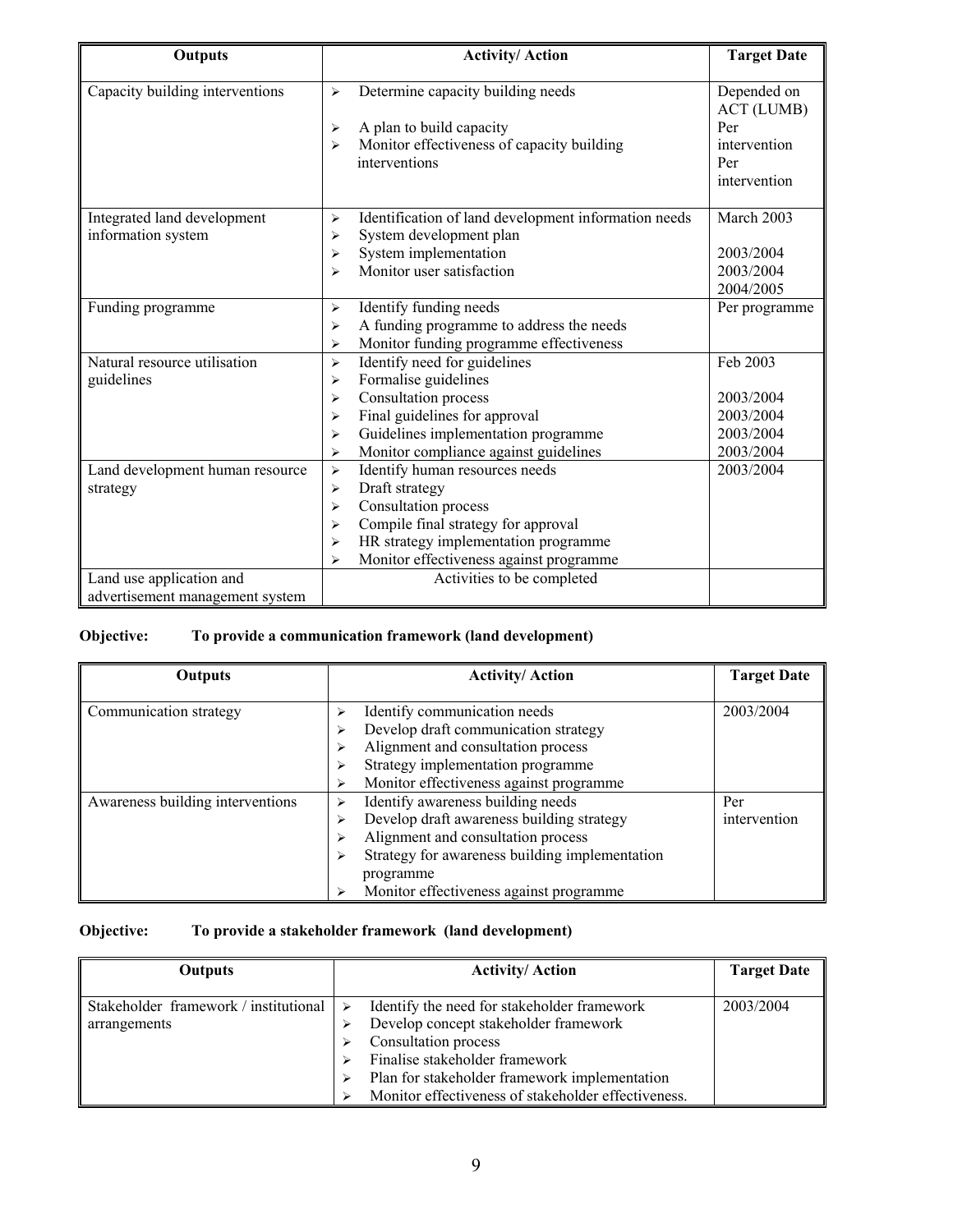| Partnerships / Agreements | Identify the need for new partnerships / agreements | Dec 2002    |
|---------------------------|-----------------------------------------------------|-------------|
|                           | Develop criteria for effective partnership /        |             |
|                           | agreements                                          | 2003/2004   |
|                           | Formalise partnerships                              |             |
|                           | Monitor effectiveness of partnerships / agreements  | Bi-annually |

# **Objective: To provide internal departmental excellence**

| <b>Outputs</b>                                   | <b>Activity/Action</b>                                                                                                                                                                                                    | <b>Target Date</b>                                                        |
|--------------------------------------------------|---------------------------------------------------------------------------------------------------------------------------------------------------------------------------------------------------------------------------|---------------------------------------------------------------------------|
| Directorate business plan                        | Develop strategic plan<br>⋗<br>Develop operational plans<br>➤<br>Submit plan for approval<br>⋗<br>Implement plan<br>➤<br>Monitor progress against plan<br>⋗                                                               | Nov 2002<br>Oct 2002<br>Nov 2002<br>2002/2003<br>Quarterly                |
| Directorate organisation structure               | Evaluate effectiveness of current structure<br>$\blacktriangleright$<br>Refine current structure<br>⋗<br>Develop phase plans for implementation<br>➤<br>Monitor progress against plans<br>⋗                               | Nov 2002<br>Annually<br>Annually<br>Annually                              |
| Internal communication plan                      | Conduct internal communications audit<br>$\blacktriangleright$<br>Develop plan to improve internal communication<br>⋗<br>Implement plan<br>⋗<br>Monitor effectiveness of plan<br>⋗                                        | <b>Mrch 2003</b><br>2003/2004<br>2003/2004<br>Annually                    |
| Organisational core values                       | Assess compliance to organisational values<br>➤<br>Develop a plan to address the gap.<br>➤<br>Implement plan<br>➤<br>Monitor compliance against plan<br>➤                                                                 | <b>Mrch 2003</b><br>2003/2004<br>2003/2004<br>Annually                    |
| HR Plan                                          | Determine HR needs<br>⋗<br>Develop a plan to address HR needs and practises<br>➤<br>Submit plan for approval<br>⋗<br>Implement plan<br>⋗<br>Monitor employee satisfaction<br>⋗                                            | Nov 2002<br><b>Nov 2002</b><br>Dec 2002<br>2003/2004                      |
| Skills development plan                          | Conduct a skills audit<br>$\blacktriangleright$<br>Develop a plan to address skills gaps<br>⋗<br>Submit plan for approval<br>⋗<br>Implement plan<br>⋗<br>Monitor progress against plan<br>⋗                               | Annually<br>Nov 2002<br>Nov 2002<br>Dec 2002<br>2003/2004<br>Annually     |
| Financial plan                                   | Align financial plan with targets<br>➤<br>Obtain approval for budget<br>➤<br>Monitor budget variance<br>⋗                                                                                                                 | Oct 2002<br>Feb 2003<br>Monthly                                           |
| Infrastructure / Facilities<br>Management plan   | Assess infrastructure / facilities requirements<br>$\blacktriangleright$<br>A plan to improve infrastructure / facilities<br>➤<br>Submit for approval<br>⋗<br>Implement plan<br>⋗<br>Monitor compliance against plan<br>⋗ | Nov 2002<br>Nov 2002<br>Dec 2002<br>2003/2004<br>Quarterly                |
| Information technology plan                      | Identify IT requirements<br>$\blacktriangleright$<br>A plan to address gaps aligned with departmental<br>⋗<br>plan<br>Submit plan for approval<br>⋗<br>Implement plan<br>⋗<br>Monitor user satisfaction<br>⋗              | 2003/2004<br>2003/2004<br>2003/2004<br>2003/2004<br>2003/2004<br>Annually |
| <b>Business Performance Management</b><br>system | Align performance management system with<br>$\blacktriangleright$<br>Departmental performance management system<br>Measure business performance against targets<br>➤                                                      | 2003/2004<br>2003/2004<br>Monthly and<br>Quarterly                        |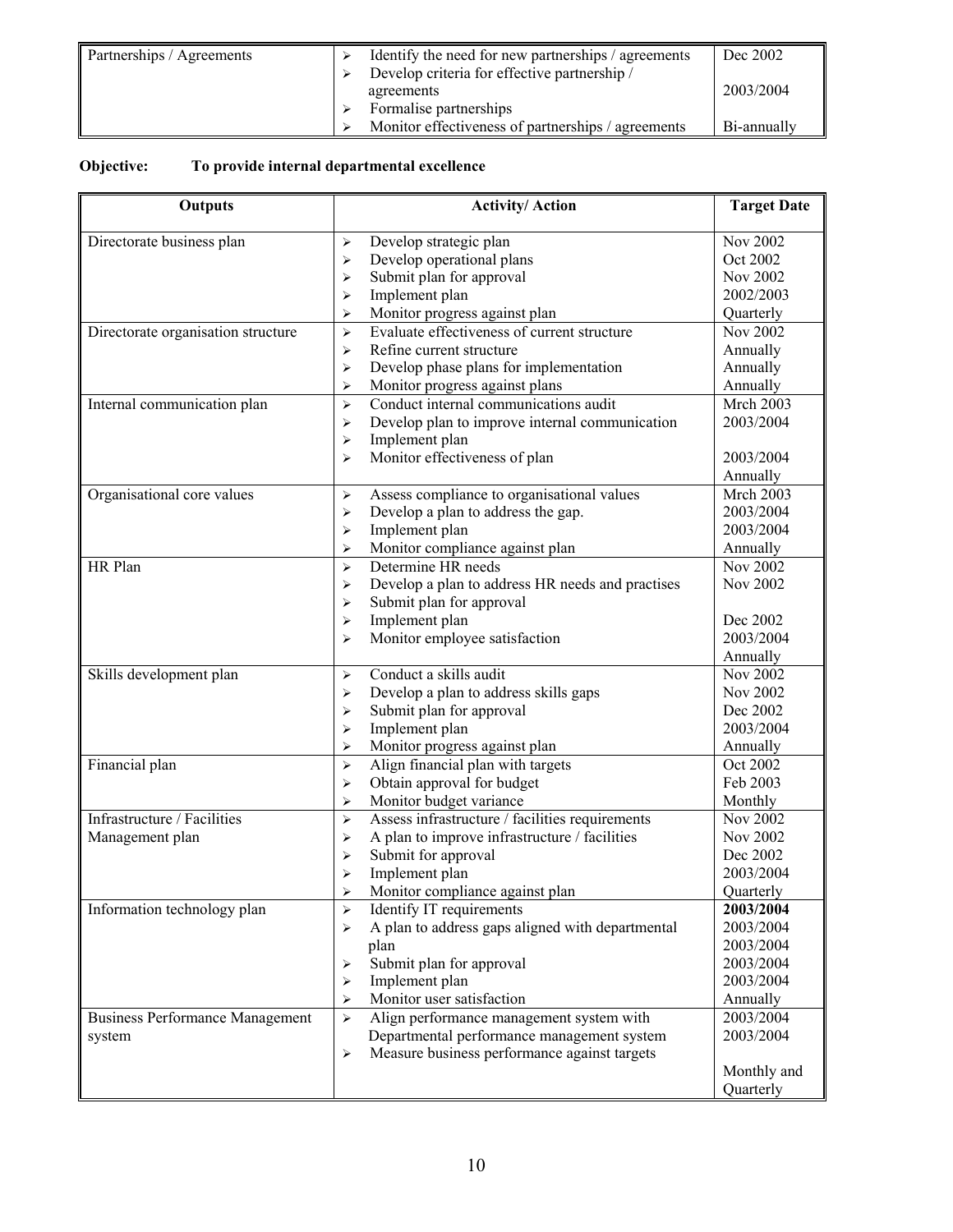| Individual Performance Management | Align individual targets with business targets      | 2003/2004 |
|-----------------------------------|-----------------------------------------------------|-----------|
| system                            | Performance contract development / Job descriptions | 2003/2004 |
|                                   | Measure individual performance against targets      |           |
|                                   |                                                     | Ouarterly |
| Internal organisational risk      | Identify internal organisational risks              | 2003/2004 |
| management plan                   | Develop risk management plan                        |           |
|                                   | Submit plan for approval                            |           |
|                                   | Implement plan                                      |           |
|                                   | Monitor compliance against plan                     | Quarterly |

### **4 – LAND USE ADMINISTRATION**

The aim of this programme is to ensure sustainable land use management and promote secure land tenure rights to the people of the Free State.

### **BUDGET PERSPECTIVE**

### **To provide an effectual regulatory framework (provincial land development)**

|                                      | 2002/2003 | 2003/2004 | 2004/2005 |
|--------------------------------------|-----------|-----------|-----------|
|                                      | 7,577,000 | 9,382,000 | 9,967,000 |
| <b>Outputs</b>                       | 4,318,552 | 5,713,200 | 6,099,921 |
| Policy guidelines                    | 377,280   | 375,280   | 386,280   |
| Policy implementation programmes     | 377,280   | 600,448   | 618,048   |
| Applications processed               | 3,563,992 | 3,836,820 | 4,168,521 |
| Monitoring reports                   |           | 75,056    | 77,256    |
| Impact studies                       |           |           |           |
| Application reports                  |           | 150,112   | 154,512   |
| Investigation reports                |           | 150,112   | 154,512   |
| <b>IDP</b> progress report           |           |           |           |
| Risk management framework/strategies |           | 150,112   | 154,512   |

### **To provide a resource management framework (provincial land development)**

| <b>Outputs</b>                                 | 2002/2003 | 2003/2004 | 2004/2005 |
|------------------------------------------------|-----------|-----------|-----------|
|                                                | 1,523,268 | 1,594,940 | 1,641,689 |
| Capacity building interventions                |           | 79.747    | 82,084    |
| Integrated land development information system |           |           |           |
| Funding programme                              | 1,523,268 | 1,515,193 | 1,559,605 |
| Natural resource utilization guidelines        |           |           |           |
| Land development human resource strategy       |           |           |           |

### **To develop a communications framework (provincial land development)**

| Outputs                          | 2002/2003 | 2003/2004 | 2004/2005 |  |
|----------------------------------|-----------|-----------|-----------|--|
|                                  |           |           |           |  |
| Communication strategy           | Nil       | Nil       | Nil       |  |
| Awareness building interventions | Nil       | Nil       | Nil       |  |

### **To develop a stakeholder framework (land development)**

| Outputs                                          | 2002/2003 | 2003/2004 | 2004/2005 |
|--------------------------------------------------|-----------|-----------|-----------|
|                                                  | 282,960   | 281,460   | 289,710   |
| Stakeholder framework/institutional arrangements | Nil       | Nil       | Nil       |
| Partnerships/Agreements                          | 282,960   | 281,460   | 289,710   |
| To provide internal departmental excellence      |           |           |           |
| <b>Outputs</b>                                   | 2002/2003 | 2003/2004 | 2004/2005 |
|                                                  |           |           |           |
| Directorate business plan                        | Nil       | Nil       | Nil       |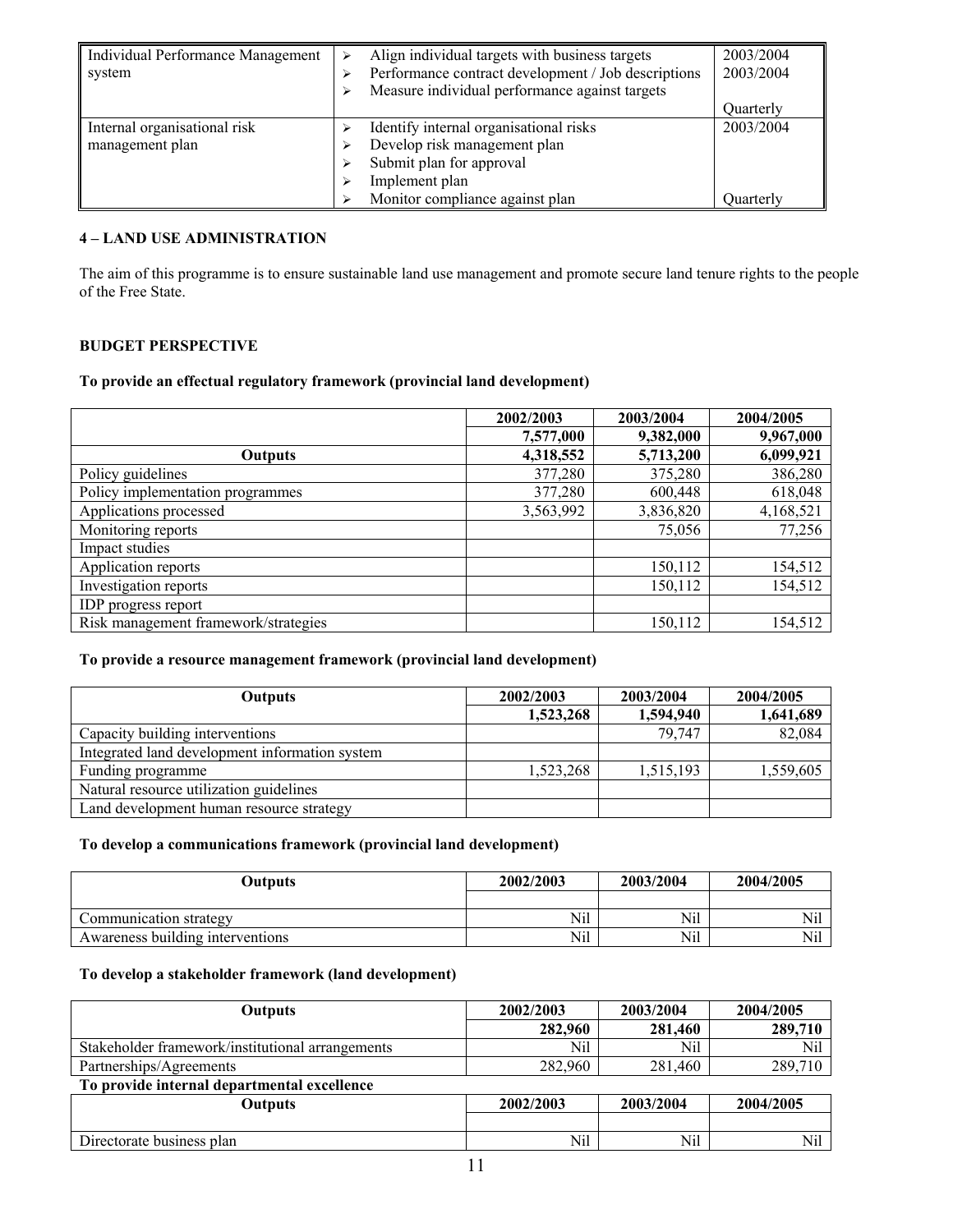| Directorate organization structure           | Nil | Nil | Nil |
|----------------------------------------------|-----|-----|-----|
| Internal communication plan                  | Nil | Nil | Nil |
| Organization core values                     | Nil | Nil | Nil |
| HR Plan                                      | Nil | Nil | Nil |
| Skills development plan                      | Nil | Nil | Nil |
| Financial plan                               | Nil | Nil | Nil |
| Infrastructure/Facilities Management plan    | Nil | Nil | Nil |
| Information technology plan                  | Nil | Nil | Nil |
| Data management system                       | Nil | Nil | Nil |
| Business Performance Management system       | Nil | Nil | Nil |
| Individual Performance Management system     | Nil | Nil | Nil |
| Internal organizational risk management plan | Nil | Nil | Nil |

### **To develop a Land Development Communication Framework**

| Outputs                          | 2002/2003 | 2003/2004 | 2004/2005 |
|----------------------------------|-----------|-----------|-----------|
|                                  | 207,460   | 224,040   | 241,960   |
| Communication strategy           | 51.865    | 56,010    | 60.490    |
| Awareness building interventions | 155.595   | 168,030   | 181,470   |

#### **To develop a Land Development Stakeholder Framework**

| Outputs                                            | 2002/2003 | 2003/2004 | 2004/2005 |
|----------------------------------------------------|-----------|-----------|-----------|
|                                                    | 103,730   | 112.020   | 120.980   |
| Stakeholder framework / institutional arrangements | 82.984    | 89.616    | 96,785    |
| Partnerships / Agreements                          | 20,746    | 22,404    | 24.195    |

### **To provide Departmental Excellence**

| <b>Outputs</b>                               | 2002/2003 | 2003/2004 | 2004/2005 |
|----------------------------------------------|-----------|-----------|-----------|
|                                              | 1,141,030 | 1,456,320 | 1,572,740 |
| Directorate business plan                    | 296,668   | 378,627   | 408,917   |
| Directorate organisation structure           | 193,975   | 247,564   | 267,369   |
| Internal communication plan                  | 11,410    | 14,562    | 15,726    |
| Organisational core values                   | 11,410    | 14,562    | 15,726    |
| HR Plan                                      | 228,206   | 291,252   | 314,552   |
| Skills development plan                      | 159,744   | 203,876   | 220,186   |
| Financial plan                               | 102,695   | 131,068   | 141,553   |
| Infrastructure / Facilities Management plan  | 22,820    | 29,185    | 31,440    |
| Information technology plan                  | 11,410    | 14,562    | 15,726    |
| Data management system                       |           |           |           |
| Business Performance Management system       | 57,051    | 72,813    | 78,638    |
| Individual Performance Management system     | 34,231    | 43,687    | 47,181    |
| Internal organisational risk management plan | 11410     | 14,562    | 15,726    |

**Note: Strategic goals, objectives, outputs, indicators and targets set is consolidated with Programme 3, Spatial Planning.**

### **5 – HOUSING ADMINISTRATION**

The aim of this programme is to promote housing provisioning and urbanization.

### **BUDGET PERSPECTIVE**

The budget allocations are a total of the budgets of Housing Administration and Technical Advisory services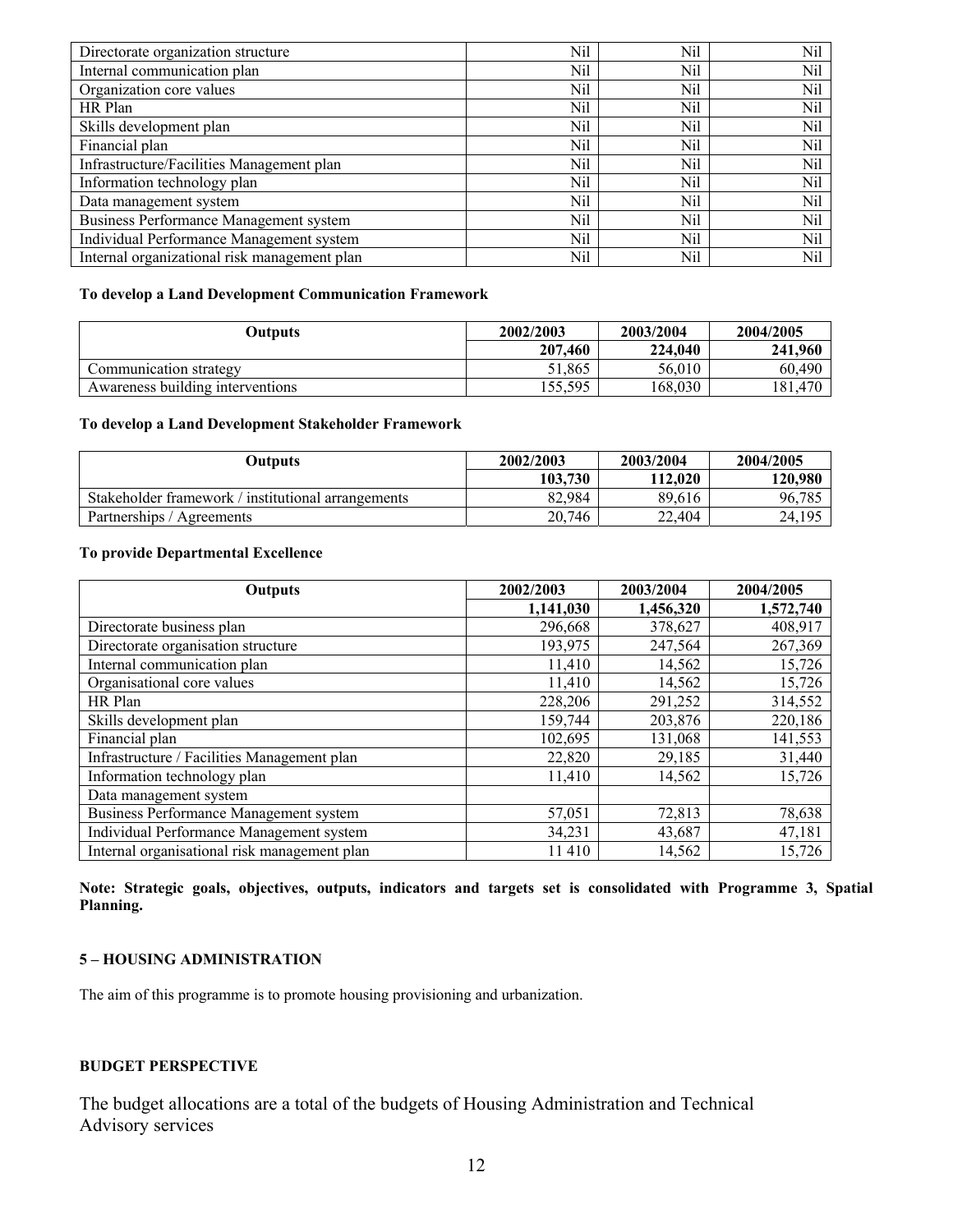### **To provide a Provincial regulatory framework for housing delivery**

|                                        | 2002/2003  | 2003/2004   | 2004/2005   |
|----------------------------------------|------------|-------------|-------------|
|                                        | 32,556,000 | 387,302,000 | 451,226,000 |
| <b>Outputs</b>                         | 4,571,000  | 7,425,734   | 7,714,802   |
| Provincial legislation drafted         | 457,100    | 742,573     | 848,628     |
| Provincial legislation rationalization |            | 74,257      | 77,148      |
| Provincial Act Amendments              |            | 222,772     | 231,444     |
| Policy guidelines                      | 228,550    | 371,286     | 540,036     |
| Monitoring mechanisms                  | 914,200    | 1,485,146   | 1,388,664   |
| Investigation report                   | 1,142,750  | 1,485,146   | 1,388,664   |
| Research reports                       | 685,650    | 891,088     | 925,776     |
| Provincial housing development plan    | 1,142,750  | 2,153,462   | 2,314,440   |

### **To provide capacity intervention framework for housing delivery**

| Outputs                                 | 13,129,250 | 355,742,631 | 418,438,092 |
|-----------------------------------------|------------|-------------|-------------|
| Housing/infrastructure funding          | 9.701.000  | 351.313.000 | 413.734.000 |
| Capacity building initiative            | 2,228,362  | 3,037,308   | 3,311,767   |
| Capacity intervention building strategy | ,199,887   | .392.323    | .392.325    |

### **To provide a resource management framework for housing delivery**

| <b>Outputs</b>                                | 4,571,000 | 7,425,734 | 7,714,802 |
|-----------------------------------------------|-----------|-----------|-----------|
|                                               |           |           |           |
| Housing funding programmes                    | 2,148,370 | 2,970,293 | 3,085,920 |
| Non-housing funding programmes                | 2,148,370 | 2,970,293 | 3,085,920 |
| E-service delivery process                    | 45.710    | 742.573   | 771,480   |
| Provincial housing resources base assessments | 228,550   | 742.573   | 771,480   |

#### **To provide communication framework for housing delivery**

| Outputs                                  | 3.428.250 | 5,569,300 | 5,786,101 |
|------------------------------------------|-----------|-----------|-----------|
|                                          |           |           |           |
| Housing communication strategy           | 342,825   | .113.860  | .157.220  |
| Housing awareness building interventions | 3.085.525 | 4.455.440 | 4,628,881 |

### **To provide a stakeholder framework for housing delivery**

| Outnuts                                          | 2,285,500 | 3,712,867 | 3,857,401 |
|--------------------------------------------------|-----------|-----------|-----------|
|                                                  |           |           |           |
| Stakeholder framework/institutional arrangements | 868.490   | 1,299,503 | ,350,090  |
| Partnerships                                     | 525,665   | 853.959   | 887,202   |
| Contracts                                        | 388,535   | 742,573   | 771,480   |
| Stakeholder information system                   | 502.810   | 816,830   | 848,628   |

### **To achieve internal directorate excellence**

| Outputs                                   | 4,571,000 | 7,425,734 | 7,714,802 |
|-------------------------------------------|-----------|-----------|-----------|
|                                           |           |           |           |
| Directorate business plan                 | 228,550   | 371,286   | 385,740   |
| Directorate organisation plan             | 228,550   | 371,286   | 385,740   |
| Internal communication plan               | 365,680   | 594,058   | 617,184   |
| Directorate core values                   | 228,550   | 371,286   | 385,740   |
| HR plan                                   | 457,100   | 742,573   | 771,480   |
| Directorate skills development plan       | 457,100   | 742,573   | 771,480   |
| Financial plan                            | 457,100   | 742,573   | 771,480   |
| Infrastructure/Facilities management Plan | 228,550   | 371,286   | 385,740   |
| <b>Information Technology Plan</b>        | 457,100   | 742,573   | 771,480   |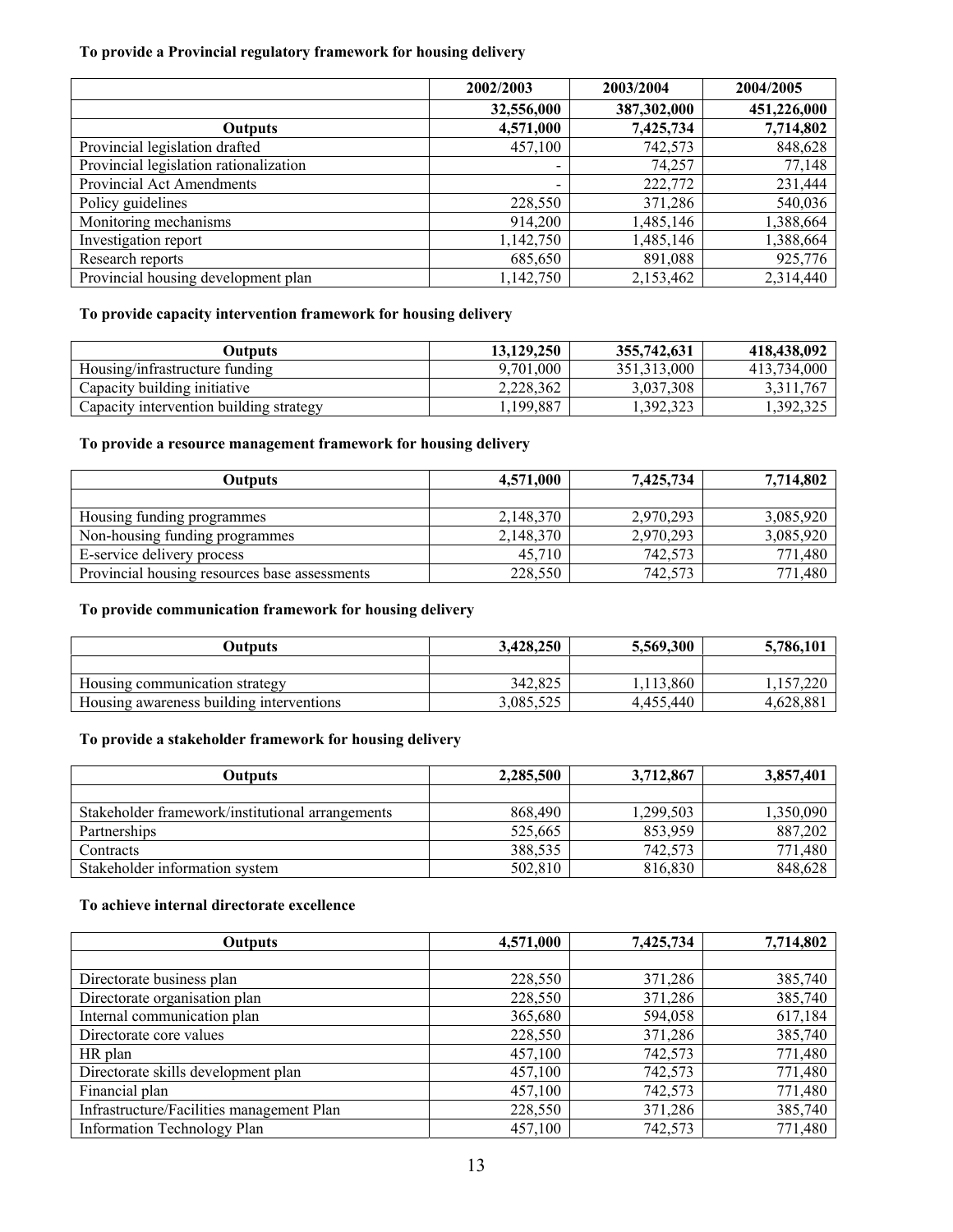| Data Management System                        | 100<br>457 | 742,573 | .480<br>771 |
|-----------------------------------------------|------------|---------|-------------|
| Business performance management               | 457.100    | 742,573 | 771,480     |
| Individual performance management             | 319.970    | 519.801 | 540,036     |
| Internal directorate/organisational risk plan | 228.550    | 371,286 | 385,740     |

| Objective: |  |  | To provide an effectual regulatory framework (provincial) |  |
|------------|--|--|-----------------------------------------------------------|--|
|            |  |  |                                                           |  |

| Outputs                                | <b>Activity/Action</b>                                                                                                                                                                                                                                                                                  | <b>Target Date</b>          |
|----------------------------------------|---------------------------------------------------------------------------------------------------------------------------------------------------------------------------------------------------------------------------------------------------------------------------------------------------------|-----------------------------|
| Provincial legislation drafted         | Assess current legislation / need for new<br>➤<br>legislation<br>Draft new / review legislation<br>➤<br>Consult on draft legislation<br>➤<br>Referral of text to state law advisors<br>⋗<br>Submit final legislation for approval                                                                       | Per legislation             |
|                                        | ➤<br>Obtain comments<br>⋗<br>Promulgate legislation<br>⋗                                                                                                                                                                                                                                                |                             |
| Provincial legislation rationalisation | Assess need for legislation to be rationalised<br>➤<br>Rationalise legislation<br>➤<br>Consult on rationalised legislation<br>➤<br>Referral of text to state law advisors<br>⋗<br>Submit rationalised legislation for approval<br>➤<br>Obtain comments<br>➤<br>Promulgate rationalised legislation<br>⋗ | Per legislation             |
| Provincial act amendments              | Assess need for provincial act amendments<br>➤<br>Develop draft act amendment<br>➤<br>Consult on draft act amendment<br>➤<br>Referral of text to state law advisors<br>⋗<br>Submit act amendments for approval<br>➤<br>Obtain public comments<br>➤<br>Promulgate act amendments<br>⋗                    | Per act amendment           |
| Policy guidelines                      | Assess the need for existing and new policy<br>⋗<br>guidelines<br>Draft new policy guidelines<br>➤<br>Consult on draft policy guidelines<br>⋗<br>Submit policy guidelines for approval<br>➤<br>Obtain public comments<br>➤<br>Policy guideline implementation programme<br>⋗                            | Per policy guideline        |
| Monitoring mechanism                   | Identify / receive request on performance area<br>➤<br>to be monitored<br>Gather information<br>➤<br>Analyse the information<br>➤<br>Report recommendations<br>➤<br>Monitor compliance<br>➤                                                                                                             | Per area to be<br>monitored |
| Investigation reports (ad hoc)         | Receive allegation<br>➤<br>Conduct preliminary investigation<br>Recommend forensic investigation, if<br>➤<br>necessary<br>Table progress on investigation<br>➤<br>Final recommendations on remedial action<br>➤                                                                                         | Per investigation           |
| Research reports                       | Identify research requirements<br>$\blacktriangleright$<br>Commission / undertake research<br>⋗<br>Develop research instrument<br>⋗<br>Gather information<br>⋗<br>Analyse the information<br>➤<br>Report recommendations<br>⋗                                                                           | Per research project        |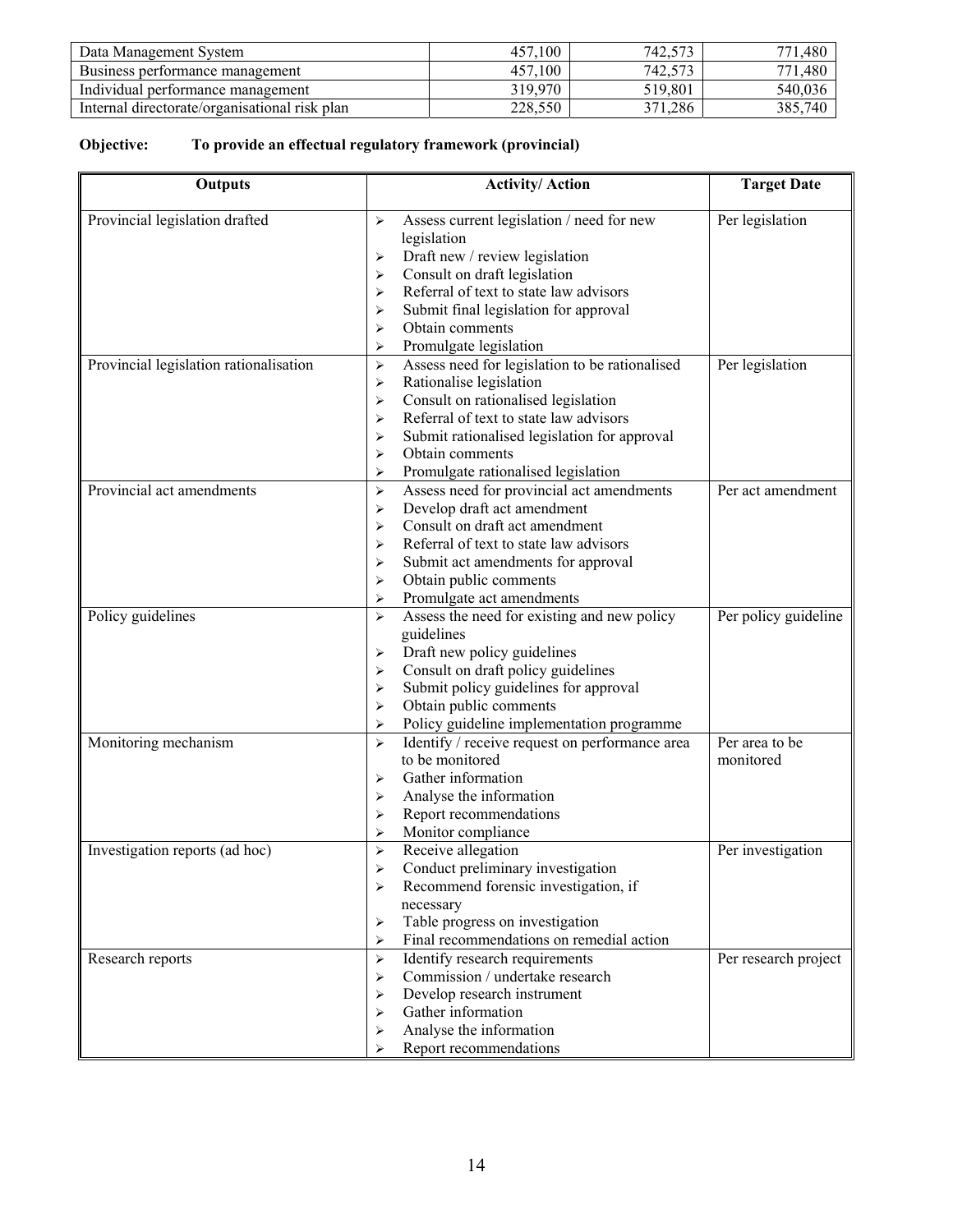| Provincial housing development plan | Conduct a provincial housing development | Annually |
|-------------------------------------|------------------------------------------|----------|
|                                     | needs analysis                           |          |
|                                     | Assess resource gaps                     |          |
|                                     | Receive sector plans                     |          |
|                                     | Align sector plans with PHDP             |          |
|                                     | Align PHDP with FSDP                     |          |
|                                     | Determine priority focus area            |          |
|                                     | Strategy implementation programme        |          |

# **Objective: To provide a capacity intervention framework**

| <b>Outputs</b>                          | <b>Activity/Action</b>                                                                                                                                     | <b>Target Date</b> |
|-----------------------------------------|------------------------------------------------------------------------------------------------------------------------------------------------------------|--------------------|
| Capacity intervention building strategy | Determine capacity building needs<br>↘<br>Develop capacity intervention business plan<br>Implement business plan<br>Monitor effectiveness of business plan | Annually           |
| Capacity building initiatives           | Determine capacity building needs<br>A capacity intervention strategy<br>Monitor effectiveness of capacity building<br>interventions (impact assessment)   | Per initiative     |

# **Objective: To provide a resource management framework (housing delivery)**

| <b>Outputs</b>                        | <b>Activity/Action</b>                                 | <b>Target Date</b> |
|---------------------------------------|--------------------------------------------------------|--------------------|
|                                       |                                                        |                    |
| Housing funding programmes            | Identify funding needs<br>⋗                            | Per programme      |
|                                       | A funding programme to address the needs<br>⋗          |                    |
|                                       | Monitor funding programme effectiveness                |                    |
| Non-housing funding programmes        | Identify funding needs<br>$\blacktriangleright$        | Per programme      |
|                                       | A funding programme to address the needs<br>↘          |                    |
|                                       | Monitor funding programme effectiveness<br>⋗           |                    |
| E-service delivery process (GIS, E)   | Determine e-service delivery requirements<br>⋗         | 2004               |
|                                       | Provide input for the e-service delivery strategy<br>⋗ |                    |
|                                       | Provide process support and information                |                    |
|                                       | updates, on request                                    |                    |
|                                       | Monitor effectiveness of system<br>⋗                   |                    |
| Provincial housing resource base      | Determine provincial housing resource needs<br>⋗       | Annually           |
| assessments                           | Assess current resource base                           |                    |
|                                       | Provide input for housing development strategy         |                    |
| Government property management system | Activities to be completed                             |                    |

# **Objective: To provide a communication framework**

| <b>Outputs</b>                           | <b>Activity / Action</b>                                                                                                                                        | <b>Target Date</b> |
|------------------------------------------|-----------------------------------------------------------------------------------------------------------------------------------------------------------------|--------------------|
| Housing communication strategy           | Identify communication needs<br>⋗<br>Develop draft communication strategy<br>Alignment and consultation process<br>Strategy implementation programme            | Annually           |
| Housing awareness building interventions | Monitor effectiveness of programme<br>Identify awareness building needs<br>⋗<br>Develop draft awareness building strategy<br>Alignment and consultation process | Per intervention   |
|                                          | Awareness building strategy implementation<br>programme<br>Monitor effectiveness of programme                                                                   |                    |

# **Objective: To provide a stakeholder framework (housing delivery)**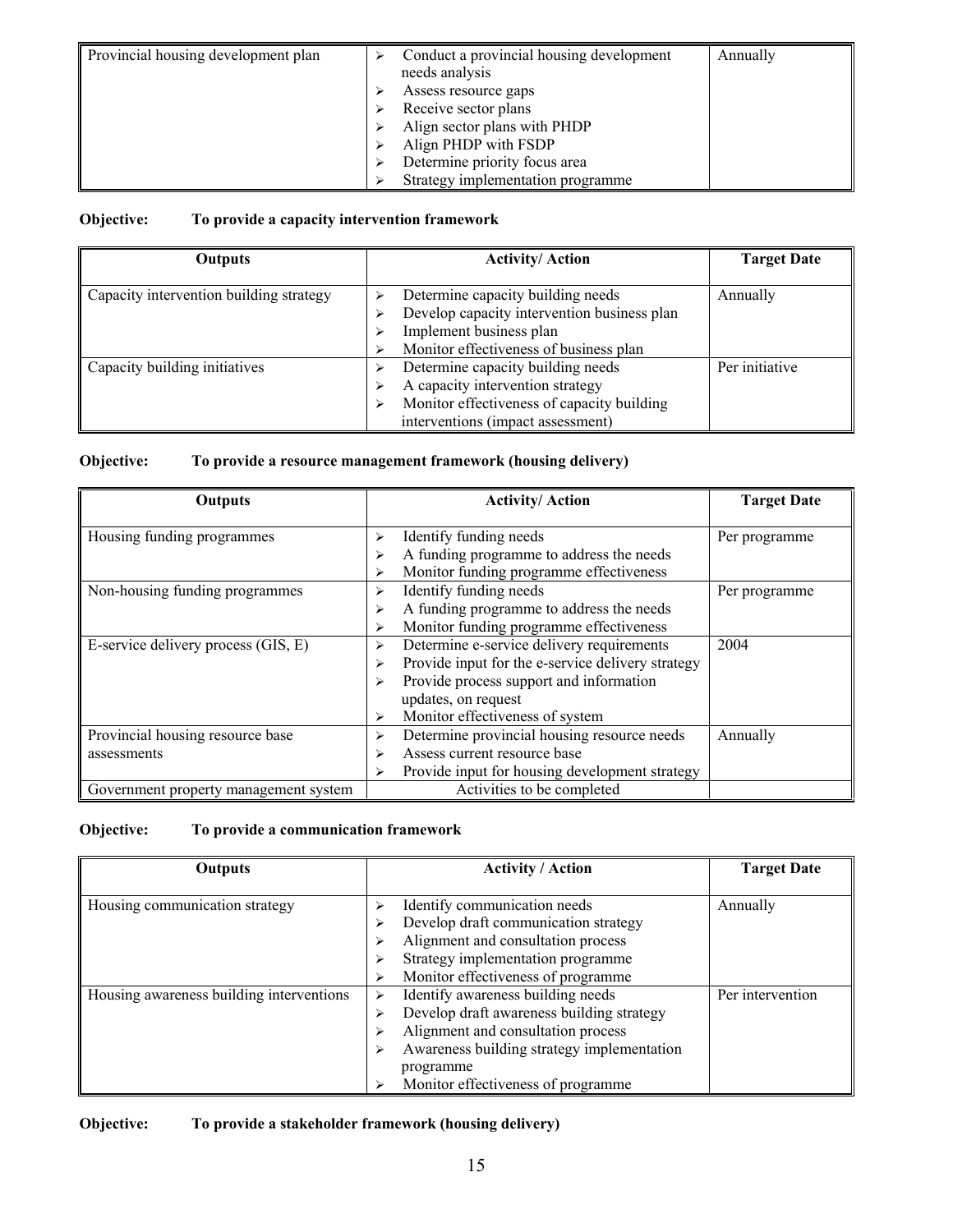| Outputs                               | <b>Activity/Action</b>                        | <b>Target Date</b> |
|---------------------------------------|-----------------------------------------------|--------------------|
| Stakeholder framework / institutional | Identify stakeholders<br>⋗                    | Annually           |
| arrangements                          | Develop concept stakeholder framework<br>↘    |                    |
|                                       | Consultation process<br>⋗                     |                    |
|                                       | Finalise stakeholder framework<br>⋗           |                    |
|                                       | Plan for stakeholder framework                |                    |
|                                       | implementation                                |                    |
|                                       | Monitor effectiveness of stakeholder<br>↘     |                    |
|                                       | framework                                     |                    |
| Partnerships / Agreements / MOU's     | Identify the need for new partnerships /<br>⋗ | Per partnership /  |
|                                       | agreements / MOU's                            | agreement / MOU's  |
|                                       | Develop criteria for effective partnership /  |                    |
|                                       | agreements / MOU's                            |                    |
|                                       | Formalise partnerships / agreements / MOU's   |                    |
|                                       | Monitor effectiveness of partnerships /<br>↘  |                    |
|                                       | agreements / MOU's                            |                    |
| Contracts                             | Identify the need for contracts<br>↘          | Per contract       |
|                                       | Tender procedures<br>⋗                        |                    |
|                                       | Selection / appointments<br>⋗                 |                    |
|                                       | Contract management<br>⋗                      |                    |
| Stakeholder information system        | Identify information requirements<br>⋗        | 2003               |
|                                       | Develop stakeholder database<br>⋗             |                    |
|                                       | Maintain regular database updates             |                    |
|                                       | Monitor user satisfaction                     |                    |

# **Objective: To achieve internal directorate excellence**

| <b>Outputs</b>                     | <b>Activity/Action</b>                                               | <b>Target Date</b> |
|------------------------------------|----------------------------------------------------------------------|--------------------|
| Directorate business plan          | Develop strategic plan<br>↘                                          | Annually           |
|                                    | Develop operational plans<br>⋗                                       |                    |
|                                    | Submit plan for approval<br>↘                                        |                    |
|                                    | Implement plan<br>↘                                                  |                    |
|                                    | Monitor progress against plan<br>⋗                                   |                    |
| Directorate organisation structure | Evaluate effectiveness of current structure<br>$\blacktriangleright$ | Annually           |
|                                    | Refine current structure<br>⋗                                        |                    |
|                                    | Develop phase plans for implementation<br>⋗                          |                    |
|                                    | Monitor progress against plans<br>⋗                                  |                    |
| Internal communication plan        | Conduct internal communications audit<br>$\blacktriangleright$       | Annually           |
|                                    | Develop plan to improve internal<br>⋗                                |                    |
|                                    | communication                                                        |                    |
|                                    | Implement plan<br>⋗                                                  |                    |
|                                    | Monitor effectiveness of plan<br>↘                                   |                    |
| Directorate core values            | Assess compliance to directorate values<br>$\blacktriangleright$     | Annually           |
|                                    | Develop a plan to address the gap<br>⋗                               |                    |
|                                    | Implement plan<br>⋗                                                  |                    |
|                                    | Monitor compliance plan<br>↘                                         |                    |
| HR Plan                            | Determine HR needs<br>$\blacktriangleright$                          | Annually           |
|                                    | Develop a plan to address HR needs and<br>↘                          |                    |
|                                    | practises                                                            |                    |
|                                    | Submit plan for approval<br>⋗                                        |                    |
|                                    | Implement plan<br>↘                                                  |                    |
|                                    | Monitor employee satisfaction<br>⋗                                   |                    |
| Skills development plan            | Conduct a skills audit<br>$\blacktriangleright$                      | Annually           |
|                                    | Develop a plan to address skills gaps<br>↘                           |                    |
|                                    | Submit plan for approval<br>⋗                                        |                    |
|                                    | Implement plan<br>↘                                                  |                    |
|                                    | Monitor progress against plan<br>⋗                                   |                    |
| Financial plan                     | Align financial plan with targets<br>$\blacktriangleright$           | 2002               |
|                                    | Obtain approval for budget<br>⋗                                      |                    |
|                                    | Monitor budget variance<br>↘                                         |                    |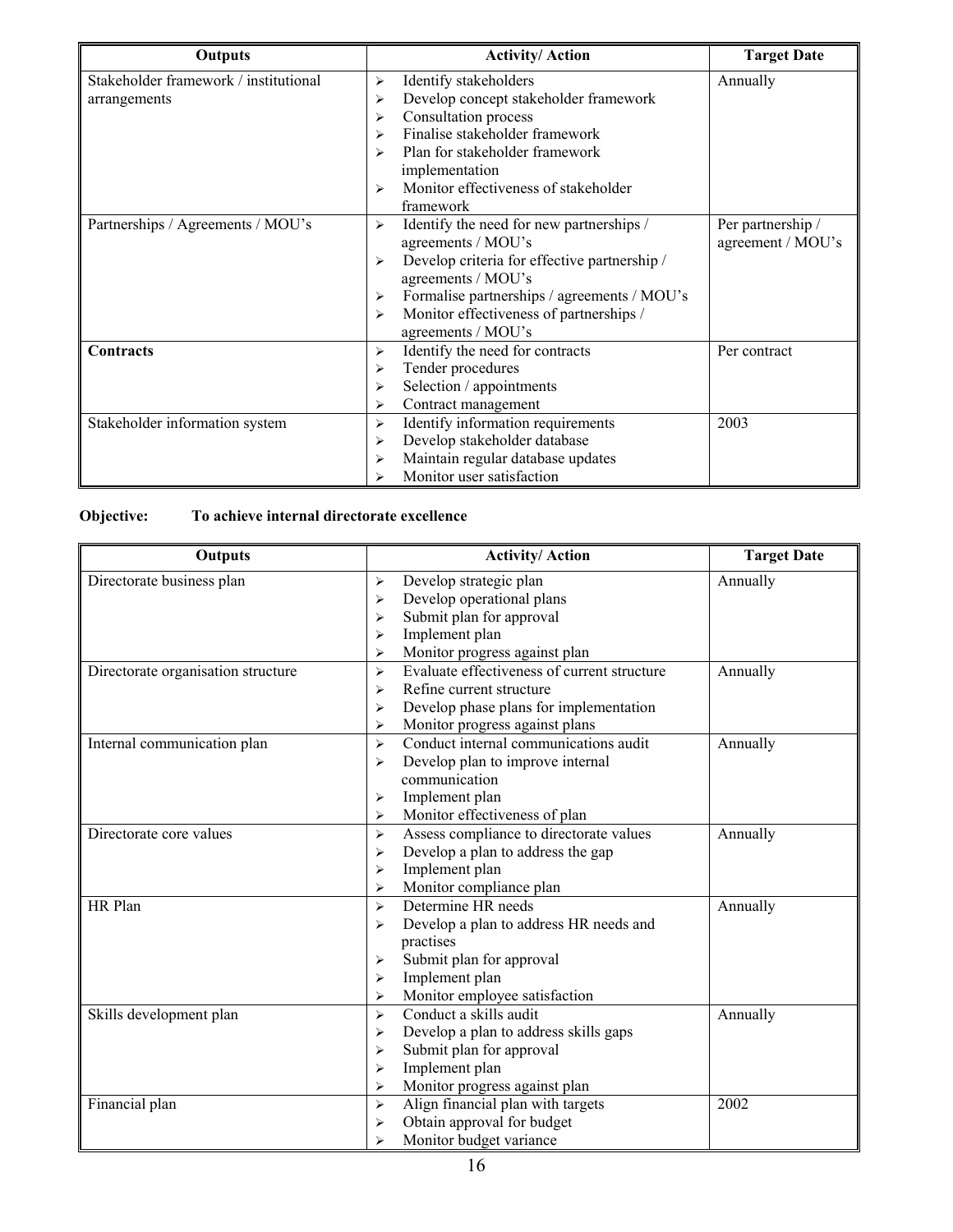| Infrastructure / Facilities Management plan | ➤                     | Assess infrastructure / facilities requirements | Annually  |
|---------------------------------------------|-----------------------|-------------------------------------------------|-----------|
|                                             |                       | A plan to improve infrastructure / facilities   |           |
|                                             |                       | Submit for approval                             |           |
|                                             |                       | Implement plan                                  |           |
|                                             |                       | Monitor compliance against plan                 |           |
| Information technology plan                 | ↘                     | Identify IT requirements                        | Annually  |
|                                             | ⋗                     | A plan to address gaps aligned with             |           |
|                                             |                       | departmental plan                               |           |
|                                             |                       | Submit plan for approval                        |           |
|                                             |                       | Implement plan                                  |           |
|                                             |                       | Monitor user satisfaction                       |           |
| Database management system                  | ⋗                     | Identify database requirements                  | Annually  |
|                                             |                       | A plan to address database requirements         |           |
|                                             |                       | Submit plan for approval                        |           |
|                                             |                       | Implement plan                                  |           |
|                                             | ⋗                     | Monitor user satisfaction                       |           |
| Business performance management system      | $\blacktriangleright$ | Align performance management system with        | Quarterly |
|                                             |                       | Departmental performance management system      |           |
|                                             | ⋗                     | Measure business performance against targets    |           |
| Individual performance management           | ⋗                     | Align individual targets with business targets  | Annually  |
| system                                      |                       | Compile performance agreements                  |           |
|                                             |                       | Conclude performance agreements                 |           |
|                                             | ⋗                     | Measure individual performance against targets  |           |
| Internal directorate risk management plan   | ↘                     | Identify internal directorate risks             | Annually  |
|                                             | ⋗                     | Develop risk management plan                    |           |
|                                             |                       | Align with departmental risk management plan    |           |
|                                             |                       | Submit plan for approval                        |           |
|                                             |                       | Implement plan                                  |           |
|                                             |                       | Monitor compliance against plan                 |           |

### **6 – FINANCIAL MANAGEMENT AND ADVICE**

The aim of this programme is to manage departmental accountancy budget function and monitor finances and rendering support in accordance with Constitution 1996 and Local Government Transition Act 1993 to Local Authorities and facilitate viability of Local Authorities.

### **BUDGET PERSPECTIVE**

|                                        | 2002/2003  | 2003/2004  | 2004/2005  |
|----------------------------------------|------------|------------|------------|
| Outputs                                | 30,682,000 | 21,393,000 | 22,742,000 |
| <b>Financial Management Support</b>    | 27,490,300 | 15,914,400 | 16,929,000 |
|                                        |            |            |            |
| Policy guidelines                      | 61,939     | 73,044     | 77,684     |
| <b>Consolidated Budget</b>             | 18,818,771 | 5,688,240  | 6,053,240  |
| Capcity building interventions         | 123,879    | 146,088    | 155,368    |
| Streamlined processes                  | 371,637    | 438,264    | 466,104    |
| Updated records (databases)            | 123,879    | 146,088    | 155,368    |
| Departemental control reports          | 247,758    | 292,176    | 310,736    |
| Financial reports                      | 1,238,790  | 1,460,880  | 1,553,680  |
| Accounting support                     | 6,193,950  | 7,304,400  | 7,768,400  |
| Investigation reports                  | 61,939     | 73,044     | 77,684     |
| System/Status reports                  | 123,879    | 146,088    | 155,368    |
| Fraud/risk prevention plan             | 123,879    | 146,088    | 155,368    |
| <b>Internal Directorate Excellence</b> | 2,186,100  | 3,652,200  | 3,884,200  |
|                                        |            |            |            |
| Directorate Business Plan              | 43,722     | 73,044     | 77,684     |
| Directorate organisation structure     | 10,930     | 18,261     | 19,421     |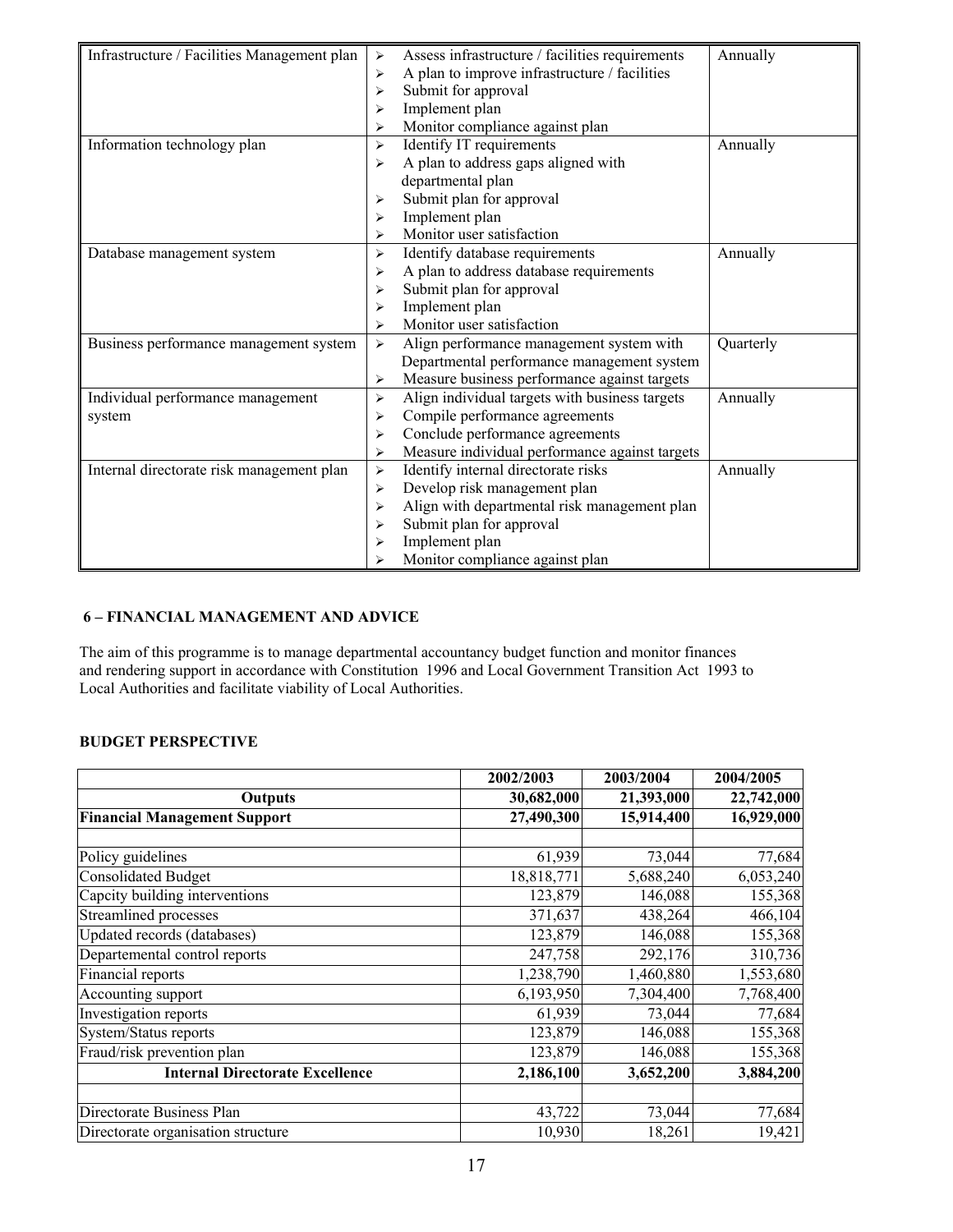| 21,861    | 36,522             | 38,842             |
|-----------|--------------------|--------------------|
| 43,722    | 73,044             | 77,684             |
| 218,610   | 365,220            | 388,420            |
| 218,610   | 365,220            | 388,420            |
| 218,610   | 365,220            | 388,420            |
| 546,525   | 913,050            | 971,050            |
| 142,096   | 237,393            | 252,473            |
| 131,166   | 219,132            | 233,052            |
| 43,722    | 73,044             | 77,684             |
| 109,305   | 182,610            | 194,210            |
| 437,220   | 730,440            | 776,840            |
|           |                    |                    |
| 1,005,600 | 1,826,400          | 1,928,800          |
|           |                    |                    |
| 25,140    | 45,660             | 48,220             |
|           |                    |                    |
| 37,710    | 68,490             | 72,330             |
| 62,850    | 114,150            | 120,550            |
| 37,710    | 68,490             | 72,330             |
| 314,250   | 570,750            | 602,750            |
| 125,700   | 228,300            | 241,100            |
| 25,140    | 45,660             | 48,220             |
| 62,850    | 114,150            | 120,550            |
| 62,850    | 114,150            | 120,550            |
| 125,700   | 228,300<br>228,300 | 241,100<br>241,100 |
|           |                    |                    |

# **Objective: To provide resource management support services**

| Policy guidelines               | ⋗ | Assess the need for existing and new policy guidelines       | Per guideline |
|---------------------------------|---|--------------------------------------------------------------|---------------|
|                                 | ⋗ | Draft new policy guidelines                                  |               |
|                                 | ➤ | Consult on draft policy guidelines                           |               |
|                                 | ➤ | Submit policy guidelines for approval                        |               |
|                                 |   |                                                              |               |
|                                 | ➤ | Develop a policy guideline implementation programme          |               |
|                                 | ➤ | Monitor policy compliance                                    |               |
| Consolidated budget             | ➤ | Develop a format for compiling a budget                      | 2003          |
|                                 | ➤ | Provide directive for completing the budget                  |               |
|                                 | ➤ | Consolidate Directorate budgets plans into Departmental      |               |
|                                 |   | budget                                                       |               |
|                                 | ⋗ | Submit budget for approval                                   |               |
|                                 | ➤ | Monitor progress against targets                             |               |
| Capacity building interventions | ➤ | Identify capacity building needs                             | Per           |
|                                 | ➤ | Develop capacity building intervention                       | intervention  |
|                                 | ↘ | Conduct interventions                                        |               |
|                                 | ⋗ | Evaluate user satisfaction                                   |               |
| Streamlined processes           | ➤ | Identify resource management processes                       | Per process   |
|                                 | ➤ | Conduct a needs analysis                                     |               |
|                                 | ➤ | Streamline process (incl. Procedural manuals and Guidelines) |               |
|                                 | ⋗ | Orientate users in streamlined process                       |               |
|                                 | ⋗ | Measure user satisfaction                                    |               |
| Updated records (databases)     | ➤ | Identify database requirements                               | 2003          |
|                                 | ➤ | Develop a plan to address database requirements (accuracy)   |               |
|                                 | ➤ | Submit plan for approval                                     |               |
|                                 | ⋗ | Monitor database accuracy                                    |               |
|                                 | ⋗ | Monitor response time on requests                            |               |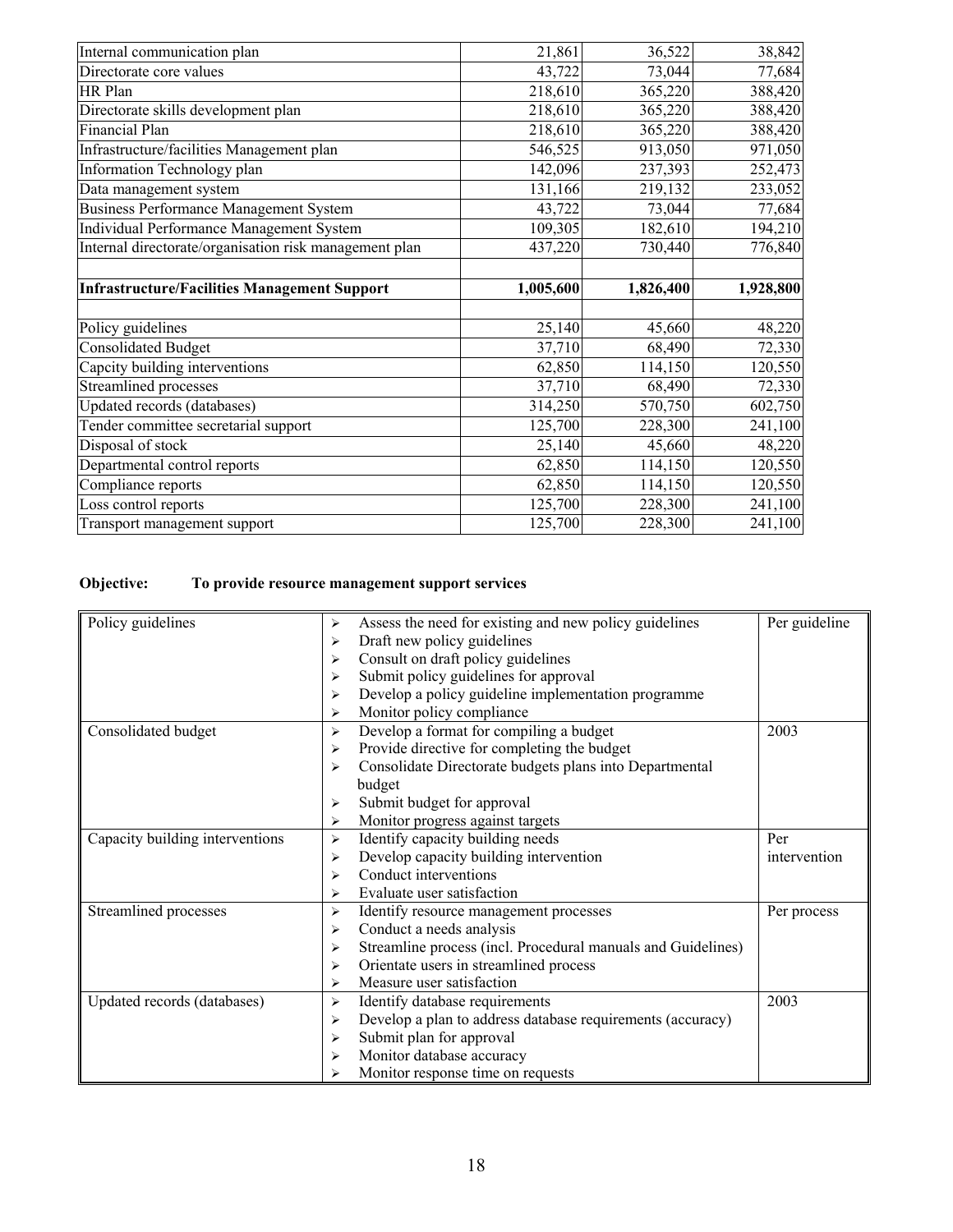| Departmental control reports     | ➤      | Identify the requirements for an effective departmental control            | 2003          |
|----------------------------------|--------|----------------------------------------------------------------------------|---------------|
|                                  |        | report                                                                     |               |
|                                  | ➤      | Gather data for departmental control report                                |               |
|                                  | ➤      | Compile report                                                             |               |
|                                  | ➤      | Submit report                                                              |               |
|                                  | ➤      | Monitor recommendations made                                               |               |
| Financial reports                | ➤      | Identify the requirements for an effective financial report                | 2003          |
|                                  | ⋗      | Gather data for report                                                     |               |
|                                  | ⋗      | Compile report                                                             |               |
|                                  | ➤      | Submit report                                                              |               |
|                                  | ⋗      | Monitor recommendations made                                               |               |
| Accounting support               | ⋗      | Accounting of transactions                                                 | 2003          |
|                                  | ➤      | Payments monitored                                                         |               |
|                                  | ➤      | Receipting of money                                                        |               |
|                                  | ➤      | Clarification of accounts                                                  |               |
|                                  | ⋗      | Salary administration                                                      |               |
|                                  | ➤      | Monthly reconciliation                                                     |               |
|                                  | ➤      | Cash flow management                                                       |               |
|                                  | ➤      | Finalisation of audit reports                                              |               |
|                                  | ➤      | Reporting                                                                  |               |
| Investigation reports            | ➤      | Receive request for investigation                                          | Per           |
|                                  | ⋗      | Conduct preliminary investigation                                          | investigation |
|                                  | ⋗      | Table progress on investigation<br>Make recommendations on remedial action |               |
|                                  | ➤      |                                                                            |               |
|                                  | ➤      | Monitor effectiveness of investigation reports                             | 2003          |
| System / status reports          | ⋗      | Identify the requirements for an effective system / status                 |               |
|                                  |        | report<br>Gather data for report                                           |               |
|                                  | ➤<br>➤ | Compile report                                                             |               |
|                                  | ⋗      | Submit report                                                              |               |
|                                  | ➤      | Monitor recommendations made                                               |               |
| Fraud prevention plan (including | ⋗      | Develop a format for compiling a fraud prevention plan                     | 2003          |
| risk)                            | ⋗      | Consolidate Directorate fraud prevention plans into                        |               |
|                                  |        | Departmental fraud prevention plan                                         |               |
|                                  | ➤      | Submit plan for approval                                                   |               |
|                                  | ⋗      | Monitor progress against plan                                              |               |
| Policy guidelines                | ➤      | Assess the need for existing and new policy guidelines                     | Per guideline |
|                                  | ⋗      | Draft new policy guidelines                                                |               |
|                                  |        | Consult on draft policy guidelines                                         |               |
|                                  | ➤      | Submit policy guidelines for approval                                      |               |
|                                  | ➤      | Develop a policy guideline implementation programme                        |               |
|                                  | ➤      | Monitor policy compliance                                                  |               |
| Consolidated infrastructure plan | ➤      | Develop a format for compiling a infrastructure plan                       | 2003          |
|                                  | ⋗      | Provide directive for completing the infrastructure plan                   |               |
|                                  | ➤      | Consolidate Directorate infrastructure plans into Departmental             |               |
|                                  |        | infrastructure plan                                                        |               |
|                                  | ➤      | Submit plan for approval                                                   |               |
|                                  | ➤      | Monitor implementation progress against targets                            |               |
| Capacity building interventions  | ➤      | Identify capacity building needs                                           | Per           |
|                                  | ➤      | Develop capacity building intervention                                     | intervention  |
|                                  | ➤      | Conduct interventions                                                      |               |
|                                  | ➤      | Evaluate user satisfaction                                                 |               |
| Streamlined processes            | ➤      | Identify resource management processes                                     | Per process   |
|                                  | ➤      | Conduct a needs analysis                                                   |               |
|                                  | ➤      | Streamline process (incl. Procedural manuals and Guidelines)               |               |
|                                  | ➤      | Orientate users in streamlined process                                     |               |
|                                  | ⋗      | Measure user satisfaction                                                  |               |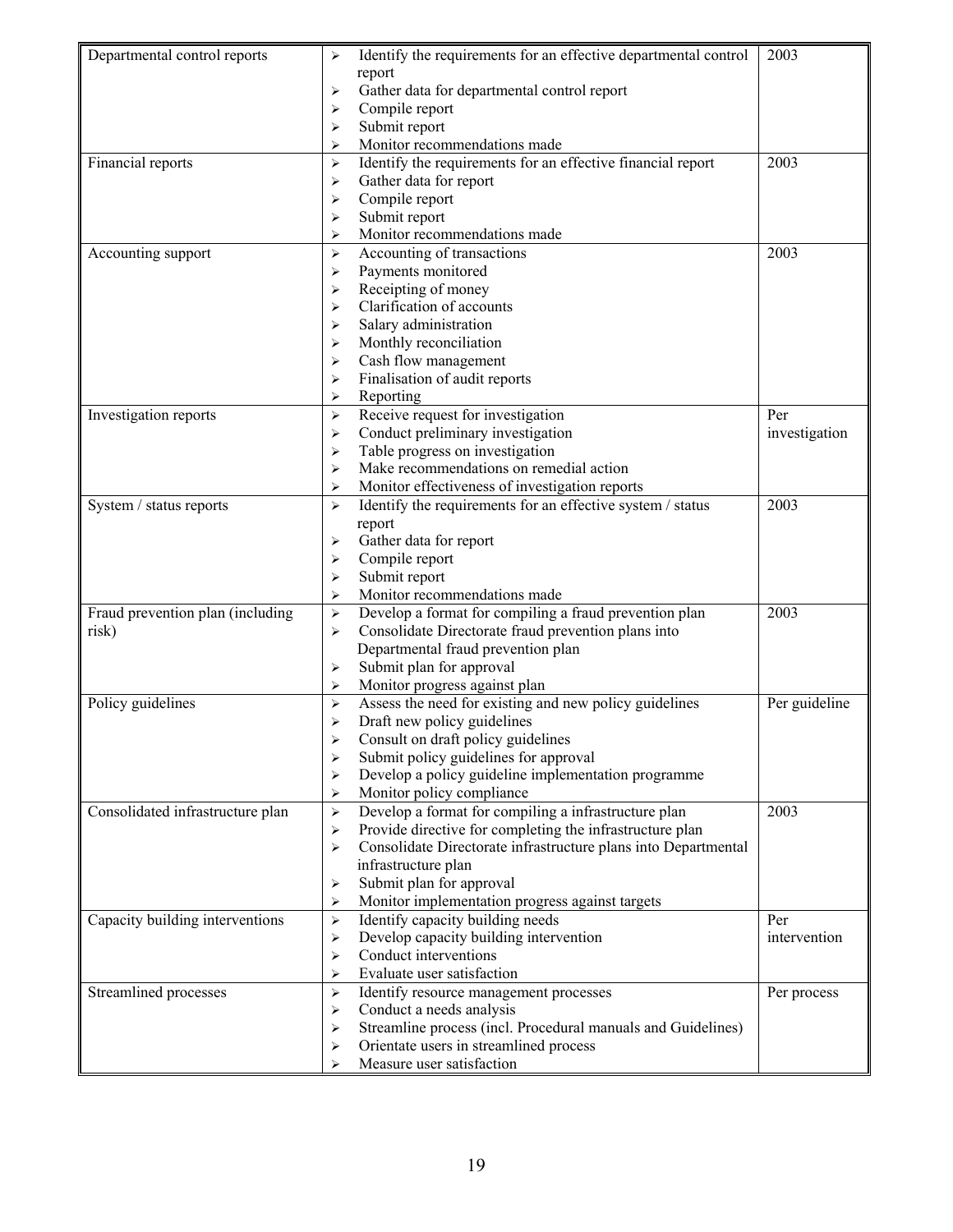| Updated records (databases)  | Identify database requirements<br>➤                                                   | 2003          |
|------------------------------|---------------------------------------------------------------------------------------|---------------|
|                              | Develop a plan to address database requirements (accuracy)<br>⋗                       |               |
|                              | Submit plan for approval<br>⋗                                                         |               |
|                              | Monitor database accuracy<br>⋗                                                        |               |
|                              | Monitor response time on requests<br>➤                                                |               |
| Tender committee secretarial | Identify the need for secretarial support<br>➤                                        | 2003          |
| support                      | Compile a service level agreement<br>⋗                                                |               |
|                              | Monitor performance against agreement<br>⋗                                            |               |
| Disposal of stock            | Develop a procedure for stock disposal<br>➤                                           | 2003          |
|                              | Monitor stock disposal effectiveness<br>⋗                                             |               |
|                              | Adjust asset register<br>➤                                                            |               |
| Departmental control reports | Identify the requirements for an effective departmental control<br>➤                  | 2003          |
|                              | report                                                                                |               |
|                              | Gather data for departmental control report<br>➤                                      |               |
|                              | Compile report<br>⋗                                                                   |               |
|                              | Submit report<br>⋗                                                                    |               |
|                              | Monitor recommendations made<br>⋗                                                     |               |
| Compliance reports           | Identify the requirements for an effective compliance report<br>$\blacktriangleright$ | 2003          |
|                              | Gather data for compliance report<br>➤                                                |               |
|                              | Compile report<br>⋗                                                                   |               |
|                              | Submit report<br>⋗                                                                    |               |
|                              | Monitor impact on queries<br>➤                                                        |               |
| Loss control reports         | Receive request for investigation<br>➤                                                | Per           |
|                              | Conduct preliminary investigation<br>⋗                                                | investigation |
|                              | Consult with all stakeholders<br>↘                                                    |               |
|                              | Make recommendations on remedial action<br>⋗                                          |               |
|                              | Submit for approval<br>⋗                                                              |               |
|                              | Monitor finalisation of cases<br>⋗                                                    |               |
| Transport management support | Develop criteria for effective transport management<br>➤                              | 2003          |
|                              | Develop service delivery plan<br>⋗                                                    |               |
|                              | Compile payment reconciliation certificates<br>⋗                                      |               |
|                              | Monitor user satisfaction                                                             |               |

# **Objective: To contribute towards internal departmental excellence**

| Output                             | <b>Activity / Action</b>                              | <b>Target Date</b> |
|------------------------------------|-------------------------------------------------------|--------------------|
| Directorate business plan          | Develop strategic plan<br>➤                           | 2003               |
|                                    | Develop operational plans<br>⋗                        |                    |
|                                    | Submit plan for approval<br>⋗                         |                    |
|                                    | Implement plan<br>⋗                                   |                    |
|                                    | Monitor progress against plan<br>➤                    |                    |
| Directorate organisation structure | Evaluate effectiveness of current structure<br>⋗      | 2003               |
|                                    | Refine current structure<br>⋗                         |                    |
|                                    | Develop phase plans for implementation<br>➤           |                    |
|                                    | Monitor progress against plans<br>⋗                   |                    |
| Internal communication plan        | Conduct internal communications audit<br>⋗            |                    |
|                                    | Develop plan to improve internal communication<br>⋗   |                    |
|                                    | Implement plan<br>⋗                                   |                    |
|                                    | Monitor effectiveness of plan<br>⋗                    |                    |
| Directorate core values            | Assess compliance to directorate values<br>➤          | 2003               |
|                                    | Develop a plan to address the gap<br>➤                |                    |
|                                    | Implement plan<br>⋗                                   |                    |
|                                    | Monitor compliance plan<br>⋗                          |                    |
| HR Plan                            | Determine HR needs<br>↘                               | 2003               |
|                                    | Develop a plan to address HR needs and practises<br>⋗ |                    |
|                                    | Submit plan for approval<br>⋗                         |                    |
|                                    | Implement plan<br>⋗                                   |                    |
|                                    | Monitor employee satisfaction                         |                    |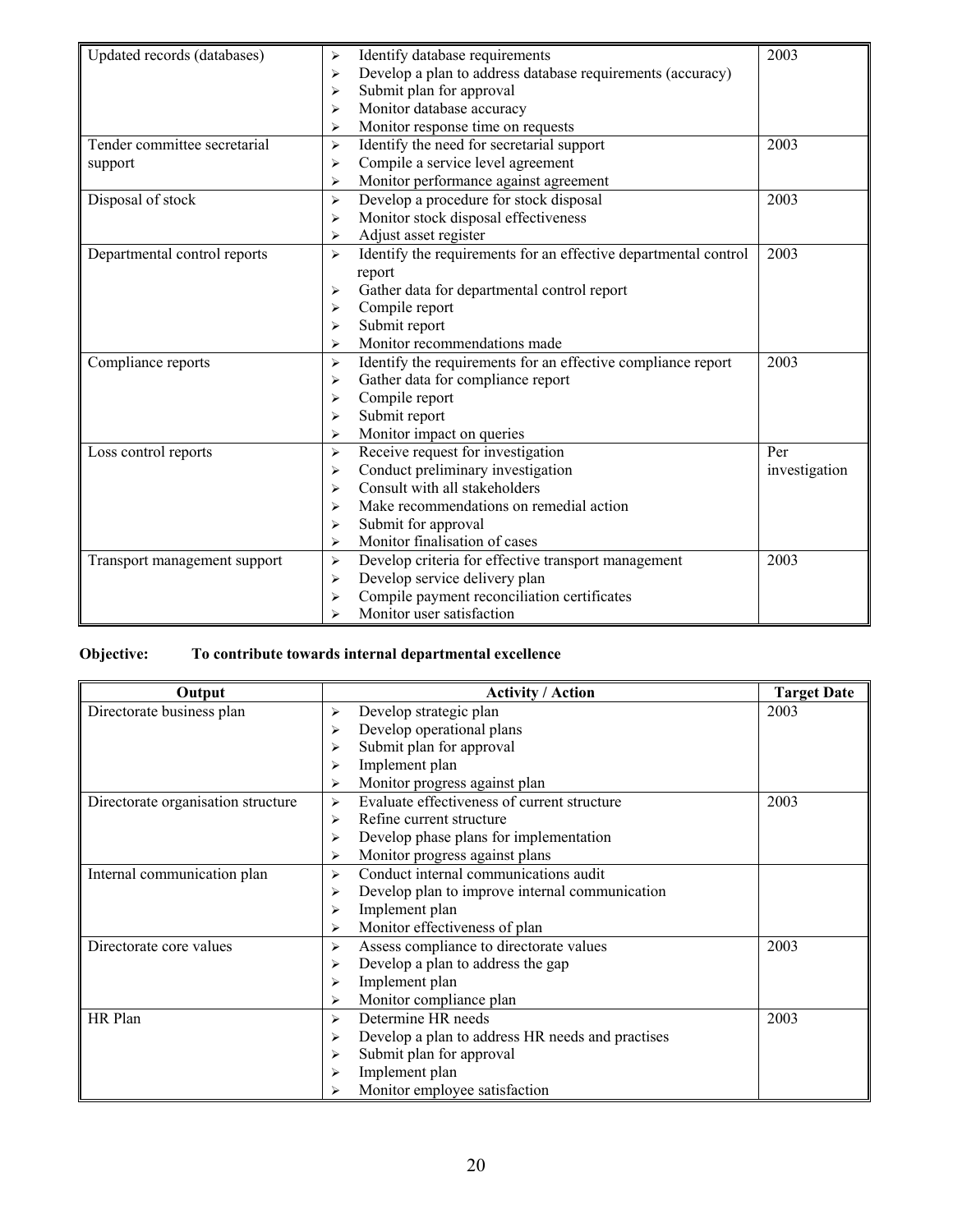| Skills development plan         | ➤                     | Conduct a skills audit                                | 2003 |
|---------------------------------|-----------------------|-------------------------------------------------------|------|
|                                 | ➤                     | Develop a plan to address skills gaps                 |      |
|                                 | ⋗                     | Submit plan for approval                              |      |
|                                 | ➤                     | Implement plan                                        |      |
|                                 | ⋗                     | Monitor progress against plan                         |      |
| Financial plan                  | $\blacktriangleright$ | Align financial plan with targets                     | 2003 |
|                                 | ➤                     | Obtain approval for budget                            |      |
|                                 | ➤                     | Monitor budget variance                               |      |
| Infrastructure / Facilities     | ➤                     | Assess infrastructure / facilities requirements       |      |
| Management plan                 | ➤                     | A plan to improve infrastructure / facilities         |      |
|                                 | ➤                     | Submit for approval                                   |      |
|                                 | ➤                     | Implement plan                                        |      |
|                                 | ➤                     | Monitor compliance against plan                       |      |
| Information management plan     | $\blacktriangleright$ | Identify IT requirements                              |      |
|                                 | ⋗                     | A plan to address gaps aligned with departmental plan |      |
|                                 | ⋗                     | Submit plan for approval                              |      |
|                                 | ⋗                     | Implement plan                                        |      |
|                                 | ➤                     | Monitor user satisfaction                             |      |
| Database management system      | ⋗                     | Identify database requirements                        |      |
|                                 | ➤                     | A plan to address database requirements               |      |
|                                 | ⋗                     | Submit plan for approval                              |      |
|                                 | ➤                     | Implement plan                                        |      |
|                                 | ➤                     | Monitor user satisfaction                             |      |
| Business performance management | $\blacktriangleright$ | Align performance management system with Departmental |      |
| system                          |                       | performance management system                         |      |
|                                 | ➤                     | Measure business performance against targets          |      |
| Individual performance          | ➤                     | Align individual targets with business targets        |      |
| management system               | ➤                     | Compile performance agreements                        |      |
|                                 | ➤                     | Conclude performance agreements                       |      |
|                                 | ⋗                     | Measure individual performance against targets        |      |
| Internal directorate risk       | ➤                     | Identify internal directorate risks                   |      |
| management plan                 | $\blacktriangleright$ | Develop risk management plan                          |      |
|                                 | ➤                     | Align with departmental risk management plan          |      |
|                                 | ➤                     | Submit plan for approval                              |      |
|                                 | ➤                     | Implement plan                                        |      |
|                                 | $\blacktriangleright$ | Monitor compliance against plan                       |      |

### **7 – LOCAL GOVERNMENT ADMINISTRATION**

The aim of the programme is establishing, monitoring, regulating, strengthening, supporting and capacitating Local government bodies in terms of the Constitution 1996.

### **BUDGET PERSPECTIVE**

# **To provide an effectual regulatory framework (municipal)**

| <b>Outputs</b>                                   | 2002/2003 | 2003/2004  | 2004/2005  |
|--------------------------------------------------|-----------|------------|------------|
|                                                  | 6,439,000 | 40,176,000 | 37,846,000 |
|                                                  | 2,365,000 | 2,891,000  | 2,895,000  |
| Provincial legislation drafted                   | 304,720   | 86,730     | 86,850     |
| Policy guidelines                                | 178,417   | 242,844    | 243,180    |
| Applications processed (exhumations)             | 8,487     | 11,564     | 11,580     |
| Monitoring reports (project viability)           | 178,417   | 242,844    | 243,180    |
| Investigation reports                            | 178,417   | 242,844    | 243,180    |
| Municipal performance management progress report | 178,417   | 242,844    | 243,180    |
| Local Government Support Business plan           | 178,417   | 242,844    | 243,180    |
| Management Support Program at Municipalities     | 178,417   | 242,844    | 243,180    |
| Promoting Public Accountability                  | 178,417   | 242,844    | 243,180    |
| Administering Municipal Financial Relations      | 178,417   | 242,844    | 243,180    |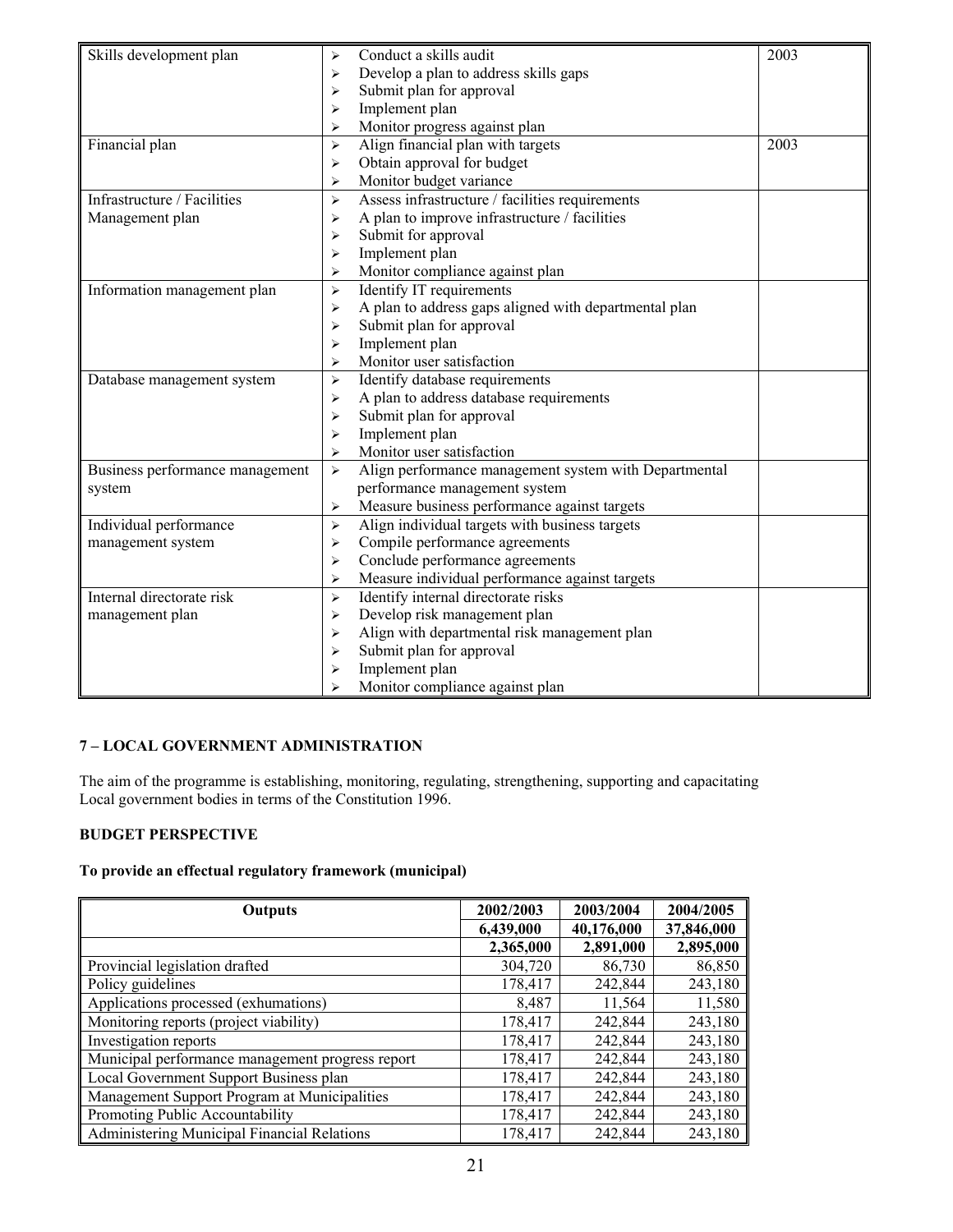|  | $\overline{\phantom{a}}$<br>Investigations<br>Special<br>HIVE | $\sqrt{2}$<br>.<br>ັ<br>$\mathbf{r}$ | $\overline{\phantom{a}}$<br>$\Lambda$<br>.<br>$\Delta\Delta$<br>′ ∠⊾<br>-<br>-- | $\Omega$<br>$11^\circ$<br>' ou<br>∸<br>. |
|--|---------------------------------------------------------------|--------------------------------------|---------------------------------------------------------------------------------|------------------------------------------|
|--|---------------------------------------------------------------|--------------------------------------|---------------------------------------------------------------------------------|------------------------------------------|

**To provide a municipal communication framework (municipal)** 

| <b>Outputs</b>                   | 2002/2003 | 2003/2004 | 2004/2005 |
|----------------------------------|-----------|-----------|-----------|
|                                  | 1,244,000 | 2,891,000 | 2,895,000 |
| Communication strategy           | 662,000   | 1.445.500 | .447.500  |
| Awareness building interventions | 662,000   | 1.445.500 | ,447,500  |

### **To provide a stakeholder framework (municipal)**

| <b>Outputs</b>                                     | 2002/2003 | 2003/2004 | 2004/2005 |
|----------------------------------------------------|-----------|-----------|-----------|
|                                                    | 1.238.000 | 1.480.000 | 1,689,000 |
| Stakeholder framework / institutional arrangements | 412.254   | 492,840   | 562,437   |
| Partnerships / Agreements / MOU's                  | 412.254   | 492,840   | 562,437   |
| <b>Contracts</b>                                   | 413.492   | 494.320   | 564,126   |

### **To provide a municipal capacity intervention framework (municipal)**

| <b>Outputs</b>                       | 2002/2003 | 2003/2004  | 2004/2005  |
|--------------------------------------|-----------|------------|------------|
|                                      | 1,238,000 | 32,432,000 | 29,885,000 |
| Capacity building initiatives        | 309,500   | 672,160    | 546,963    |
| Integrated dispute resolution system | 309,500   | 673,938    | 546,963    |
| Funding programme                    | 309,500   | 30,411,964 | 28,220,330 |
| E-service delivery process           | 309,500   | 673,938    | 570,744    |

### **To achieve internal directorate excellence**

| <b>Outputs</b>                                             | 2002/2003 | 2003/2004 | 2004/2005 |
|------------------------------------------------------------|-----------|-----------|-----------|
|                                                            | 354,000   | 482,000   | 482,000   |
| Directorate business plan                                  | 27,336    | 37,220    | 37,220    |
| Directorate organisation structure                         | 27,222    | 37,065    | 37,065    |
| Internal communication plan                                | 27,222    | 37,065    | 37,065    |
| Directorate / organisational core values                   | 27,222    | 37,065    | 37,065    |
| HR Plan                                                    | 27,222    | 37,065    | 37,065    |
| Skills development plan                                    | 27,222    | 37,065    | 37,065    |
| Financial plan                                             | 27,222    | 37,065    | 37,065    |
| Infrastructure / Facilities Management plan                | 27,222    | 37,065    | 37,065    |
| Information technology plan                                | 27,222    | 37,065    | 37,065    |
| Data management system                                     | 27,222    | 37,065    | 37,065    |
| Business Performance Management system                     | 27,222    | 37,065    | 37,065    |
| Individual Performance Management system                   | 27,222    | 37,065    | 37,065    |
| Internal directorate / organisational risk management plan | 27,222    | 37,065    | 37,065    |

### **Objective: To provide an effectual regulatory framework (municipal)**

| Outputs                                    | <b>Activity/Action</b>                                                                                                                                 | <b>Target Date</b>       |
|--------------------------------------------|--------------------------------------------------------------------------------------------------------------------------------------------------------|--------------------------|
| Draft / concept standard by-laws submitted | Assess current by-laws<br>Draft new / review by-laws<br>Consult on draft by-laws<br>Draft text<br>Consult on text<br>Submit draft by-laws for approval | 31/03/2003<br>Per by-law |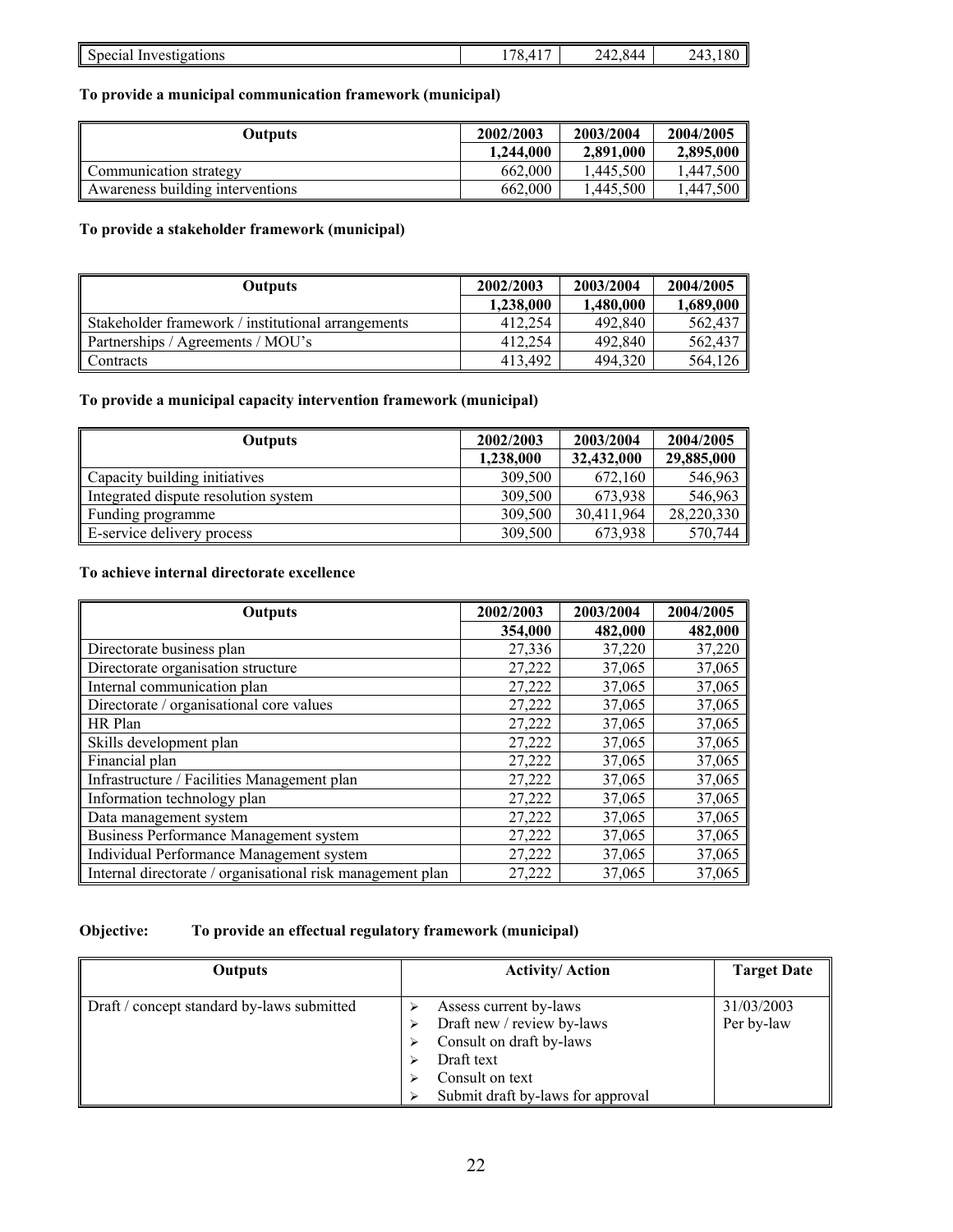| Provincial legislation drafted            | ⋗ | Assess current legislation / need for new | 2003            |
|-------------------------------------------|---|-------------------------------------------|-----------------|
|                                           |   | legislation                               |                 |
|                                           | ➤ | Draft new / review legislation            |                 |
|                                           | ➤ | Consult on draft legislation              |                 |
|                                           | ↘ | Referral of text to state law advisors    |                 |
|                                           | ⋗ | Submit final legislation for approval     |                 |
| Policy guidelines                         | ↘ | Assess the need for existing and new      | Per policy      |
|                                           |   | policy guidelines                         | guideline as    |
|                                           | ⋗ | Draft new policy guidelines               | targeted        |
|                                           | ⋗ | Consult on draft policy guidelines        |                 |
|                                           | ⋗ | Submit policy guidelines for approval     |                 |
| Applications processed (exhumations)      | ➤ | Applications received                     | Per application |
|                                           | ⋗ | Applications evaluated                    |                 |
|                                           | ➤ | Submit applications for approval          |                 |
| Monitoring reports (project viability)    | ⋗ | Identify / receive request on performance | Per monitoring  |
|                                           |   | area to be monitored                      | area            |
|                                           | ⋗ | Gather information                        |                 |
|                                           | ➤ | Analyse the information                   |                 |
|                                           | ⋗ | Report recommendations                    |                 |
|                                           | ⋗ | Monitor compliance                        |                 |
| Investigation reports                     | ➤ | Receive allegation                        | Per case        |
|                                           | ⋗ | Conduct preliminary investigation         |                 |
|                                           | ⋗ | Recommend forensic investigation, if      |                 |
|                                           |   | necessary                                 |                 |
|                                           | ➤ | Table progress on investigation           |                 |
|                                           | ⋗ | Final recommendations on remedial action  |                 |
|                                           | ⋗ | Settle account                            |                 |
| Municipal performance management progress | ➤ | Gather information                        | Per report      |
| report                                    | ➤ | Compile report                            |                 |
|                                           |   | Submit report                             |                 |

# **Objective: To provide a capacity intervention framework (municipal)**

| <b>Outputs</b>                       | <b>Activity/Action</b>                                                                                                                                                                                                                                         | <b>Target Date</b> |
|--------------------------------------|----------------------------------------------------------------------------------------------------------------------------------------------------------------------------------------------------------------------------------------------------------------|--------------------|
| Capacity building initiatives        | Determine capacity building needs<br>⋗<br>A plan to build capacity<br>⋗<br>Monitor effectiveness of capacity building<br>⋗<br>interventions                                                                                                                    | Per initiative     |
| Integrated dispute resolution system | Determine integrated dispute resolution<br>$\blacktriangleright$<br>system requirements<br>Obtain approval from councils<br>⋗<br>Consult with stakeholders<br>Train intervention teams<br>Monitor effectiveness of system<br>⋗<br>Provide ongoing support<br>⋗ | 2003               |
| Funding programme                    | Identify funding needs<br>↘<br>A funding programme to address the needs<br>⋗<br>Monitor funding programme effectiveness<br>⋗                                                                                                                                   | Per programme      |
| E-service delivery process           | Determine e-service delivery requirements<br>⋗<br>Develop an e-service delivery strategy<br>↘<br>Develop an e-service delivery system<br>⋗<br>Implement the strategy and system<br>Monitor effectiveness of system<br>⋗                                        | 2003               |

**Objective: To provide a communication framework (municipal)** 

| Outputs | <b>Activity/ Action</b> | <b>Target Date</b> |
|---------|-------------------------|--------------------|
|         |                         |                    |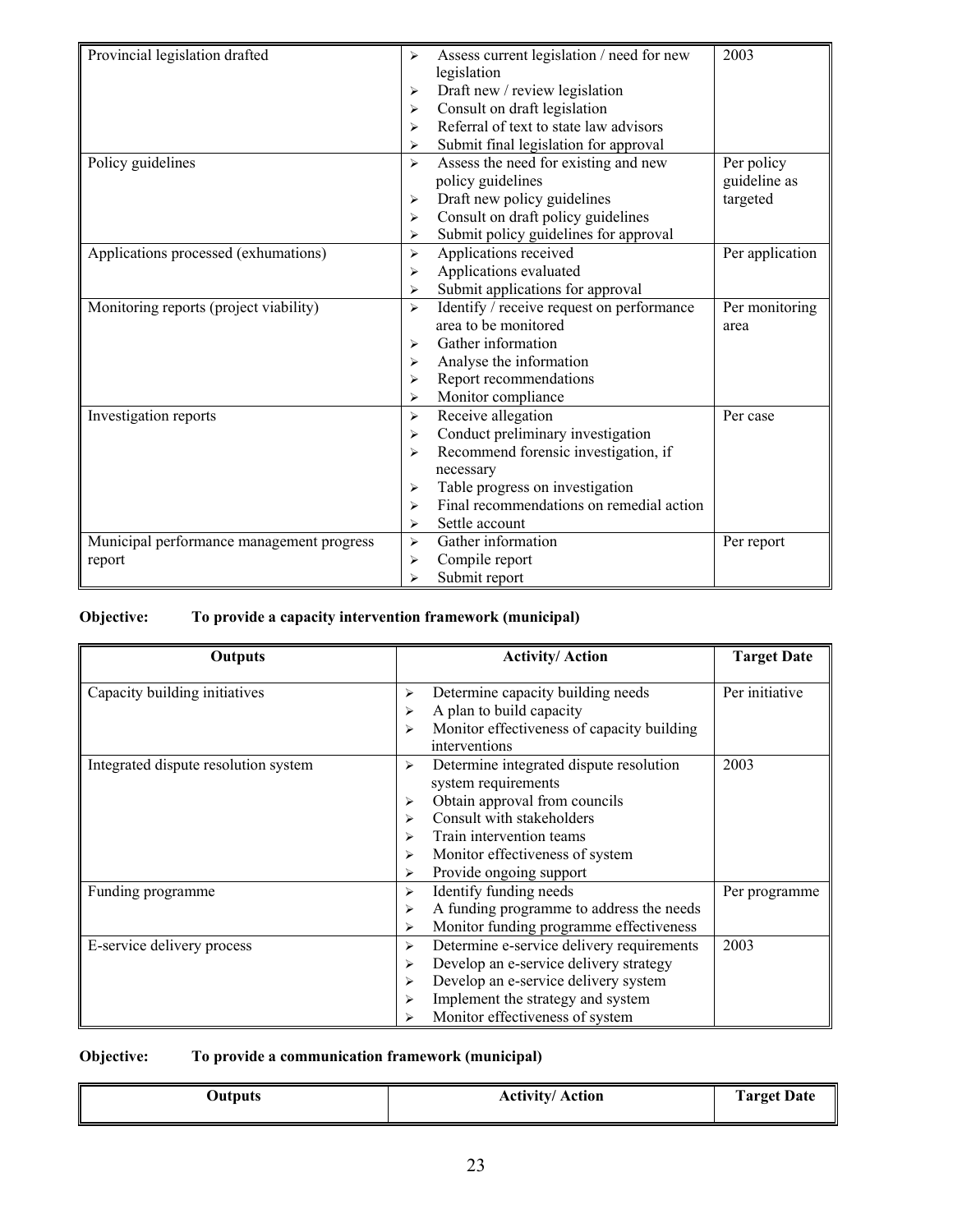| Communication strategy           |   | Identify communication needs<br>Develop draft communication strategy<br>Alignment and consultation process<br>Strategy implementation programme<br>Monitor effectiveness of programme                        | 2003 |
|----------------------------------|---|--------------------------------------------------------------------------------------------------------------------------------------------------------------------------------------------------------------|------|
| Awareness building interventions | ⋗ | Identify awareness building needs<br>Develop draft awareness building strategy<br>Alignment and consultation process<br>Awareness building implementation<br>programme<br>Monitor effectiveness of programme | 2003 |

# **Objective: To provide a stakeholder framework (municipal)**

| <b>Outputs</b>                                        | <b>Activity/Action</b>                                                                                                                                                                                                                                                                     | <b>Target Date</b> |
|-------------------------------------------------------|--------------------------------------------------------------------------------------------------------------------------------------------------------------------------------------------------------------------------------------------------------------------------------------------|--------------------|
| Stakeholder framework / institutional<br>arrangements | Identify stakeholders<br>⋗<br>Develop concept stakeholder framework<br>⋗<br>Consultation process<br>⋗<br>Finalise stakeholder framework<br>↘<br>Plan for stakeholder framework<br>$\blacktriangleright$<br>implementation<br>Monitor effectiveness of stakeholder<br>↘<br>framework        | 2003               |
| Partnerships / Agreements / MOU's                     | Identify the need for new partnerships /<br>$\blacktriangleright$<br>agreements / MOU's<br>Develop criteria for effective partnership /<br>➤<br>agreements / MOU's<br>Formalise partnerships / agreements /<br>MOU's<br>Monitor effectiveness of partnerships /<br>➤<br>agreements / MOU's | Per agreement      |
| Contracts                                             | Identify the need for contracts<br>⋗<br>Tender procedures<br>⋗<br>Selection / appointments<br>Contract management                                                                                                                                                                          | Per contract       |

# **Objective: To achieve internal directorate excellence**

| <b>Outputs</b>                           | <b>Activity/Action</b>                                                                                                                                                                                   | <b>Target Date</b> |
|------------------------------------------|----------------------------------------------------------------------------------------------------------------------------------------------------------------------------------------------------------|--------------------|
| Directorate business plan                | Develop strategic plan<br>Develop operational plans<br>Submit plan for approval<br>Implement plan                                                                                                        | 2003               |
| Directorate organisation structure       | Monitor progress against plan<br>Evaluate effectiveness of current structure<br>↘<br>Refine current structure<br>⋗<br>Develop phase plans for implementation<br>➤<br>Monitor progress against plans<br>⋗ | 2004               |
| Internal communication plan              | Conduct internal communications audit<br>↘<br>Develop plan to improve internal<br>⋗<br>communication<br>Implement plan<br>⋗<br>Monitor effectiveness of plan                                             | 2003               |
| Directorate / organisational core values | Assess compliance to directorate /<br>$\blacktriangleright$<br>organisational values<br>Develop a plan to address the gap<br>⋗<br>Implement plan<br>Monitor compliance against plan                      | 2003               |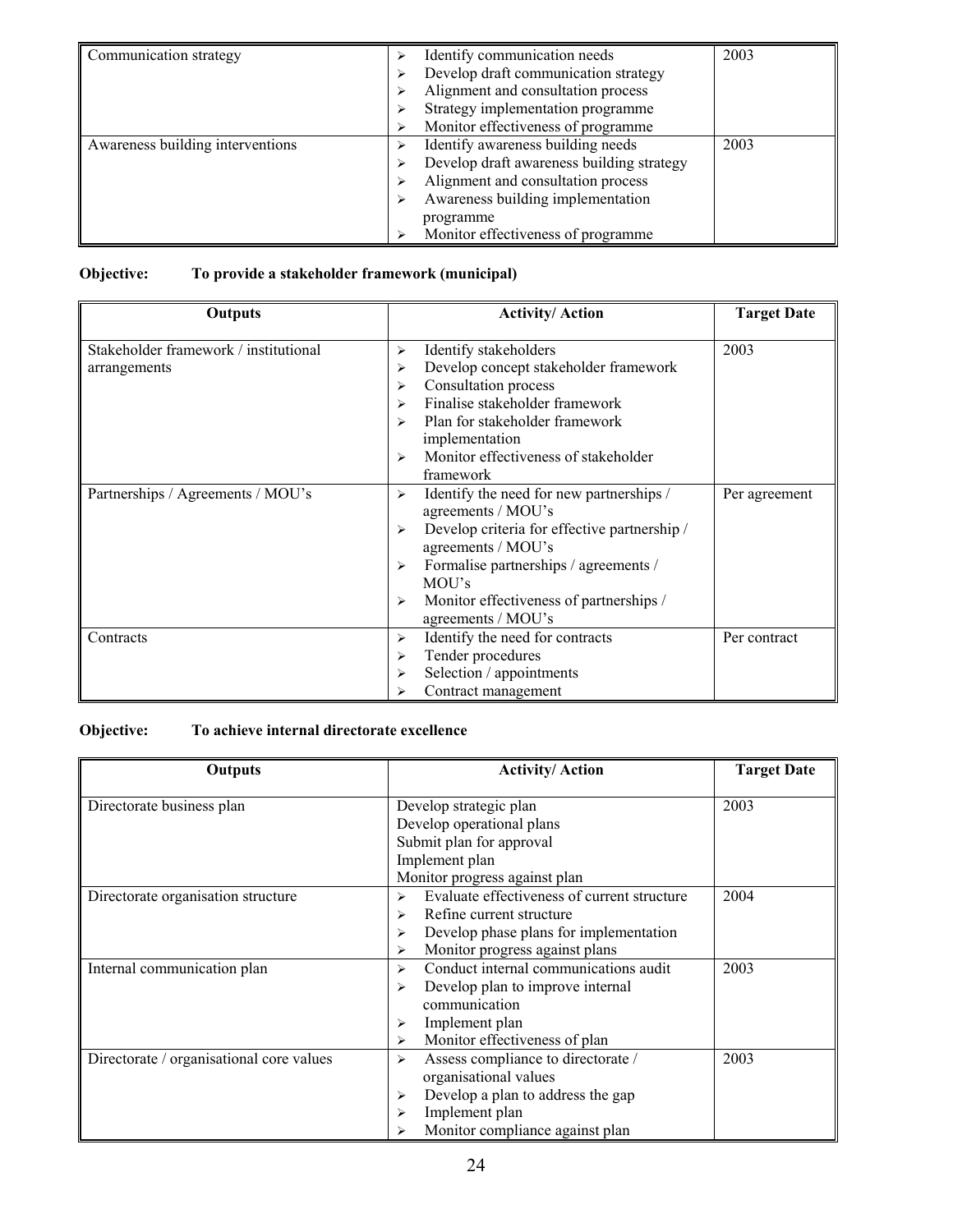| HR Plan                                     | ⋗                     | Determine HR needs                                                               | 2003 |
|---------------------------------------------|-----------------------|----------------------------------------------------------------------------------|------|
|                                             | ⋗                     | Develop a plan to address HR needs and                                           |      |
|                                             |                       | practises                                                                        |      |
|                                             | ⋗                     | Submit plan for approval                                                         |      |
|                                             | ➤                     | Implement plan                                                                   |      |
|                                             | ⋗                     | Monitor employee satisfaction                                                    |      |
| Skills development plan                     | ⋗                     | Conduct a skills audit                                                           | 2003 |
|                                             | ⋗                     | Develop a plan to address skills gaps                                            |      |
|                                             | ⋗                     | Submit plan for approval                                                         |      |
|                                             | ⋗                     | Implement plan                                                                   |      |
|                                             | ⋗                     | Monitor progress against plan                                                    |      |
| Financial plan                              | $\blacktriangleright$ | Align financial plan with targets                                                | 2003 |
|                                             | ➤                     | Obtain approval for budget                                                       |      |
|                                             | ➤                     | Monitor budget variance                                                          |      |
| Infrastructure / Facilities Management plan | ➤                     | Assess infrastructure / facilities requirements                                  | 2003 |
|                                             | ➤                     | A plan to improve infrastructure / facilities                                    |      |
|                                             | ➤                     | Submit for approval                                                              |      |
|                                             | ➤                     | Implement plan                                                                   |      |
|                                             | ➤                     | Monitor compliance against plan                                                  |      |
| Information technology plan                 | ➤                     | Identify IT requirements                                                         | 2003 |
|                                             | ⋗                     | A plan to address gaps aligned with                                              |      |
|                                             |                       | departmental plan                                                                |      |
|                                             | ⋗                     | Submit plan for approval                                                         |      |
|                                             | ⋗                     | Implement plan                                                                   |      |
|                                             | ⋗                     | Monitor user satisfaction                                                        |      |
|                                             | $\blacktriangleright$ | Identify database requirements                                                   | 2003 |
| Database management system                  | ⋗                     | A plan to address database requirements                                          |      |
|                                             |                       | Submit plan for approval                                                         |      |
|                                             | ➤<br>➤                | Implement plan                                                                   |      |
|                                             | ⋗                     | Monitor user satisfaction                                                        |      |
|                                             | $\blacktriangleright$ |                                                                                  | 2003 |
| Business performance management system      |                       | Align performance management system with                                         |      |
|                                             |                       | Departmental performance management<br>system                                    |      |
|                                             |                       | Measure business performance against                                             |      |
|                                             | ➤                     |                                                                                  |      |
|                                             |                       | targets                                                                          | 2003 |
| Individual performance management system    | ⋗<br>⋗                | Align individual targets with business targets<br>Compile performance agreements |      |
|                                             |                       | Conclude performance agreements                                                  |      |
|                                             | ➤                     |                                                                                  |      |
|                                             |                       | Measure individual performance against                                           |      |
|                                             |                       | targets                                                                          | 2003 |
| Internal directorate / organisational risk  | $\blacktriangleright$ | Identify internal directorate / organisational                                   |      |
| management plan                             |                       | risks                                                                            |      |
|                                             | ⋗                     | Develop risk management plan                                                     |      |
|                                             | ⋗                     | Submit plan for approval                                                         |      |
|                                             | ➤                     | Implement plan                                                                   |      |
|                                             | ⋗                     | Monitor compliance against plan                                                  |      |

# **8 – TRADITIONAL AFFAIRS**

The aim of this programme is to render administrative support services regarding traditional affairs and civil disaster actions

# **BUDGET PERSPECTIVE (Traditional Affairs and Disaster Management)**

### **To provide an effectual traditional leadership policy management framework**

|                                | 2002/2003 | 2003/2004 | 2004/2005 |
|--------------------------------|-----------|-----------|-----------|
|                                | 9,158,000 | 7,650,000 | 7,965,000 |
| Outputs                        | 160,517   | 195,730   | 215,853   |
| Provincial legislation drafted | 271.000   | 139.000   | 153.450   |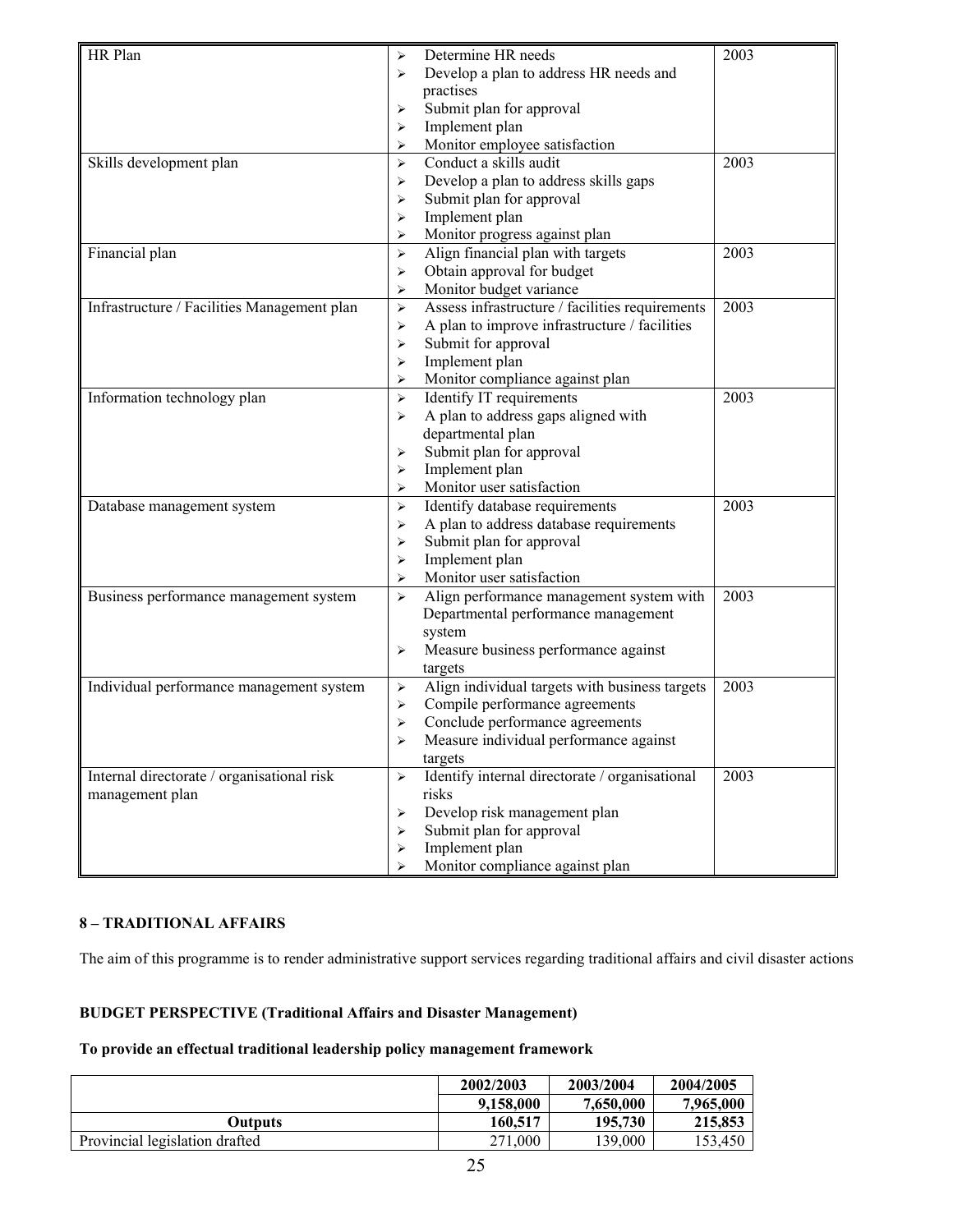| Policy guidelines      | 38,000 | 46.500 |       |
|------------------------|--------|--------|-------|
| Applications processed |        |        |       |
| Assessment reports     | 8.360  | 0.230  | ت ب ک |
| Investigation reports  |        |        |       |

### **To provide a traditional leadership capacity framework**

|                               | 2002/2003 | 2003/2004 | 2004/2005 |
|-------------------------------|-----------|-----------|-----------|
| Outputs                       | 2,336,000 | 906,500   | 1,097,150 |
| Capacity building initiatives | 114,000   | 139.500   | 153,450   |
| Funding programme             | 1.918.000 | 395,000   | 534,500   |
| E-service delivery process    | 304,000   | 372,000   | 409,200   |

### **To provide a communication framework for traditional leadership**

| Outputs                          | 2002/2003 | 2003/2004 | 2004/2005 |
|----------------------------------|-----------|-----------|-----------|
|                                  | 304,000   | 372,000   | 409,200   |
| Communication strategy           | 190.000   | 232.500   | 255.750   |
| Awareness building interventions | 114.000   | 139.500   | 153.450   |

# **To provide a stakeholder framework for traditional leadership**

| Outputs                                          | 2002/2003 | 2003/2004 | 2004/2005 |
|--------------------------------------------------|-----------|-----------|-----------|
|                                                  | 67,640    | 82,770    | 91,047    |
| Stakeholder framework/institutional arrangements | 30.400    | 37,200    | 40.920    |
| Partnerships/Cooperation Agreements/MOUs         | 37.240    | 45.570    | 50,127    |

### **To achieve Directorate Excellence**

| <b>Outputs</b>                                      | 2002/2003 | 2003/2004 | 2004/2005 |
|-----------------------------------------------------|-----------|-----------|-----------|
|                                                     | 6,133,000 | 6,093,000 | 6,151,750 |
| Directorate business plan                           | 623,000   | 100,000   | 100,000   |
| Directorate organization structure                  | 152,000   | 137,000   | 204,600   |
| Internal communication plan                         | 190,000   | 232,000   | 255,750   |
| Directorate/Organisational core values              | 760,000   | 830,000   | 823,000   |
| HR Plan                                             | 76,000    | 93,000    | 102,300   |
| Skills development plan                             | 532,000   | 551,000   | 551,100   |
| Financial plan                                      | 760,000   | 830,000   | 823,000   |
| Infrastructure/Facilities Management Plan           | 760,000   | 830,000   | 823,000   |
| Information technology plan                         | 760,000   | 830,000   | 823,000   |
| Data management system                              | 760,000   | 830,000   | 823,000   |
| Business Performance Management system              | 304,000   | 272,000   | 209,200   |
| Individual Performance Management system            | 228,000   | 279,000   | 306,900   |
| Internal directorate/organizational risk management | 228,000   | 279,000   | 306,900   |
| plan                                                |           |           |           |

### **Objective: To provide an effectual policy management framework (traditional leadership)**

| <b>Outputs</b>                                 | <b>Activity/Action</b>                                                                                                                                                                                                     | <b>Target Date</b> |
|------------------------------------------------|----------------------------------------------------------------------------------------------------------------------------------------------------------------------------------------------------------------------------|--------------------|
| Draft / concept policy<br>management framework | Review current policy management requirements<br>Draft new policy management framework<br>Consult on draft framework<br>Submit draft framework for approval<br>Facilitate implementation of policy management<br>framework | 2004               |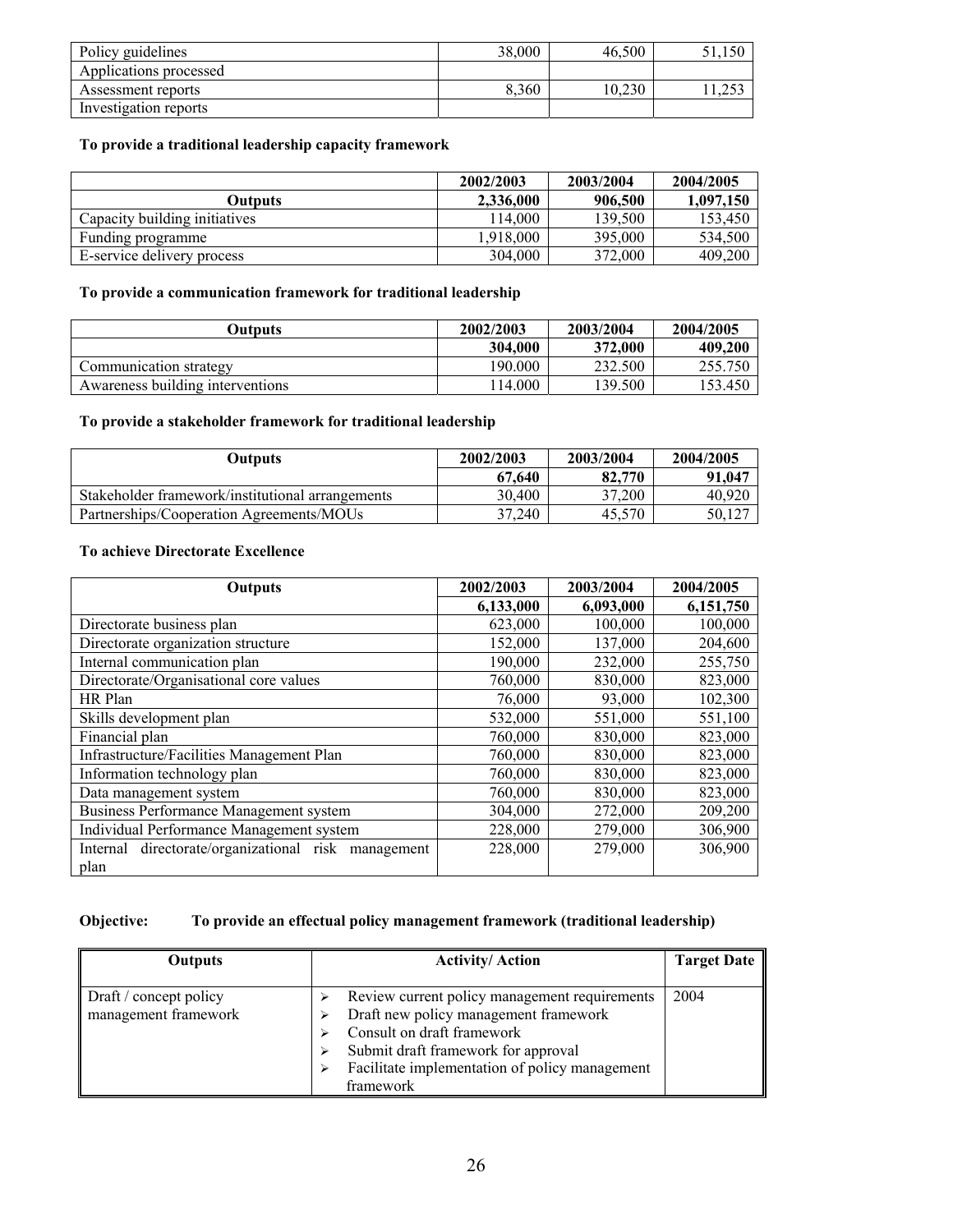| Provincial legislation drafted | Review current legislation / need for new<br>$\blacktriangleright$   | Per           |
|--------------------------------|----------------------------------------------------------------------|---------------|
|                                | legislation                                                          | legislation   |
|                                | Submission for amendment / Draft legislation<br>➤                    |               |
|                                | Consult on amended / drafted legislation<br>⋗                        |               |
|                                | Referral of submissions for amendment / new<br>↘                     |               |
|                                | legislation to state law advisors                                    |               |
|                                | Submit bill for tabling<br>➤                                         |               |
| Policy guidelines              | Assess the need for existing and new policy<br>$\blacktriangleright$ | Per policy    |
|                                | guidelines                                                           | guideline     |
|                                | Draft new / amend policy guidelines<br>➤                             |               |
|                                | Consult on draft policy guidelines<br>⋗                              |               |
|                                | Submit policy guidelines for approval<br>⋗                           |               |
|                                | Assess compliance to policy guidelines<br>⋗                          |               |
| Applications processed         | Applications received<br>➤                                           | Per           |
|                                | Applications evaluated<br>⋗                                          | application   |
|                                | Submit applications for approval<br>⋗                                |               |
| Assessment reports (research)  | Identify research requirements<br>➤                                  | Per research  |
|                                | Commission / undertake research<br>⋗                                 | project       |
|                                | Develop research instrument<br>➤                                     |               |
|                                | Gather information<br>⋗                                              |               |
|                                | Analyse the information<br>⋗                                         |               |
|                                | Report recommendations<br>⋗                                          |               |
| Investigation reports          | Receive request<br>➤                                                 | Per           |
|                                | Refer request for investigation<br>⋗                                 | investigation |
|                                | Provide investigation input upon request<br>⋗                        |               |
|                                | Monitor progress of investigation<br>⋗                               |               |
|                                | Receive investigation report<br>⋗                                    |               |
|                                | Provide feedback to applicant<br>⋗                                   |               |

# **Objective: To provide a capacity intervention framework**

| <b>Outputs</b>                | <b>Activity/Action</b>                                 | <b>Target Date</b> |
|-------------------------------|--------------------------------------------------------|--------------------|
|                               |                                                        |                    |
| Capacity building initiatives | Determine capacity building needs<br>⋗                 | Per initiative     |
|                               | Develop capacity building strategy<br>⋗                |                    |
|                               | Facilitate implementation of strategy<br>⋗             |                    |
|                               | Monitor effectiveness of capacity building<br>⋗        |                    |
|                               | interventions                                          |                    |
| Funding programme             | Identify funding needs<br>⋗                            | Per                |
|                               | A funding programme to address the needs<br>⋗          | programme          |
|                               | Monitor funding programme effectiveness<br>⋗           |                    |
| E-service delivery process    | Determine e-service delivery requirements<br>⋗         | 2003               |
|                               | Provide input for the e-service delivery strategy<br>⋗ |                    |
|                               | Provide process support and information updates,<br>⋗  |                    |
|                               | on request                                             |                    |
|                               | Monitor effectiveness of system                        |                    |

# **Objective: To provide a communication framework for traditional leadership**

| <b>Outputs</b>         | <b>Activity/Action</b>                                                                                                                                                                | <b>Target Date</b> |
|------------------------|---------------------------------------------------------------------------------------------------------------------------------------------------------------------------------------|--------------------|
| Communication strategy | Identify communication needs<br>Develop draft communication strategy<br>Alignment and consultation process<br>Strategy implementation programme<br>Monitor effectiveness of programme | 2003               |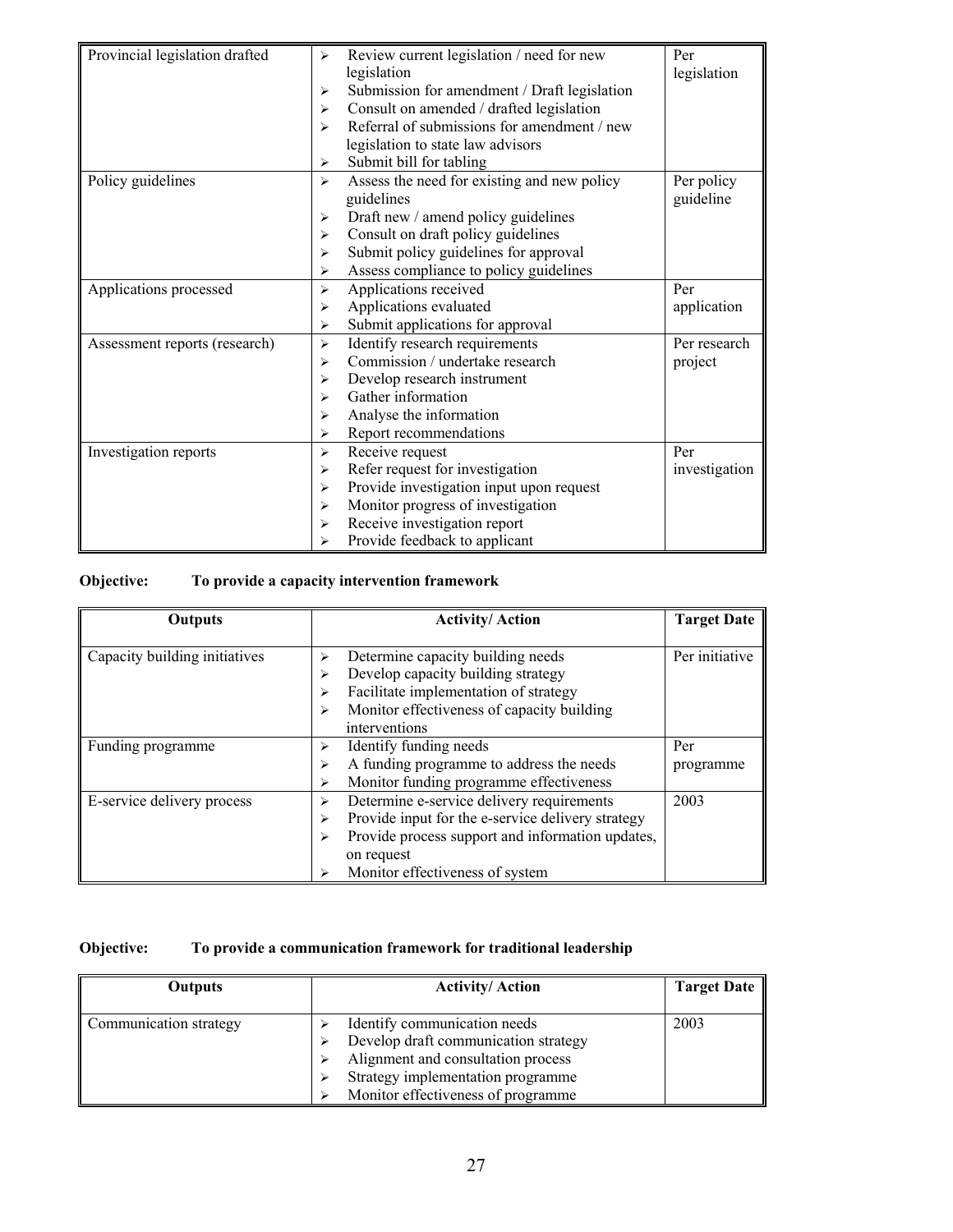| Awareness building interventions | $\triangleright$ | Identify awareness building needs         | 2003 |
|----------------------------------|------------------|-------------------------------------------|------|
|                                  |                  | Develop draft awareness building strategy |      |
|                                  |                  | Alignment and consultation process        |      |
|                                  |                  | Implement awareness building programme    |      |
|                                  |                  | Evaluate effectiveness of programme       |      |

# **Objective: To provide a stakeholder framework**

| <b>Outputs</b>                                        | <b>Activity/Action</b>                                                                                                                                                                                                                                                   | <b>Target Date</b> |
|-------------------------------------------------------|--------------------------------------------------------------------------------------------------------------------------------------------------------------------------------------------------------------------------------------------------------------------------|--------------------|
| Stakeholder framework /<br>institutional arrangements | Identify stakeholders<br>⋗<br>Develop concept stakeholder framework<br>⋗<br>Consult on process<br>⋗                                                                                                                                                                      | 2003               |
|                                                       | Finalise stakeholder framework<br>⋗<br>Implement stakeholder framework<br>⋗<br>Monitor effectiveness of stakeholder framework<br>↘                                                                                                                                       |                    |
| Partnerships / Co-operation<br>Agreements / MOU's /   | Identify the need for new partnerships /<br>⋗<br>agreements / MOU's<br>Develop criteria for effective partnership /<br>⋗<br>agreements / MOU's<br>Formalise partnerships / agreements / MOU's<br>⋗<br>Monitor effectiveness of partnerships /<br>⋗<br>agreements / MOU's | 2003               |

# **Objective: To achieve internal directorate excellence**

| Outputs                            | <b>Activity/Action</b>                                                     | <b>Target Date</b> |
|------------------------------------|----------------------------------------------------------------------------|--------------------|
| Directorate business plan          | Develop strategic plan<br>$\blacktriangleright$                            | 2003               |
|                                    | Develop operational plans<br>⋗                                             |                    |
|                                    | Submit plan for approval<br>⋗                                              |                    |
|                                    | Implement plan<br>⋗                                                        |                    |
|                                    | Monitor progress against plan<br>⋗                                         |                    |
|                                    | (Review plans when mandate becomes available)<br>➤                         |                    |
| Directorate organisation structure | Evaluate effectiveness of current structure<br>$\blacktriangleright$       | 2003               |
|                                    | Refine current structure<br>$\blacktriangleright$                          |                    |
|                                    | Develop phase plans for implementation<br>⋗                                |                    |
|                                    | Monitor progress against plans<br>⋗                                        |                    |
| Internal communication plan        | Conduct internal communications audit<br>$\blacktriangleright$             | 2003               |
|                                    | Develop plan to improve internal communication<br>⋗                        |                    |
|                                    | Implement plan<br>⋗                                                        |                    |
|                                    | Monitor effectiveness of plan<br>⋗                                         |                    |
| Directorate / organisational core  | Assess compliance to directorate / organisational<br>$\blacktriangleright$ | 2003               |
| values                             | values                                                                     |                    |
|                                    | Develop a plan to address the gap<br>$\blacktriangleright$                 |                    |
|                                    | Implement plan<br>➤                                                        |                    |
|                                    | Monitor compliance against plan<br>⋗                                       |                    |
| HR Plan                            | Determine HR needs<br>$\blacktriangleright$                                | 2003               |
|                                    | Develop a plan to address HR needs and<br>⋗                                |                    |
|                                    | practises                                                                  |                    |
|                                    | Submit plan for approval<br>⋗                                              |                    |
|                                    | Implement plan<br>➤                                                        |                    |
|                                    | Monitor employee satisfaction<br>➤                                         |                    |
| Skills development plan            | Conduct a skills audit<br>$\blacktriangleright$                            | 2003               |
|                                    | Develop a plan to address skills gaps<br>⋗                                 |                    |
|                                    | Submit plan for approval<br>⋗                                              |                    |
|                                    | Implement plan<br>⋗                                                        |                    |
|                                    | Monitor progress against plan<br>↘                                         |                    |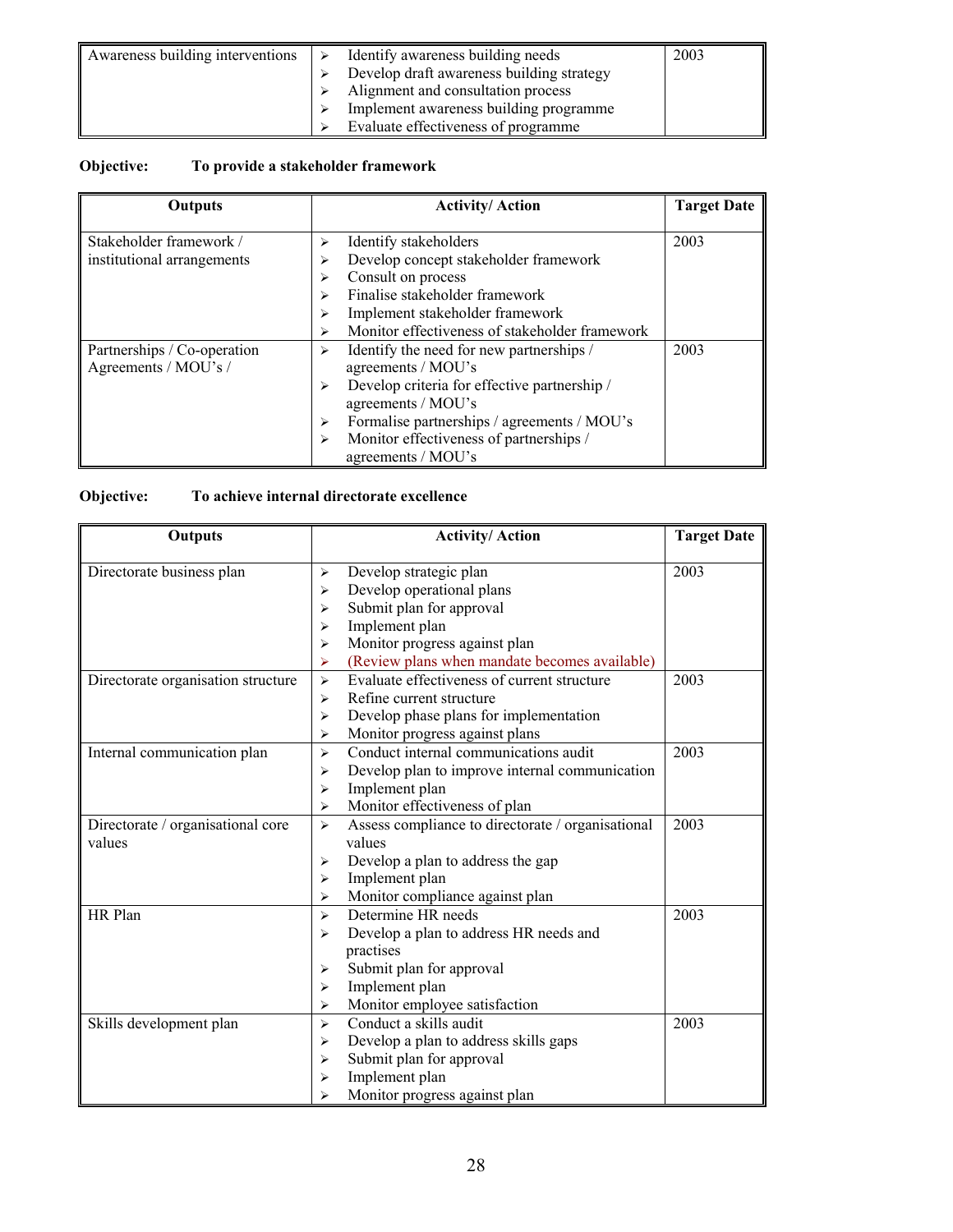| Financial plan                | $\blacktriangleright$ | Align financial plan with targets               | 2003 |
|-------------------------------|-----------------------|-------------------------------------------------|------|
|                               | ⋗                     | Obtain approval for budget                      |      |
|                               | ⋗                     | Monitor budget variance                         |      |
| Infrastructure / Facilities   | $\blacktriangleright$ | Assess infrastructure / facilities requirements | 2003 |
| Management plan               | $\blacktriangleright$ | Develop a plan to improve infrastructure /      |      |
|                               |                       | facilities                                      |      |
|                               | ➤                     | Submit plan for approval                        |      |
|                               | ⋗                     | Implement plan                                  |      |
|                               | ⋗                     | Monitor infrastructure functionality            |      |
| Information technology plan   | ➤                     | Identify IT requirements                        | 2003 |
|                               | $\blacktriangleright$ | Develop a plan to address gaps aligned with     |      |
|                               |                       | departmental plan                               |      |
|                               | ⋗                     | Submit plan for approval                        |      |
|                               | $\blacktriangleright$ | Implement plan                                  |      |
|                               | ⋗                     | Monitor user satisfaction                       |      |
| Data management system        | $\blacktriangleright$ | Identify database requirements                  | 2003 |
|                               | $\blacktriangleright$ | Develop a plan to address database requirements |      |
|                               | ⋗                     | Submit plan for approval                        |      |
|                               | ⋗                     | Implement plan                                  |      |
|                               | ↘                     | Monitor user satisfaction                       |      |
| <b>Business Performance</b>   | $\blacktriangleright$ | Align performance management system with        | 2003 |
| Management system             |                       | Departmental performance management system      |      |
|                               | $\blacktriangleright$ | Measure business performance against targets    |      |
| <b>Individual Performance</b> | $\blacktriangleright$ | Align individual targets with business targets  | 2003 |
| Management system             | ➤                     | Compile performance agreements                  |      |
|                               | ⋗                     | Conclude performance agreements                 |      |
|                               | $\blacktriangleright$ | Measure individual performance against targets  |      |
| Internal directorate risk     | $\blacktriangleright$ | Identify internal directorate risks             | 2003 |
| management plan               | ⋗                     | Develop risk management plan                    |      |
|                               | ⋗                     | Submit plan for approval                        |      |
|                               | ⋗                     | Implement plan                                  |      |
|                               | ⋗                     | Monitor compliance against plan                 |      |

# **9: Disaster Management**

# **6.12.3. BUDGET PERSPECTIVE**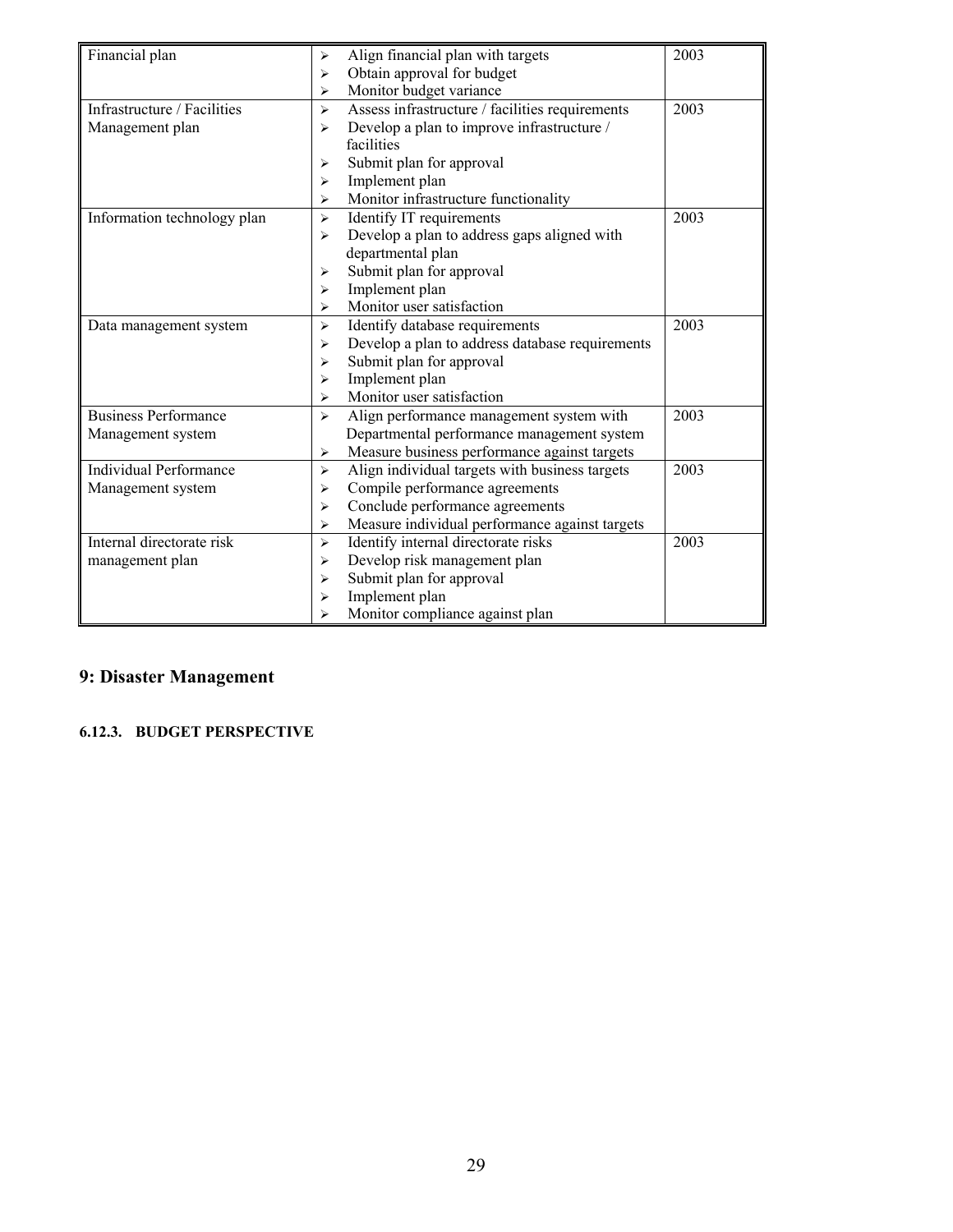# **To Provide & implement an effectual Provincial Disaster Management Regulatory Framework**

|                                                                      | 2002/2003 | 2003/2004         | 2004/2005 |
|----------------------------------------------------------------------|-----------|-------------------|-----------|
|                                                                      |           | 2,172,000         | 2,443,000 |
| <b>Outputs</b>                                                       |           | 153,550           | 192,471   |
| Provincial legislation drafted                                       |           | 30,710            | 33,473    |
| <b>Policy Guidelines</b>                                             |           | 30,710            | 33,473    |
| Monitoring Mechanisms                                                |           | 46,066            | 50,210    |
| Policy implementation programmes                                     |           | 23,032            | 50,210    |
| Impact studies                                                       |           | 23,032            | 25,105    |
| To establish and facilitate a disaster resource Management Framework |           |                   |           |
| <b>Outputs</b>                                                       |           | 482,954           | 576,845   |
| Disaster Management Centre                                           |           | 68,369            | 554,251   |
| <b>Integrated Disaster Management Info</b>                           |           | 276,390           | 15,063    |
| System                                                               |           |                   |           |
| <b>Disaster Management Resources Strategy</b>                        |           | 138,195           | 7,531     |
|                                                                      |           |                   |           |
| To develop a disaster communication framework                        |           |                   |           |
| <b>Outputs</b>                                                       |           | 307,100           | 334,738   |
| Disaster Management Communication y                                  |           | 92,130            | 100,421   |
| Strategy                                                             |           |                   |           |
| <b>Disaster Management Awareness</b>                                 |           | 214,970           | 234,317   |
| Intervention                                                         |           |                   |           |
|                                                                      |           |                   |           |
| To facilitate a disaster management stakeholder base                 |           |                   |           |
| Outputs                                                              |           | 153,550<br>30,710 | 167,367   |
| Stakeholder base/Institutional arrangements                          |           |                   | 33,473    |
| Partnerships/Agreements<br>Stakeholder Information System            |           | 46,065<br>76,775  | 50,210    |
|                                                                      |           |                   | 83,684    |
| To provide a capacity intervention framework for Disaster Management |           |                   |           |
| <b>Outputs</b>                                                       |           | 307,100           | 334,738   |
| Capacity building initiatives                                        |           | 245,680           | 267,791   |
| Capacity building strategy                                           |           | 61,420            | 66,947    |
| To achieve internal Disaster Management excellence                   |           |                   |           |
| <b>Outputs</b>                                                       |           | 767,746           | 836,841   |
| Business plan                                                        |           | 7,677             | 8,368     |
| Organizational structure                                             |           | 7,677             | 8,368     |
| Internal communication plan                                          |           | 15,355            | 16,736    |
| Organizational core values                                           |           | 7,677             | 8,368     |
| HR Plan                                                              |           | 230,325           | 251,054   |
| Skills development plan                                              |           | 153,550           | 167,369   |
| Financial plan                                                       |           | 15,355            | 16,736    |
| Infrastructure/Facility management plan                              |           | 38,387            | 41,842    |
| Information technology plan                                          |           | 38,387            | 41,842    |
| Data management system                                               |           | 38,387            | 41,842    |
| Business performance management system                               |           | 23,032            | 25,105    |
| Individual performance management system                             |           | 153,550           | 167,369   |
| Internal organizational risk management Plan                         |           | 38,387            | 41,842    |

# **Objective: To provide and implement an effectual Provincial Disaster Management Regulatory Framework**

| Jutnuts | Actr<br>ction | __<br>$\alpha$ ra<br>- ^ 4<br>.<br>$\overline{\phantom{a}}$ |
|---------|---------------|-------------------------------------------------------------|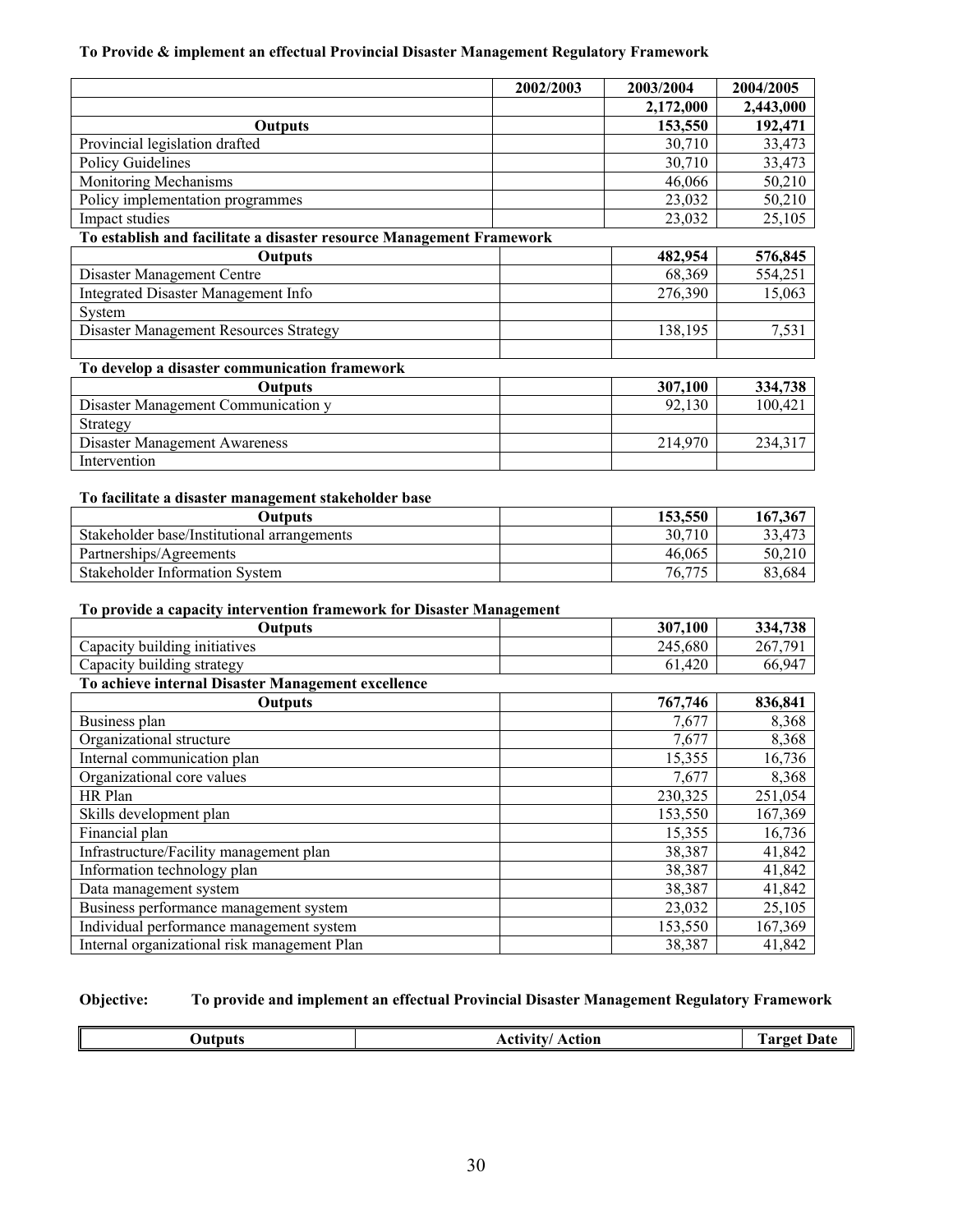| Provincial Legislation drafted  | Assess current legislation/need for new legislation<br>$\bullet$<br>Draft new/review legislation<br>Consult on draft legislation<br>٠<br>Referral of text to State Law Advisor<br>Submit final legislation for approval<br>Obtain comments<br>Promulgate legislation<br>$\bullet$                         | Per legislation                    |
|---------------------------------|-----------------------------------------------------------------------------------------------------------------------------------------------------------------------------------------------------------------------------------------------------------------------------------------------------------|------------------------------------|
| Monitoring mechanism            | Identify/receive request on performance area to<br>$\bullet$<br>be monitored<br>Gather Information<br>Analyse information<br>Make recommendations<br>Monitor compliance<br>$\bullet$                                                                                                                      | Per area to be<br>monitored        |
| Policy guidelines               | Assess the need for existing and new policy<br>$\bullet$<br>guidelines<br>Draft new policy guidelines<br>$\bullet$<br>Consult on draft policy guidelines<br>$\bullet$<br>Submit policy guidelines for approval<br>Obtain public comments<br>$\bullet$<br>Policy guidelines implementation programmes<br>٠ | Per policy                         |
| Policy implementation programme | Assess the need for implementation programme<br>$\bullet$<br>Develop strategy for implementation<br>$\bullet$<br>Execute implementation programme<br>$\bullet$                                                                                                                                            | According to<br>implementatio<br>n |
| Impact studies                  | Identify impact of policy<br>$\bullet$<br>Develop tool for impact assessment<br>Gather data<br>Analyse the information<br>Report recommendations and implement<br>alternatives<br>Monitor and review success of programme                                                                                 | Per study                          |

# **Objective: To establish and facilitate a Disaster Resource Management Framework**

| Outputs                               | <b>Activity/Action</b>                                      | <b>Target Date</b> |
|---------------------------------------|-------------------------------------------------------------|--------------------|
| Disaster Management Centre            | Research feasibility<br>$\bullet$                           | 2005               |
|                                       | Implement according to legislation                          |                    |
|                                       | Gather information                                          |                    |
|                                       | Analyse information                                         |                    |
|                                       | Make recommendations                                        |                    |
|                                       | Provide feedback to National centre                         |                    |
| <b>Integrated Disaster Management</b> | Identify Disaster management information needs<br>$\bullet$ | Annually           |
| <b>Information System</b>             | and feedback system                                         |                    |
|                                       | Implement system                                            |                    |
|                                       | Monitor user satisfaction                                   |                    |
|                                       | Link system with other stakeholders                         |                    |
| Disaster Management Resource Strategy | Identify resource needs                                     | Annually           |
|                                       | Draft strategy                                              |                    |
|                                       | Link with procurement policies                              |                    |
|                                       | Consultation process                                        |                    |
|                                       | Compile final strategy                                      |                    |
|                                       | Implement and monitor                                       |                    |

# **Objective: To develop a Disaster Management Communication Framework**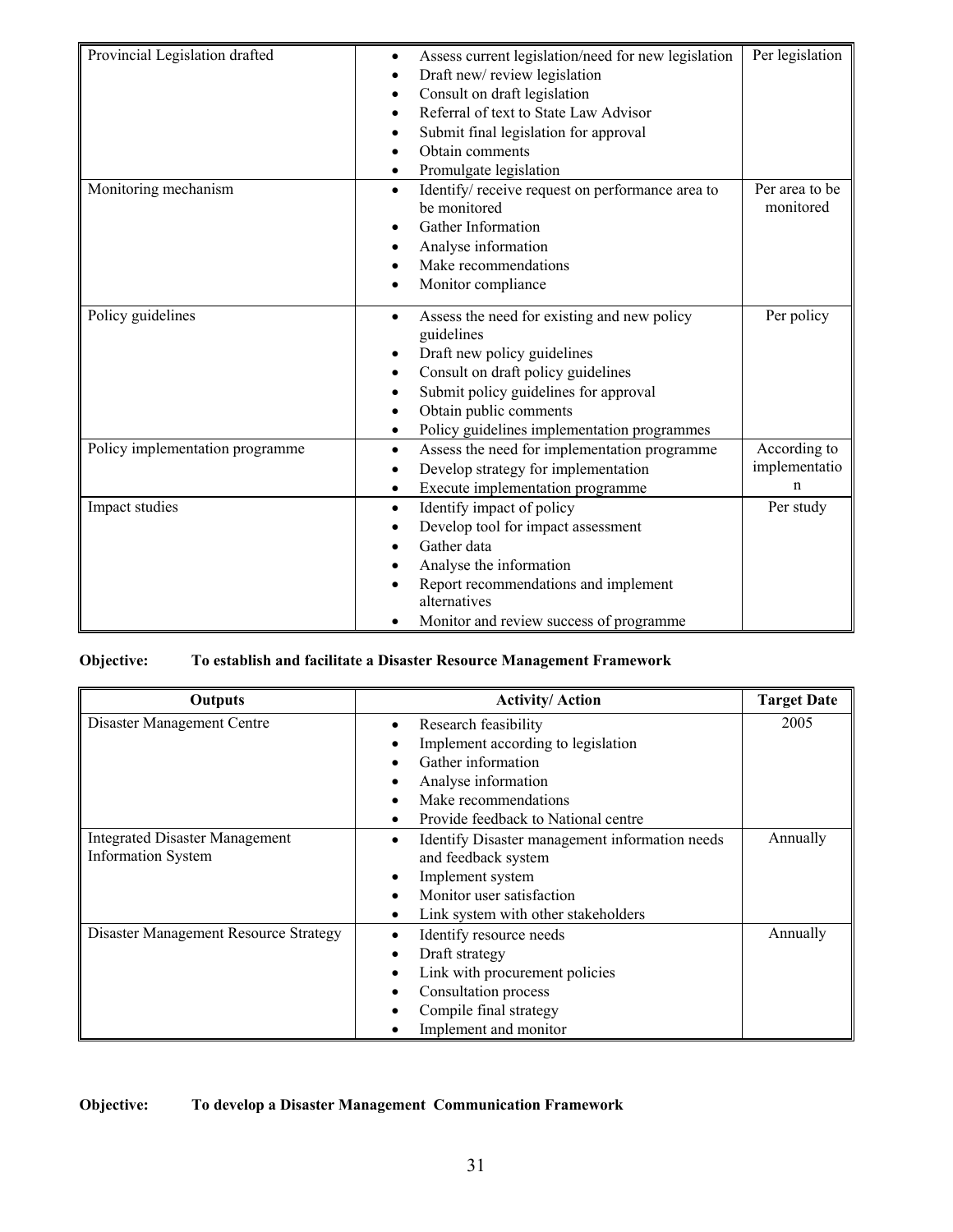| <b>Outputs</b>                      | <b>Activity/Action</b>                                      | <b>Target Date</b> |
|-------------------------------------|-------------------------------------------------------------|--------------------|
|                                     |                                                             |                    |
| DM Communication strategy           | Identify communication needs                                | 2003/2004          |
|                                     | Develop draft communication strategy<br>$\bullet$           |                    |
|                                     | Alignment and consultation process                          |                    |
|                                     | Strategy implementation programme<br>$\bullet$              |                    |
|                                     | Monitor effectiveness against programme                     |                    |
| DM Awareness building interventions | Identify disaster awareness building needs                  | Per                |
|                                     | Develop draft awareness building strategy<br>٠              | intervention       |
|                                     | Alignment and consultation process<br>$\bullet$             |                    |
|                                     | Strategy for awareness building implementation<br>$\bullet$ |                    |
|                                     | programme                                                   |                    |
|                                     | Monitor effectiveness against programme<br>$\bullet$        |                    |

# **Objective: To facilitate Disaster Management Stakeholder base**

| Outputs                                               | <b>Activity/Action</b>                                                                                                                                                                                                                                                                | <b>Target Date</b> |  |
|-------------------------------------------------------|---------------------------------------------------------------------------------------------------------------------------------------------------------------------------------------------------------------------------------------------------------------------------------------|--------------------|--|
| Stakeholder framework / institutional<br>arrangements | Identify the need for stakeholder framework<br>Develop concept stakeholder framework<br>$\bullet$<br>Consultation process<br>Finalise stakeholder framework<br>Plan for stakeholder framework implementation<br>٠<br>Monitor effectiveness of stakeholder effectiveness.<br>$\bullet$ | Annually           |  |
| Partnerships / Agreements                             | Identify the need for new partnerships / agreements<br>$\bullet$<br>Develop criteria for effective partnership /<br>$\bullet$<br>agreements<br>Formalise partnerships<br>٠<br>Monitor effectiveness of partnerships / agreements                                                      | per<br>partnership |  |

# **Objective: To provide a capacity intervention framework for Disaster Management**

| <b>Outputs</b>                                      | <b>Activity/Action</b>                                                                                                                                                                                                                                   | <b>Target Date</b> |
|-----------------------------------------------------|----------------------------------------------------------------------------------------------------------------------------------------------------------------------------------------------------------------------------------------------------------|--------------------|
| Capacity building interventions                     | Determine capacity building needs<br>Develop capacity building projects<br>$\bullet$<br>Monitor effectiveness of capacity the projects                                                                                                                   | Annually           |
| Provincial Disaster Management<br>Strategy document | Establish capacity building needs<br>Coordinate implementation of Disaster<br>$\bullet$<br>Management (plans)<br>Maintenance of Dm communication infrastructure<br>$\bullet$<br>Develop and update institutional role players'<br>$\bullet$<br>directory | Annually           |

# **Objective: To provide internal sub-directorate excellence**

| <b>Outputs</b>                                                                                                                                                                            | <b>Activity/Action</b>                                                                                                             | <b>Target Date</b> |
|-------------------------------------------------------------------------------------------------------------------------------------------------------------------------------------------|------------------------------------------------------------------------------------------------------------------------------------|--------------------|
| Directorate business plan                                                                                                                                                                 | Develop strategic plan<br>Develop operational plans<br>Submit plan for approval<br>Implement plan<br>Monitor progress against plan | Annually           |
| Evaluate effectiveness of current structure<br>Directorate organisation structure<br>Refine current structure<br>Develop phase plans for implementation<br>Monitor progress against plans |                                                                                                                                    | Annually           |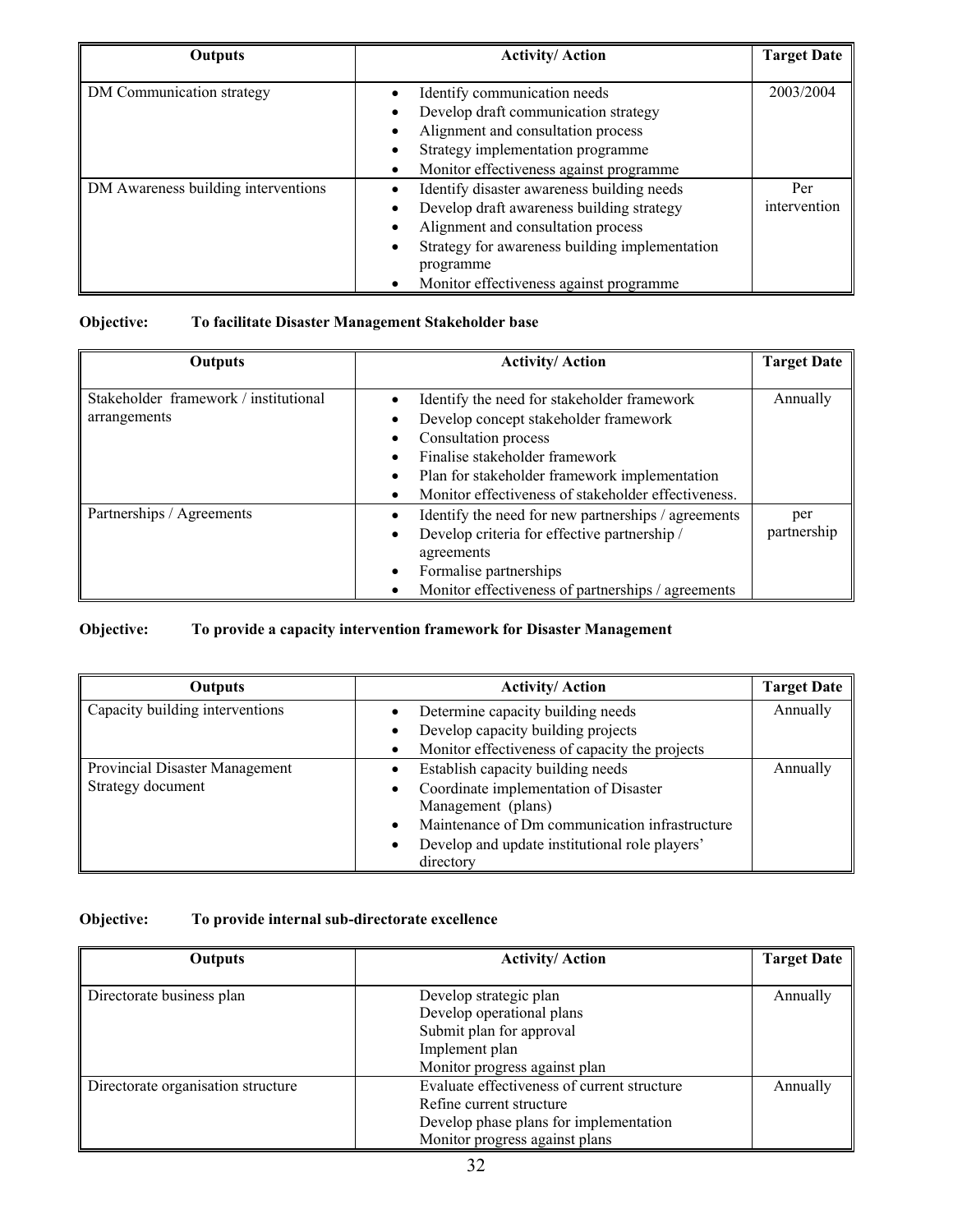| Internal communication plan                  | Conduct internal communications audit            | Annually    |
|----------------------------------------------|--------------------------------------------------|-------------|
|                                              | Develop plan to improve internal communication   |             |
|                                              | Implement plan                                   |             |
|                                              | Monitor effectiveness of plan                    |             |
| Organisational core values                   | Assess compliance to organisational values       | Annually    |
|                                              | Develop a plan to address the gap.               |             |
|                                              | Implement plan                                   |             |
|                                              | Monitor compliance against plan                  |             |
| HR Plan                                      | Determine HR needs                               | Annually    |
|                                              | Develop a plan to address HR needs and practises |             |
|                                              | Submit plan for approval                         |             |
|                                              | Implement plan                                   |             |
|                                              | Monitor employee satisfaction                    |             |
| Skills development plan                      | Conduct a skills audit                           | Annually    |
|                                              | Develop a plan to address skills gaps            |             |
|                                              | Submit plan for approval                         |             |
|                                              | Implement plan                                   |             |
|                                              |                                                  |             |
|                                              | Monitor progress against plan                    |             |
| Financial plan                               | Align financial plan with targets                | 2002        |
|                                              | Obtain approval for budget                       |             |
|                                              | Monitor budget variance                          |             |
| Infrastructure / Facilities Management       | Assess infrastructure / facilities requirements  | Annually    |
| plan                                         | A plan to improve infrastructure / facilities    |             |
|                                              | Submit for approval                              |             |
|                                              | Implement plan                                   |             |
|                                              | Monitor compliance against plan                  |             |
| Information technology plan                  | <b>Identify IT requirements</b>                  | Annually    |
|                                              | A plan to address gaps aligned with departmental |             |
|                                              | plan                                             |             |
|                                              | Submit plan for approval                         |             |
|                                              | Implement plan                                   |             |
|                                              | Monitor user satisfaction                        |             |
| Performance<br><b>Business</b><br>Management | Align performance management system with         | Monthly and |
| system                                       | Departmental performance management system       | Quarterly   |
|                                              | Measure business performance against targets     |             |
| Individual<br>Performance<br>Management      | Align individual targets with business targets   | Annually    |
| system                                       | Performance contract development / Job           |             |
|                                              | descriptions                                     |             |
|                                              | Measure individual performance against targets   |             |
| Internal organisational risk management      | Identify internal organisational risks           | Annually    |
| plan                                         | Develop risk management plan                     |             |
|                                              | Submit plan for approval                         |             |
|                                              | Implement plan                                   |             |
|                                              | Monitor compliance against plan                  |             |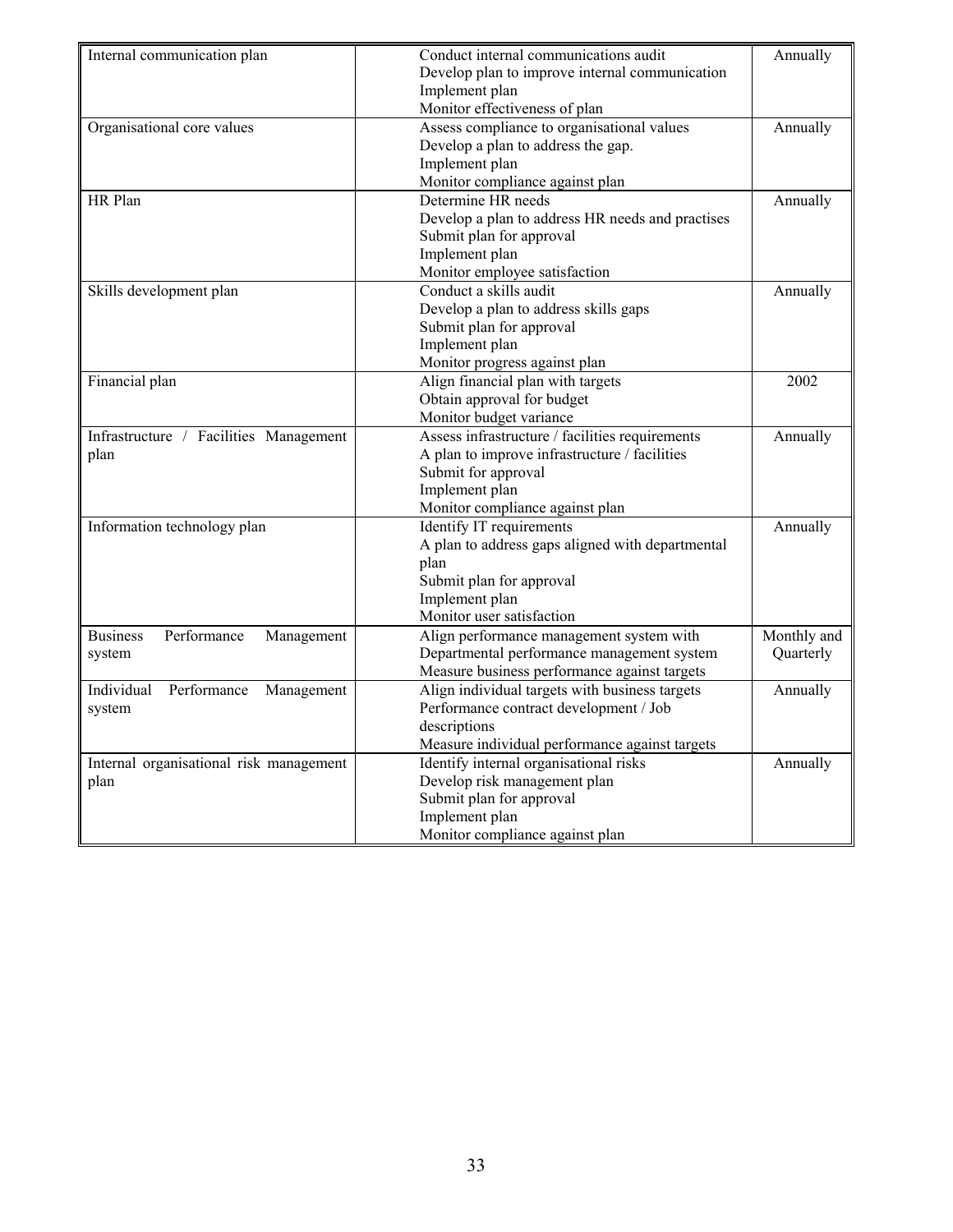#### **PART C: BACKGROUND INFORMATION**

#### **Policy changes and trends**

The restructuring of the Department to align it with the demarcation and Executive Council resolution will be completed during the first quarter of the current financial year. The restructuring of the budget structure from the existing 11 programs to 9 programs as suggested by the National Treasury workgroup will be initiated in the new budget cycle.

#### **Demographic profile**

To collect from Harold's Section.

#### **Challenges**

- A. Housing Administration
- 1. Stabilizing the Housing Environment
- 2. Infrastructure service standards and tariffs
- 3. Withdrawal by major financial institutions in credit linked subsidies
- 4. Withdrawal of large construction companies from low cost housing
- 5. Low expenditure of housing funds
- 6. Lack of beneficiary contribution (R2479.00)
- 7. The New procurement regime and the Development role of municipalities
- 8. Capacity Constraints of Municipalities and Developers
- 9. Promotion of Rental and Social Housing
- 10. Construction of Medium Density Housing
- 11. Provision of adequate Infrastructure
- B. Local Government and Traditional Affairs
- 1. Resourcing Developmental Local Government
- 2. Infrastructure investment
- 3. Promote Job creation
- 4. Extending free basic services to the poor
- 5. Assisting to enhance municipal financial viability
- 6. Improving the quality of municipal leadership and technical expertise
- 7. Preserving the integrity of the new system of Local Government and taking decisive action against corruption
- 8. Institutionalize the Performance System in municipalities.
- 9. Finalization of establishment of ward committees
- 10. Incomplete stabilization/establishment of Local Government transformation
- 11. Enhancing Disaster preparedness and the establishment of Disaster Management **Centers**
- 12. Institutionalizing community based planning
- 13. Supporting the consolidation phase of Local Government transformation
- 14. Support and monitor the implementation of the Municipal Finance Management and the Property Rates Bill
- 15. Render support to the institution of Traditional leadership

#### C. Land Development and Planning

1. Ensuring that all municipalities take note of the shortcomings in their first IDPs and that these shortcomings are addressed in the reviewed IDPs.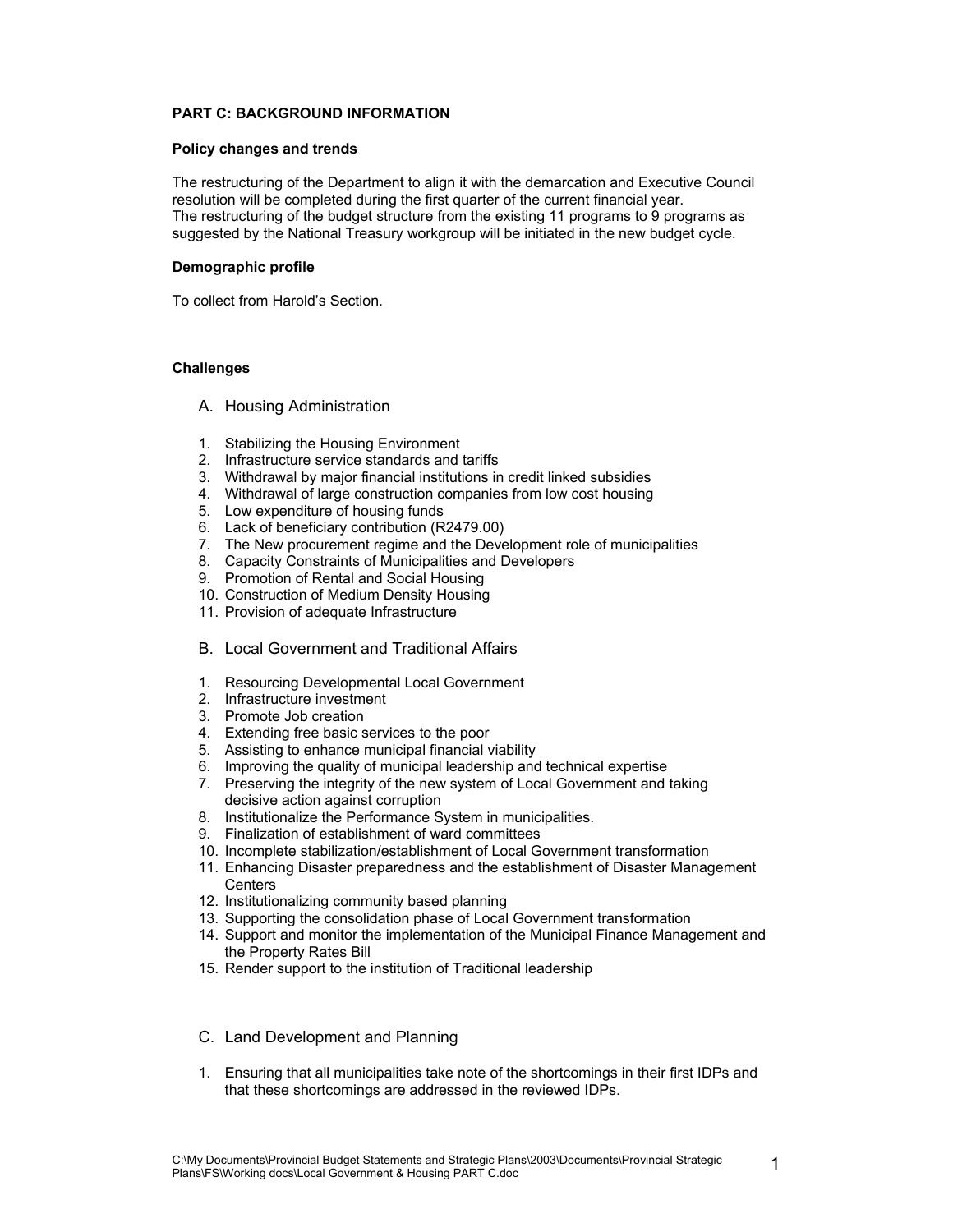- 2. Assisting municipalities to introduce the community based planning system in order for communities to shape their own future
- 3. Assisting in capacitating municipalities to create structures to promote local economic development
- 4. Assisting municipalities in the establishment of a proper and effective land development management plan as part of their IDP. This will ensure that the principles of the Development Facilitation Act is adhered to which will do away with many of the inadequate land management systems of the post
- 5. Finalization of the GIS Web-based information system in order to provide management with accurate and reliable information for planning.

#### **Programs**

| (A) | <b>Housing Programs</b>        | <b>Budget Allocation</b> |
|-----|--------------------------------|--------------------------|
|     | Project linked subsidies       |                          |
| 2   | People's Housing Projects      |                          |
| 3   | <b>Discount Benefit Scheme</b> |                          |
| 4   | <b>Rural Housing Subsidy</b>   |                          |
| 5   | <b>Institutional Subsidy</b>   |                          |
| 6   | <b>Individual Subsidy</b>      |                          |
|     | Social Housing                 |                          |
| 8   | <b>Rental Housing</b>          |                          |
|     | <b>SUB TOTAL</b>               | R 325 403 million        |

| <b>Urban Renewal Programs</b>                 |             |
|-----------------------------------------------|-------------|
| <b>Human settlement redevelopment Program</b> | 8.5 million |

| (C) | <b>Infrastructure Programs</b> |               |
|-----|--------------------------------|---------------|
|     | CMIP                           | 3.132 million |
|     | Provincial infrastructure      | 19.00 million |

| (D | <b>Other Programs</b>                    |   |              |
|----|------------------------------------------|---|--------------|
|    | Integrated Sustainable Rural Development |   |              |
|    | Programme                                |   |              |
| 2  | Management Support Programme             | R | 30,4 million |
|    |                                          |   |              |
| Έ  | <b>Special Programs</b>                  |   |              |
| 3  | <b>HIV/AIDS</b>                          |   |              |
| 4  | Gender                                   |   |              |
| 5  | <b>Disability</b>                        |   |              |
|    |                                          |   |              |